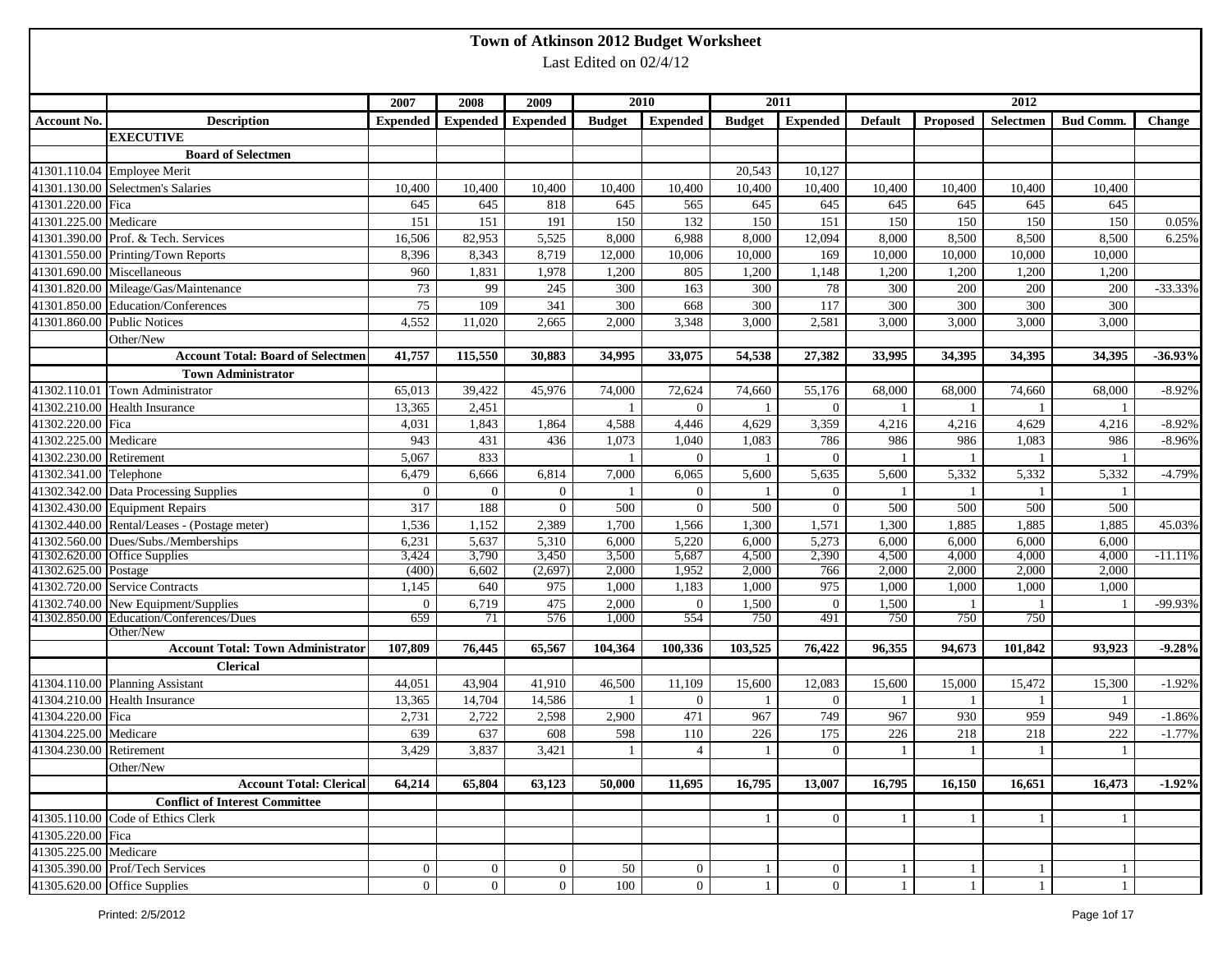| Last Edited on 02/4/12<br>2012<br>2010<br>2011<br>2007<br>2008<br>2009<br><b>Expended</b><br><b>Expended</b><br>Selectmen<br><b>Bud Comm.</b><br>Account No.<br><b>Description</b><br><b>Expended</b><br><b>Expended</b><br><b>Budget</b><br><b>Budget</b><br><b>Default</b><br>Proposed<br>Change<br><b>Expended</b><br>41305.625.00 Postage<br>39<br>42<br>44<br>100<br>50<br>50<br>2<br>46<br>50<br>41305.820.00 Code of Ethics Mileage<br>$\overline{0}$<br>$\mathbf{0}$<br>-1<br>1<br>-1<br>41305.850.00 Education-Conf.<br>75<br>$\overline{0}$<br>$\overline{0}$<br>$\overline{0}$<br>$\overline{0}$<br>$\overline{0}$<br>$\mathbf{1}$<br>$\mathbf{1}$<br>1<br>150<br>150<br>150<br>Other/New<br>42<br>44<br><b>Account Total: Conflict of Interest</b><br>39<br>326<br>46<br>205<br>205<br>205<br>$\overline{2}$<br>6<br>6<br><b>Committee Support</b><br>41306.740.00 Safety Committee<br>$\overline{0}$<br>$\overline{0}$<br>$\overline{0}$<br>100<br>100<br>$\overline{0}$<br>100<br>100<br>100<br>100<br>$\overline{0}$<br>100<br>100<br>100<br>100<br>100<br><b>Account Total: Committee Support</b><br>$\bf{0}$<br>100<br><b>Energy Commission</b><br>41307.390.00 Professional Services<br>$\theta$<br>150<br>150<br>150<br>41307.850.00 Education-Conf.<br>150<br>$\overline{0}$<br>150<br>150<br>300<br><b>Account Total: Energy Commission</b><br>300<br>300<br>$\mathbf{0}$<br><b>UNIT TOTAL: EXECUTIVE</b><br>213,819<br>145,822<br>153,493<br>257,840<br>159,617<br>189,785<br>145,108<br>174,964<br>116,857<br>147,251<br>145,396<br><b>ELECTIONS &amp; REG.</b><br><b>Town Clerk</b><br>41401.110.00 Town Clerk Assistants<br>35,930<br>43,000<br>35,822<br>42,000<br>56,681<br>42,980<br>42,000<br>38,273<br>42,840<br>42,000<br>42,840<br>2.00%<br>41401.130.00 Town Clerk Salary<br>52,303<br>41,195<br>43,015<br>43,014<br>43,015<br>43,876<br>43,015<br>43,015<br>43,876<br>43,769<br>42,189<br>2.00%<br>41401.210.00 Health Insurance<br>10.25%<br>20,090<br>15,317<br>14,586<br>16,979<br>16,979<br>15,597<br>16,418<br>15,597<br>16,416<br>16,416<br>17,196<br>4,782<br>41401.220.00 Fica<br>5,379<br>5,333<br>4,818<br>5,271<br>4,865<br>5,377<br>5,271<br>5,271<br>5,377<br>6,757<br>2.01%<br>41401.225.00 Medicare<br>1,580<br>1,258<br>1,247<br>1,127<br>1,233<br>1,138<br>1,258<br>1,233<br>1,233<br>1,258<br>1,118<br>2.03%<br>41401.230.00 Retirement<br>4,355<br>3,785<br>3,785<br>6,920<br>5,318<br>3,846<br>3,940<br>3,940<br>4,355<br>3,218<br>3,785<br>$-13.09%$<br>41401.341.00 Telephone<br>2,762<br>3,300<br>2,826<br>1,682<br>2,145<br>3,195<br>3,104<br>2,145<br>1,800<br>1,800<br>1,800<br>$-16.08%$<br>41401.355.00 Microfilm<br>75<br>125<br>125<br>125<br>125<br>125<br>125<br>125<br>125<br>125<br>125<br>41401.390.00 Other Professional Services<br>1,191<br>$\mathbf{0}$<br>2,080<br>3,144<br>2,110<br>2,400<br>1,746<br>2,400<br>2,100<br>2,100<br>2,100<br>41401.430.00 Equipment Repairs<br>500<br>500<br>270<br>$\overline{0}$<br>287<br>500<br>500<br>500<br>500<br>$\overline{0}$<br>$\mathbf{0}$<br>41401.440.00 Service Contracts<br>200<br>210<br>210<br>216<br>4,662<br>4,821<br>3,818<br>$\mathbf{0}$<br>216<br>216<br>2.86%<br>41401.550.00 Printing & Binding<br>300<br>1,501<br>1,052<br>1,100<br>1,100<br>1,100<br>1,100<br>1,100<br>9,439<br>1,100<br>41401.560.00 Dues/Subs./Memberships<br>645<br>180<br>360<br>210<br>210<br>110<br>45<br>110<br>45<br>45<br>-59.09%<br>45<br>1,925<br>2,650<br>2,417<br>2,450<br>2,800<br>41401.620.00 Office Supplies<br>3,473<br>4,494<br>2,626<br>2,450<br>2,800<br>2,800<br>14.29%<br>41401.625.00 Postage<br>3,171<br>5,062<br>3,747<br>5,466<br>4,300<br>5,466<br>3,942<br>5,466<br>5,666<br>5,666<br>5,666<br>3.66%<br>41401.740.00 New Equipment<br>$\overline{0}$<br>$\overline{0}$<br>1,794<br>2,640<br>1,166<br>5,105<br>5,104<br>1,500<br>1,500<br>1,500<br>1,500<br>$-70.62%$<br>41401.820.00 Mileage<br>855<br>1,304<br>788<br>1,566<br>1,088<br>1,208<br>1,304<br>1,304<br>1,450<br>1,450<br>1,450<br>11.20%<br>41401.850.00 Education/Conferences<br>295<br>821<br>794<br>1,600<br>1,746<br>1,781<br>876<br>1,781<br>$-7.30%$<br>1,651<br>1,651<br>1,651<br>Other/New<br>120,536<br>171,603<br>134,192<br>135,955<br>123,269<br>134,167<br>123,925<br>132,394<br>130,673<br>130,673<br>133,285<br><b>Account Total: Town Clerk</b><br>Moderator<br>41402.110.01 Counters<br>37<br>$\overline{0}$<br>727<br>172<br>262<br>170<br>$\boldsymbol{0}$<br>170<br>500<br>500<br>500<br>41402.110.02 Ballot Clerks<br>804<br>2,561<br>400<br>1,200<br>1,842<br>450<br>453<br>450<br>2,500<br>2,500<br>2,500<br>455.56%<br>41402.130.00 Moderator<br>50<br>50<br>100<br>200<br>200<br>200<br>$\mathbf{1}$<br>1<br>41402.390.00 Prof. & Tech. Services<br>1,388<br>2,839<br>8,023<br>4,706<br>4,400<br>3,606<br>2,925<br>2,925<br>3,800<br>3,800<br>3,800<br>29.91%<br>41402.550.00 Printing & Binding<br>9,439<br>8,625<br>5,683<br>8,584<br>8,100<br>4,338<br>8,100<br>4,400<br>4,400<br>4,400<br>41402.740.00 New Equipment<br>$\mathbf{0}$<br>$\overline{0}$<br>200<br>37<br>125<br>$\boldsymbol{0}$<br>125<br>150<br>150<br>150<br>20.00%<br>41402.810.00 Food<br>335<br>773<br>224<br>825<br>225<br>161<br>225<br>606<br>650<br>650<br>650<br>188.89%<br>Other/New<br>400<br>800 |                                 |        |        |        |        | Town of Atkinson 2012 Budget Worksheet |        |       |        |        |        |        |       |
|----------------------------------------------------------------------------------------------------------------------------------------------------------------------------------------------------------------------------------------------------------------------------------------------------------------------------------------------------------------------------------------------------------------------------------------------------------------------------------------------------------------------------------------------------------------------------------------------------------------------------------------------------------------------------------------------------------------------------------------------------------------------------------------------------------------------------------------------------------------------------------------------------------------------------------------------------------------------------------------------------------------------------------------------------------------------------------------------------------------------------------------------------------------------------------------------------------------------------------------------------------------------------------------------------------------------------------------------------------------------------------------------------------------------------------------------------------------------------------------------------------------------------------------------------------------------------------------------------------------------------------------------------------------------------------------------------------------------------------------------------------------------------------------------------------------------------------------------------------------------------------------------------------------------------------------------------------------------------------------------------------------------------------------------------------------------------------------------------------------------------------------------------------------------------------------------------------------------------------------------------------------------------------------------------------------------------------------------------------------------------------------------------------------------------------------------------------------------------------------------------------------------------------------------------------------------------------------------------------------------------------------------------------------------------------------------------------------------------------------------------------------------------------------------------------------------------------------------------------------------------------------------------------------------------------------------------------------------------------------------------------------------------------------------------------------------------------------------------------------------------------------------------------------------------------------------------------------------------------------------------------------------------------------------------------------------------------------------------------------------------------------------------------------------------------------------------------------------------------------------------------------------------------------------------------------------------------------------------------------------------------------------------------------------------------------------------------------------------------------------------------------------------------------------------------------------------------------------------------------------------------------------------------------------------------------------------------------------------------------------------------------------------------------------------------------------------------------------------------------------------------------------------------------------------------------------------------------------------------------------------------------------------------------------------------------------------------------------------------------------------------------------------------------------------------------------------------------------------------------------------------------------------------------------------------------------------------------------------------------------------------------------------------------------------------------------------------------------------------------------------------------------------------------------------------------------------------------------------------------------------------------------------------------------------------------------------------------------------------------------------------------------------------------------------------------------------------------------------------------------------------------------------------------------------------------------------------------------------------------------------------------------------------------------------------|---------------------------------|--------|--------|--------|--------|----------------------------------------|--------|-------|--------|--------|--------|--------|-------|
|                                                                                                                                                                                                                                                                                                                                                                                                                                                                                                                                                                                                                                                                                                                                                                                                                                                                                                                                                                                                                                                                                                                                                                                                                                                                                                                                                                                                                                                                                                                                                                                                                                                                                                                                                                                                                                                                                                                                                                                                                                                                                                                                                                                                                                                                                                                                                                                                                                                                                                                                                                                                                                                                                                                                                                                                                                                                                                                                                                                                                                                                                                                                                                                                                                                                                                                                                                                                                                                                                                                                                                                                                                                                                                                                                                                                                                                                                                                                                                                                                                                                                                                                                                                                                                                                                                                                                                                                                                                                                                                                                                                                                                                                                                                                                                                                                                                                                                                                                                                                                                                                                                                                                                                                                                                                                                          |                                 |        |        |        |        |                                        |        |       |        |        |        |        |       |
| $-16.90\%$<br>$-12.50%$<br>$-0.66%$<br>194.12%                                                                                                                                                                                                                                                                                                                                                                                                                                                                                                                                                                                                                                                                                                                                                                                                                                                                                                                                                                                                                                                                                                                                                                                                                                                                                                                                                                                                                                                                                                                                                                                                                                                                                                                                                                                                                                                                                                                                                                                                                                                                                                                                                                                                                                                                                                                                                                                                                                                                                                                                                                                                                                                                                                                                                                                                                                                                                                                                                                                                                                                                                                                                                                                                                                                                                                                                                                                                                                                                                                                                                                                                                                                                                                                                                                                                                                                                                                                                                                                                                                                                                                                                                                                                                                                                                                                                                                                                                                                                                                                                                                                                                                                                                                                                                                                                                                                                                                                                                                                                                                                                                                                                                                                                                                                           |                                 |        |        |        |        |                                        |        |       |        |        |        |        |       |
| 4900.00%<br>3316.67%                                                                                                                                                                                                                                                                                                                                                                                                                                                                                                                                                                                                                                                                                                                                                                                                                                                                                                                                                                                                                                                                                                                                                                                                                                                                                                                                                                                                                                                                                                                                                                                                                                                                                                                                                                                                                                                                                                                                                                                                                                                                                                                                                                                                                                                                                                                                                                                                                                                                                                                                                                                                                                                                                                                                                                                                                                                                                                                                                                                                                                                                                                                                                                                                                                                                                                                                                                                                                                                                                                                                                                                                                                                                                                                                                                                                                                                                                                                                                                                                                                                                                                                                                                                                                                                                                                                                                                                                                                                                                                                                                                                                                                                                                                                                                                                                                                                                                                                                                                                                                                                                                                                                                                                                                                                                                     |                                 |        |        |        |        |                                        |        |       |        |        |        |        |       |
|                                                                                                                                                                                                                                                                                                                                                                                                                                                                                                                                                                                                                                                                                                                                                                                                                                                                                                                                                                                                                                                                                                                                                                                                                                                                                                                                                                                                                                                                                                                                                                                                                                                                                                                                                                                                                                                                                                                                                                                                                                                                                                                                                                                                                                                                                                                                                                                                                                                                                                                                                                                                                                                                                                                                                                                                                                                                                                                                                                                                                                                                                                                                                                                                                                                                                                                                                                                                                                                                                                                                                                                                                                                                                                                                                                                                                                                                                                                                                                                                                                                                                                                                                                                                                                                                                                                                                                                                                                                                                                                                                                                                                                                                                                                                                                                                                                                                                                                                                                                                                                                                                                                                                                                                                                                                                                          |                                 |        |        |        |        |                                        |        |       |        |        |        |        |       |
|                                                                                                                                                                                                                                                                                                                                                                                                                                                                                                                                                                                                                                                                                                                                                                                                                                                                                                                                                                                                                                                                                                                                                                                                                                                                                                                                                                                                                                                                                                                                                                                                                                                                                                                                                                                                                                                                                                                                                                                                                                                                                                                                                                                                                                                                                                                                                                                                                                                                                                                                                                                                                                                                                                                                                                                                                                                                                                                                                                                                                                                                                                                                                                                                                                                                                                                                                                                                                                                                                                                                                                                                                                                                                                                                                                                                                                                                                                                                                                                                                                                                                                                                                                                                                                                                                                                                                                                                                                                                                                                                                                                                                                                                                                                                                                                                                                                                                                                                                                                                                                                                                                                                                                                                                                                                                                          |                                 |        |        |        |        |                                        |        |       |        |        |        |        |       |
|                                                                                                                                                                                                                                                                                                                                                                                                                                                                                                                                                                                                                                                                                                                                                                                                                                                                                                                                                                                                                                                                                                                                                                                                                                                                                                                                                                                                                                                                                                                                                                                                                                                                                                                                                                                                                                                                                                                                                                                                                                                                                                                                                                                                                                                                                                                                                                                                                                                                                                                                                                                                                                                                                                                                                                                                                                                                                                                                                                                                                                                                                                                                                                                                                                                                                                                                                                                                                                                                                                                                                                                                                                                                                                                                                                                                                                                                                                                                                                                                                                                                                                                                                                                                                                                                                                                                                                                                                                                                                                                                                                                                                                                                                                                                                                                                                                                                                                                                                                                                                                                                                                                                                                                                                                                                                                          |                                 |        |        |        |        |                                        |        |       |        |        |        |        |       |
|                                                                                                                                                                                                                                                                                                                                                                                                                                                                                                                                                                                                                                                                                                                                                                                                                                                                                                                                                                                                                                                                                                                                                                                                                                                                                                                                                                                                                                                                                                                                                                                                                                                                                                                                                                                                                                                                                                                                                                                                                                                                                                                                                                                                                                                                                                                                                                                                                                                                                                                                                                                                                                                                                                                                                                                                                                                                                                                                                                                                                                                                                                                                                                                                                                                                                                                                                                                                                                                                                                                                                                                                                                                                                                                                                                                                                                                                                                                                                                                                                                                                                                                                                                                                                                                                                                                                                                                                                                                                                                                                                                                                                                                                                                                                                                                                                                                                                                                                                                                                                                                                                                                                                                                                                                                                                                          |                                 |        |        |        |        |                                        |        |       |        |        |        |        |       |
|                                                                                                                                                                                                                                                                                                                                                                                                                                                                                                                                                                                                                                                                                                                                                                                                                                                                                                                                                                                                                                                                                                                                                                                                                                                                                                                                                                                                                                                                                                                                                                                                                                                                                                                                                                                                                                                                                                                                                                                                                                                                                                                                                                                                                                                                                                                                                                                                                                                                                                                                                                                                                                                                                                                                                                                                                                                                                                                                                                                                                                                                                                                                                                                                                                                                                                                                                                                                                                                                                                                                                                                                                                                                                                                                                                                                                                                                                                                                                                                                                                                                                                                                                                                                                                                                                                                                                                                                                                                                                                                                                                                                                                                                                                                                                                                                                                                                                                                                                                                                                                                                                                                                                                                                                                                                                                          |                                 |        |        |        |        |                                        |        |       |        |        |        |        |       |
|                                                                                                                                                                                                                                                                                                                                                                                                                                                                                                                                                                                                                                                                                                                                                                                                                                                                                                                                                                                                                                                                                                                                                                                                                                                                                                                                                                                                                                                                                                                                                                                                                                                                                                                                                                                                                                                                                                                                                                                                                                                                                                                                                                                                                                                                                                                                                                                                                                                                                                                                                                                                                                                                                                                                                                                                                                                                                                                                                                                                                                                                                                                                                                                                                                                                                                                                                                                                                                                                                                                                                                                                                                                                                                                                                                                                                                                                                                                                                                                                                                                                                                                                                                                                                                                                                                                                                                                                                                                                                                                                                                                                                                                                                                                                                                                                                                                                                                                                                                                                                                                                                                                                                                                                                                                                                                          |                                 |        |        |        |        |                                        |        |       |        |        |        |        |       |
|                                                                                                                                                                                                                                                                                                                                                                                                                                                                                                                                                                                                                                                                                                                                                                                                                                                                                                                                                                                                                                                                                                                                                                                                                                                                                                                                                                                                                                                                                                                                                                                                                                                                                                                                                                                                                                                                                                                                                                                                                                                                                                                                                                                                                                                                                                                                                                                                                                                                                                                                                                                                                                                                                                                                                                                                                                                                                                                                                                                                                                                                                                                                                                                                                                                                                                                                                                                                                                                                                                                                                                                                                                                                                                                                                                                                                                                                                                                                                                                                                                                                                                                                                                                                                                                                                                                                                                                                                                                                                                                                                                                                                                                                                                                                                                                                                                                                                                                                                                                                                                                                                                                                                                                                                                                                                                          |                                 |        |        |        |        |                                        |        |       |        |        |        |        |       |
|                                                                                                                                                                                                                                                                                                                                                                                                                                                                                                                                                                                                                                                                                                                                                                                                                                                                                                                                                                                                                                                                                                                                                                                                                                                                                                                                                                                                                                                                                                                                                                                                                                                                                                                                                                                                                                                                                                                                                                                                                                                                                                                                                                                                                                                                                                                                                                                                                                                                                                                                                                                                                                                                                                                                                                                                                                                                                                                                                                                                                                                                                                                                                                                                                                                                                                                                                                                                                                                                                                                                                                                                                                                                                                                                                                                                                                                                                                                                                                                                                                                                                                                                                                                                                                                                                                                                                                                                                                                                                                                                                                                                                                                                                                                                                                                                                                                                                                                                                                                                                                                                                                                                                                                                                                                                                                          |                                 |        |        |        |        |                                        |        |       |        |        |        |        |       |
|                                                                                                                                                                                                                                                                                                                                                                                                                                                                                                                                                                                                                                                                                                                                                                                                                                                                                                                                                                                                                                                                                                                                                                                                                                                                                                                                                                                                                                                                                                                                                                                                                                                                                                                                                                                                                                                                                                                                                                                                                                                                                                                                                                                                                                                                                                                                                                                                                                                                                                                                                                                                                                                                                                                                                                                                                                                                                                                                                                                                                                                                                                                                                                                                                                                                                                                                                                                                                                                                                                                                                                                                                                                                                                                                                                                                                                                                                                                                                                                                                                                                                                                                                                                                                                                                                                                                                                                                                                                                                                                                                                                                                                                                                                                                                                                                                                                                                                                                                                                                                                                                                                                                                                                                                                                                                                          |                                 |        |        |        |        |                                        |        |       |        |        |        |        |       |
|                                                                                                                                                                                                                                                                                                                                                                                                                                                                                                                                                                                                                                                                                                                                                                                                                                                                                                                                                                                                                                                                                                                                                                                                                                                                                                                                                                                                                                                                                                                                                                                                                                                                                                                                                                                                                                                                                                                                                                                                                                                                                                                                                                                                                                                                                                                                                                                                                                                                                                                                                                                                                                                                                                                                                                                                                                                                                                                                                                                                                                                                                                                                                                                                                                                                                                                                                                                                                                                                                                                                                                                                                                                                                                                                                                                                                                                                                                                                                                                                                                                                                                                                                                                                                                                                                                                                                                                                                                                                                                                                                                                                                                                                                                                                                                                                                                                                                                                                                                                                                                                                                                                                                                                                                                                                                                          |                                 |        |        |        |        |                                        |        |       |        |        |        |        |       |
|                                                                                                                                                                                                                                                                                                                                                                                                                                                                                                                                                                                                                                                                                                                                                                                                                                                                                                                                                                                                                                                                                                                                                                                                                                                                                                                                                                                                                                                                                                                                                                                                                                                                                                                                                                                                                                                                                                                                                                                                                                                                                                                                                                                                                                                                                                                                                                                                                                                                                                                                                                                                                                                                                                                                                                                                                                                                                                                                                                                                                                                                                                                                                                                                                                                                                                                                                                                                                                                                                                                                                                                                                                                                                                                                                                                                                                                                                                                                                                                                                                                                                                                                                                                                                                                                                                                                                                                                                                                                                                                                                                                                                                                                                                                                                                                                                                                                                                                                                                                                                                                                                                                                                                                                                                                                                                          |                                 |        |        |        |        |                                        |        |       |        |        |        |        |       |
|                                                                                                                                                                                                                                                                                                                                                                                                                                                                                                                                                                                                                                                                                                                                                                                                                                                                                                                                                                                                                                                                                                                                                                                                                                                                                                                                                                                                                                                                                                                                                                                                                                                                                                                                                                                                                                                                                                                                                                                                                                                                                                                                                                                                                                                                                                                                                                                                                                                                                                                                                                                                                                                                                                                                                                                                                                                                                                                                                                                                                                                                                                                                                                                                                                                                                                                                                                                                                                                                                                                                                                                                                                                                                                                                                                                                                                                                                                                                                                                                                                                                                                                                                                                                                                                                                                                                                                                                                                                                                                                                                                                                                                                                                                                                                                                                                                                                                                                                                                                                                                                                                                                                                                                                                                                                                                          |                                 |        |        |        |        |                                        |        |       |        |        |        |        |       |
|                                                                                                                                                                                                                                                                                                                                                                                                                                                                                                                                                                                                                                                                                                                                                                                                                                                                                                                                                                                                                                                                                                                                                                                                                                                                                                                                                                                                                                                                                                                                                                                                                                                                                                                                                                                                                                                                                                                                                                                                                                                                                                                                                                                                                                                                                                                                                                                                                                                                                                                                                                                                                                                                                                                                                                                                                                                                                                                                                                                                                                                                                                                                                                                                                                                                                                                                                                                                                                                                                                                                                                                                                                                                                                                                                                                                                                                                                                                                                                                                                                                                                                                                                                                                                                                                                                                                                                                                                                                                                                                                                                                                                                                                                                                                                                                                                                                                                                                                                                                                                                                                                                                                                                                                                                                                                                          |                                 |        |        |        |        |                                        |        |       |        |        |        |        |       |
|                                                                                                                                                                                                                                                                                                                                                                                                                                                                                                                                                                                                                                                                                                                                                                                                                                                                                                                                                                                                                                                                                                                                                                                                                                                                                                                                                                                                                                                                                                                                                                                                                                                                                                                                                                                                                                                                                                                                                                                                                                                                                                                                                                                                                                                                                                                                                                                                                                                                                                                                                                                                                                                                                                                                                                                                                                                                                                                                                                                                                                                                                                                                                                                                                                                                                                                                                                                                                                                                                                                                                                                                                                                                                                                                                                                                                                                                                                                                                                                                                                                                                                                                                                                                                                                                                                                                                                                                                                                                                                                                                                                                                                                                                                                                                                                                                                                                                                                                                                                                                                                                                                                                                                                                                                                                                                          |                                 |        |        |        |        |                                        |        |       |        |        |        |        |       |
|                                                                                                                                                                                                                                                                                                                                                                                                                                                                                                                                                                                                                                                                                                                                                                                                                                                                                                                                                                                                                                                                                                                                                                                                                                                                                                                                                                                                                                                                                                                                                                                                                                                                                                                                                                                                                                                                                                                                                                                                                                                                                                                                                                                                                                                                                                                                                                                                                                                                                                                                                                                                                                                                                                                                                                                                                                                                                                                                                                                                                                                                                                                                                                                                                                                                                                                                                                                                                                                                                                                                                                                                                                                                                                                                                                                                                                                                                                                                                                                                                                                                                                                                                                                                                                                                                                                                                                                                                                                                                                                                                                                                                                                                                                                                                                                                                                                                                                                                                                                                                                                                                                                                                                                                                                                                                                          |                                 |        |        |        |        |                                        |        |       |        |        |        |        |       |
|                                                                                                                                                                                                                                                                                                                                                                                                                                                                                                                                                                                                                                                                                                                                                                                                                                                                                                                                                                                                                                                                                                                                                                                                                                                                                                                                                                                                                                                                                                                                                                                                                                                                                                                                                                                                                                                                                                                                                                                                                                                                                                                                                                                                                                                                                                                                                                                                                                                                                                                                                                                                                                                                                                                                                                                                                                                                                                                                                                                                                                                                                                                                                                                                                                                                                                                                                                                                                                                                                                                                                                                                                                                                                                                                                                                                                                                                                                                                                                                                                                                                                                                                                                                                                                                                                                                                                                                                                                                                                                                                                                                                                                                                                                                                                                                                                                                                                                                                                                                                                                                                                                                                                                                                                                                                                                          |                                 |        |        |        |        |                                        |        |       |        |        |        |        |       |
|                                                                                                                                                                                                                                                                                                                                                                                                                                                                                                                                                                                                                                                                                                                                                                                                                                                                                                                                                                                                                                                                                                                                                                                                                                                                                                                                                                                                                                                                                                                                                                                                                                                                                                                                                                                                                                                                                                                                                                                                                                                                                                                                                                                                                                                                                                                                                                                                                                                                                                                                                                                                                                                                                                                                                                                                                                                                                                                                                                                                                                                                                                                                                                                                                                                                                                                                                                                                                                                                                                                                                                                                                                                                                                                                                                                                                                                                                                                                                                                                                                                                                                                                                                                                                                                                                                                                                                                                                                                                                                                                                                                                                                                                                                                                                                                                                                                                                                                                                                                                                                                                                                                                                                                                                                                                                                          |                                 |        |        |        |        |                                        |        |       |        |        |        |        |       |
|                                                                                                                                                                                                                                                                                                                                                                                                                                                                                                                                                                                                                                                                                                                                                                                                                                                                                                                                                                                                                                                                                                                                                                                                                                                                                                                                                                                                                                                                                                                                                                                                                                                                                                                                                                                                                                                                                                                                                                                                                                                                                                                                                                                                                                                                                                                                                                                                                                                                                                                                                                                                                                                                                                                                                                                                                                                                                                                                                                                                                                                                                                                                                                                                                                                                                                                                                                                                                                                                                                                                                                                                                                                                                                                                                                                                                                                                                                                                                                                                                                                                                                                                                                                                                                                                                                                                                                                                                                                                                                                                                                                                                                                                                                                                                                                                                                                                                                                                                                                                                                                                                                                                                                                                                                                                                                          |                                 |        |        |        |        |                                        |        |       |        |        |        |        |       |
|                                                                                                                                                                                                                                                                                                                                                                                                                                                                                                                                                                                                                                                                                                                                                                                                                                                                                                                                                                                                                                                                                                                                                                                                                                                                                                                                                                                                                                                                                                                                                                                                                                                                                                                                                                                                                                                                                                                                                                                                                                                                                                                                                                                                                                                                                                                                                                                                                                                                                                                                                                                                                                                                                                                                                                                                                                                                                                                                                                                                                                                                                                                                                                                                                                                                                                                                                                                                                                                                                                                                                                                                                                                                                                                                                                                                                                                                                                                                                                                                                                                                                                                                                                                                                                                                                                                                                                                                                                                                                                                                                                                                                                                                                                                                                                                                                                                                                                                                                                                                                                                                                                                                                                                                                                                                                                          |                                 |        |        |        |        |                                        |        |       |        |        |        |        |       |
|                                                                                                                                                                                                                                                                                                                                                                                                                                                                                                                                                                                                                                                                                                                                                                                                                                                                                                                                                                                                                                                                                                                                                                                                                                                                                                                                                                                                                                                                                                                                                                                                                                                                                                                                                                                                                                                                                                                                                                                                                                                                                                                                                                                                                                                                                                                                                                                                                                                                                                                                                                                                                                                                                                                                                                                                                                                                                                                                                                                                                                                                                                                                                                                                                                                                                                                                                                                                                                                                                                                                                                                                                                                                                                                                                                                                                                                                                                                                                                                                                                                                                                                                                                                                                                                                                                                                                                                                                                                                                                                                                                                                                                                                                                                                                                                                                                                                                                                                                                                                                                                                                                                                                                                                                                                                                                          |                                 |        |        |        |        |                                        |        |       |        |        |        |        |       |
|                                                                                                                                                                                                                                                                                                                                                                                                                                                                                                                                                                                                                                                                                                                                                                                                                                                                                                                                                                                                                                                                                                                                                                                                                                                                                                                                                                                                                                                                                                                                                                                                                                                                                                                                                                                                                                                                                                                                                                                                                                                                                                                                                                                                                                                                                                                                                                                                                                                                                                                                                                                                                                                                                                                                                                                                                                                                                                                                                                                                                                                                                                                                                                                                                                                                                                                                                                                                                                                                                                                                                                                                                                                                                                                                                                                                                                                                                                                                                                                                                                                                                                                                                                                                                                                                                                                                                                                                                                                                                                                                                                                                                                                                                                                                                                                                                                                                                                                                                                                                                                                                                                                                                                                                                                                                                                          |                                 |        |        |        |        |                                        |        |       |        |        |        |        |       |
|                                                                                                                                                                                                                                                                                                                                                                                                                                                                                                                                                                                                                                                                                                                                                                                                                                                                                                                                                                                                                                                                                                                                                                                                                                                                                                                                                                                                                                                                                                                                                                                                                                                                                                                                                                                                                                                                                                                                                                                                                                                                                                                                                                                                                                                                                                                                                                                                                                                                                                                                                                                                                                                                                                                                                                                                                                                                                                                                                                                                                                                                                                                                                                                                                                                                                                                                                                                                                                                                                                                                                                                                                                                                                                                                                                                                                                                                                                                                                                                                                                                                                                                                                                                                                                                                                                                                                                                                                                                                                                                                                                                                                                                                                                                                                                                                                                                                                                                                                                                                                                                                                                                                                                                                                                                                                                          |                                 |        |        |        |        |                                        |        |       |        |        |        |        |       |
|                                                                                                                                                                                                                                                                                                                                                                                                                                                                                                                                                                                                                                                                                                                                                                                                                                                                                                                                                                                                                                                                                                                                                                                                                                                                                                                                                                                                                                                                                                                                                                                                                                                                                                                                                                                                                                                                                                                                                                                                                                                                                                                                                                                                                                                                                                                                                                                                                                                                                                                                                                                                                                                                                                                                                                                                                                                                                                                                                                                                                                                                                                                                                                                                                                                                                                                                                                                                                                                                                                                                                                                                                                                                                                                                                                                                                                                                                                                                                                                                                                                                                                                                                                                                                                                                                                                                                                                                                                                                                                                                                                                                                                                                                                                                                                                                                                                                                                                                                                                                                                                                                                                                                                                                                                                                                                          |                                 |        |        |        |        |                                        |        |       |        |        |        |        |       |
|                                                                                                                                                                                                                                                                                                                                                                                                                                                                                                                                                                                                                                                                                                                                                                                                                                                                                                                                                                                                                                                                                                                                                                                                                                                                                                                                                                                                                                                                                                                                                                                                                                                                                                                                                                                                                                                                                                                                                                                                                                                                                                                                                                                                                                                                                                                                                                                                                                                                                                                                                                                                                                                                                                                                                                                                                                                                                                                                                                                                                                                                                                                                                                                                                                                                                                                                                                                                                                                                                                                                                                                                                                                                                                                                                                                                                                                                                                                                                                                                                                                                                                                                                                                                                                                                                                                                                                                                                                                                                                                                                                                                                                                                                                                                                                                                                                                                                                                                                                                                                                                                                                                                                                                                                                                                                                          |                                 |        |        |        |        |                                        |        |       |        |        |        |        |       |
|                                                                                                                                                                                                                                                                                                                                                                                                                                                                                                                                                                                                                                                                                                                                                                                                                                                                                                                                                                                                                                                                                                                                                                                                                                                                                                                                                                                                                                                                                                                                                                                                                                                                                                                                                                                                                                                                                                                                                                                                                                                                                                                                                                                                                                                                                                                                                                                                                                                                                                                                                                                                                                                                                                                                                                                                                                                                                                                                                                                                                                                                                                                                                                                                                                                                                                                                                                                                                                                                                                                                                                                                                                                                                                                                                                                                                                                                                                                                                                                                                                                                                                                                                                                                                                                                                                                                                                                                                                                                                                                                                                                                                                                                                                                                                                                                                                                                                                                                                                                                                                                                                                                                                                                                                                                                                                          |                                 |        |        |        |        |                                        |        |       |        |        |        |        |       |
|                                                                                                                                                                                                                                                                                                                                                                                                                                                                                                                                                                                                                                                                                                                                                                                                                                                                                                                                                                                                                                                                                                                                                                                                                                                                                                                                                                                                                                                                                                                                                                                                                                                                                                                                                                                                                                                                                                                                                                                                                                                                                                                                                                                                                                                                                                                                                                                                                                                                                                                                                                                                                                                                                                                                                                                                                                                                                                                                                                                                                                                                                                                                                                                                                                                                                                                                                                                                                                                                                                                                                                                                                                                                                                                                                                                                                                                                                                                                                                                                                                                                                                                                                                                                                                                                                                                                                                                                                                                                                                                                                                                                                                                                                                                                                                                                                                                                                                                                                                                                                                                                                                                                                                                                                                                                                                          |                                 |        |        |        |        |                                        |        |       |        |        |        |        |       |
|                                                                                                                                                                                                                                                                                                                                                                                                                                                                                                                                                                                                                                                                                                                                                                                                                                                                                                                                                                                                                                                                                                                                                                                                                                                                                                                                                                                                                                                                                                                                                                                                                                                                                                                                                                                                                                                                                                                                                                                                                                                                                                                                                                                                                                                                                                                                                                                                                                                                                                                                                                                                                                                                                                                                                                                                                                                                                                                                                                                                                                                                                                                                                                                                                                                                                                                                                                                                                                                                                                                                                                                                                                                                                                                                                                                                                                                                                                                                                                                                                                                                                                                                                                                                                                                                                                                                                                                                                                                                                                                                                                                                                                                                                                                                                                                                                                                                                                                                                                                                                                                                                                                                                                                                                                                                                                          |                                 |        |        |        |        |                                        |        |       |        |        |        |        |       |
|                                                                                                                                                                                                                                                                                                                                                                                                                                                                                                                                                                                                                                                                                                                                                                                                                                                                                                                                                                                                                                                                                                                                                                                                                                                                                                                                                                                                                                                                                                                                                                                                                                                                                                                                                                                                                                                                                                                                                                                                                                                                                                                                                                                                                                                                                                                                                                                                                                                                                                                                                                                                                                                                                                                                                                                                                                                                                                                                                                                                                                                                                                                                                                                                                                                                                                                                                                                                                                                                                                                                                                                                                                                                                                                                                                                                                                                                                                                                                                                                                                                                                                                                                                                                                                                                                                                                                                                                                                                                                                                                                                                                                                                                                                                                                                                                                                                                                                                                                                                                                                                                                                                                                                                                                                                                                                          |                                 |        |        |        |        |                                        |        |       |        |        |        |        |       |
|                                                                                                                                                                                                                                                                                                                                                                                                                                                                                                                                                                                                                                                                                                                                                                                                                                                                                                                                                                                                                                                                                                                                                                                                                                                                                                                                                                                                                                                                                                                                                                                                                                                                                                                                                                                                                                                                                                                                                                                                                                                                                                                                                                                                                                                                                                                                                                                                                                                                                                                                                                                                                                                                                                                                                                                                                                                                                                                                                                                                                                                                                                                                                                                                                                                                                                                                                                                                                                                                                                                                                                                                                                                                                                                                                                                                                                                                                                                                                                                                                                                                                                                                                                                                                                                                                                                                                                                                                                                                                                                                                                                                                                                                                                                                                                                                                                                                                                                                                                                                                                                                                                                                                                                                                                                                                                          |                                 |        |        |        |        |                                        |        |       |        |        |        |        |       |
|                                                                                                                                                                                                                                                                                                                                                                                                                                                                                                                                                                                                                                                                                                                                                                                                                                                                                                                                                                                                                                                                                                                                                                                                                                                                                                                                                                                                                                                                                                                                                                                                                                                                                                                                                                                                                                                                                                                                                                                                                                                                                                                                                                                                                                                                                                                                                                                                                                                                                                                                                                                                                                                                                                                                                                                                                                                                                                                                                                                                                                                                                                                                                                                                                                                                                                                                                                                                                                                                                                                                                                                                                                                                                                                                                                                                                                                                                                                                                                                                                                                                                                                                                                                                                                                                                                                                                                                                                                                                                                                                                                                                                                                                                                                                                                                                                                                                                                                                                                                                                                                                                                                                                                                                                                                                                                          |                                 |        |        |        |        |                                        |        |       |        |        |        |        |       |
|                                                                                                                                                                                                                                                                                                                                                                                                                                                                                                                                                                                                                                                                                                                                                                                                                                                                                                                                                                                                                                                                                                                                                                                                                                                                                                                                                                                                                                                                                                                                                                                                                                                                                                                                                                                                                                                                                                                                                                                                                                                                                                                                                                                                                                                                                                                                                                                                                                                                                                                                                                                                                                                                                                                                                                                                                                                                                                                                                                                                                                                                                                                                                                                                                                                                                                                                                                                                                                                                                                                                                                                                                                                                                                                                                                                                                                                                                                                                                                                                                                                                                                                                                                                                                                                                                                                                                                                                                                                                                                                                                                                                                                                                                                                                                                                                                                                                                                                                                                                                                                                                                                                                                                                                                                                                                                          |                                 |        |        |        |        |                                        |        |       |        |        |        |        |       |
|                                                                                                                                                                                                                                                                                                                                                                                                                                                                                                                                                                                                                                                                                                                                                                                                                                                                                                                                                                                                                                                                                                                                                                                                                                                                                                                                                                                                                                                                                                                                                                                                                                                                                                                                                                                                                                                                                                                                                                                                                                                                                                                                                                                                                                                                                                                                                                                                                                                                                                                                                                                                                                                                                                                                                                                                                                                                                                                                                                                                                                                                                                                                                                                                                                                                                                                                                                                                                                                                                                                                                                                                                                                                                                                                                                                                                                                                                                                                                                                                                                                                                                                                                                                                                                                                                                                                                                                                                                                                                                                                                                                                                                                                                                                                                                                                                                                                                                                                                                                                                                                                                                                                                                                                                                                                                                          |                                 |        |        |        |        |                                        |        |       |        |        |        |        |       |
|                                                                                                                                                                                                                                                                                                                                                                                                                                                                                                                                                                                                                                                                                                                                                                                                                                                                                                                                                                                                                                                                                                                                                                                                                                                                                                                                                                                                                                                                                                                                                                                                                                                                                                                                                                                                                                                                                                                                                                                                                                                                                                                                                                                                                                                                                                                                                                                                                                                                                                                                                                                                                                                                                                                                                                                                                                                                                                                                                                                                                                                                                                                                                                                                                                                                                                                                                                                                                                                                                                                                                                                                                                                                                                                                                                                                                                                                                                                                                                                                                                                                                                                                                                                                                                                                                                                                                                                                                                                                                                                                                                                                                                                                                                                                                                                                                                                                                                                                                                                                                                                                                                                                                                                                                                                                                                          |                                 |        |        |        |        |                                        |        |       |        |        |        |        |       |
|                                                                                                                                                                                                                                                                                                                                                                                                                                                                                                                                                                                                                                                                                                                                                                                                                                                                                                                                                                                                                                                                                                                                                                                                                                                                                                                                                                                                                                                                                                                                                                                                                                                                                                                                                                                                                                                                                                                                                                                                                                                                                                                                                                                                                                                                                                                                                                                                                                                                                                                                                                                                                                                                                                                                                                                                                                                                                                                                                                                                                                                                                                                                                                                                                                                                                                                                                                                                                                                                                                                                                                                                                                                                                                                                                                                                                                                                                                                                                                                                                                                                                                                                                                                                                                                                                                                                                                                                                                                                                                                                                                                                                                                                                                                                                                                                                                                                                                                                                                                                                                                                                                                                                                                                                                                                                                          |                                 |        |        |        |        |                                        |        |       |        |        |        |        |       |
|                                                                                                                                                                                                                                                                                                                                                                                                                                                                                                                                                                                                                                                                                                                                                                                                                                                                                                                                                                                                                                                                                                                                                                                                                                                                                                                                                                                                                                                                                                                                                                                                                                                                                                                                                                                                                                                                                                                                                                                                                                                                                                                                                                                                                                                                                                                                                                                                                                                                                                                                                                                                                                                                                                                                                                                                                                                                                                                                                                                                                                                                                                                                                                                                                                                                                                                                                                                                                                                                                                                                                                                                                                                                                                                                                                                                                                                                                                                                                                                                                                                                                                                                                                                                                                                                                                                                                                                                                                                                                                                                                                                                                                                                                                                                                                                                                                                                                                                                                                                                                                                                                                                                                                                                                                                                                                          |                                 |        |        |        |        |                                        |        |       |        |        |        |        |       |
|                                                                                                                                                                                                                                                                                                                                                                                                                                                                                                                                                                                                                                                                                                                                                                                                                                                                                                                                                                                                                                                                                                                                                                                                                                                                                                                                                                                                                                                                                                                                                                                                                                                                                                                                                                                                                                                                                                                                                                                                                                                                                                                                                                                                                                                                                                                                                                                                                                                                                                                                                                                                                                                                                                                                                                                                                                                                                                                                                                                                                                                                                                                                                                                                                                                                                                                                                                                                                                                                                                                                                                                                                                                                                                                                                                                                                                                                                                                                                                                                                                                                                                                                                                                                                                                                                                                                                                                                                                                                                                                                                                                                                                                                                                                                                                                                                                                                                                                                                                                                                                                                                                                                                                                                                                                                                                          |                                 |        |        |        |        |                                        |        |       |        |        |        |        |       |
|                                                                                                                                                                                                                                                                                                                                                                                                                                                                                                                                                                                                                                                                                                                                                                                                                                                                                                                                                                                                                                                                                                                                                                                                                                                                                                                                                                                                                                                                                                                                                                                                                                                                                                                                                                                                                                                                                                                                                                                                                                                                                                                                                                                                                                                                                                                                                                                                                                                                                                                                                                                                                                                                                                                                                                                                                                                                                                                                                                                                                                                                                                                                                                                                                                                                                                                                                                                                                                                                                                                                                                                                                                                                                                                                                                                                                                                                                                                                                                                                                                                                                                                                                                                                                                                                                                                                                                                                                                                                                                                                                                                                                                                                                                                                                                                                                                                                                                                                                                                                                                                                                                                                                                                                                                                                                                          |                                 |        |        |        |        |                                        |        |       |        |        |        |        |       |
|                                                                                                                                                                                                                                                                                                                                                                                                                                                                                                                                                                                                                                                                                                                                                                                                                                                                                                                                                                                                                                                                                                                                                                                                                                                                                                                                                                                                                                                                                                                                                                                                                                                                                                                                                                                                                                                                                                                                                                                                                                                                                                                                                                                                                                                                                                                                                                                                                                                                                                                                                                                                                                                                                                                                                                                                                                                                                                                                                                                                                                                                                                                                                                                                                                                                                                                                                                                                                                                                                                                                                                                                                                                                                                                                                                                                                                                                                                                                                                                                                                                                                                                                                                                                                                                                                                                                                                                                                                                                                                                                                                                                                                                                                                                                                                                                                                                                                                                                                                                                                                                                                                                                                                                                                                                                                                          |                                 |        |        |        |        |                                        |        |       |        |        |        |        |       |
|                                                                                                                                                                                                                                                                                                                                                                                                                                                                                                                                                                                                                                                                                                                                                                                                                                                                                                                                                                                                                                                                                                                                                                                                                                                                                                                                                                                                                                                                                                                                                                                                                                                                                                                                                                                                                                                                                                                                                                                                                                                                                                                                                                                                                                                                                                                                                                                                                                                                                                                                                                                                                                                                                                                                                                                                                                                                                                                                                                                                                                                                                                                                                                                                                                                                                                                                                                                                                                                                                                                                                                                                                                                                                                                                                                                                                                                                                                                                                                                                                                                                                                                                                                                                                                                                                                                                                                                                                                                                                                                                                                                                                                                                                                                                                                                                                                                                                                                                                                                                                                                                                                                                                                                                                                                                                                          |                                 |        |        |        |        |                                        |        |       |        |        |        |        |       |
|                                                                                                                                                                                                                                                                                                                                                                                                                                                                                                                                                                                                                                                                                                                                                                                                                                                                                                                                                                                                                                                                                                                                                                                                                                                                                                                                                                                                                                                                                                                                                                                                                                                                                                                                                                                                                                                                                                                                                                                                                                                                                                                                                                                                                                                                                                                                                                                                                                                                                                                                                                                                                                                                                                                                                                                                                                                                                                                                                                                                                                                                                                                                                                                                                                                                                                                                                                                                                                                                                                                                                                                                                                                                                                                                                                                                                                                                                                                                                                                                                                                                                                                                                                                                                                                                                                                                                                                                                                                                                                                                                                                                                                                                                                                                                                                                                                                                                                                                                                                                                                                                                                                                                                                                                                                                                                          |                                 |        |        |        |        |                                        |        |       |        |        |        |        |       |
|                                                                                                                                                                                                                                                                                                                                                                                                                                                                                                                                                                                                                                                                                                                                                                                                                                                                                                                                                                                                                                                                                                                                                                                                                                                                                                                                                                                                                                                                                                                                                                                                                                                                                                                                                                                                                                                                                                                                                                                                                                                                                                                                                                                                                                                                                                                                                                                                                                                                                                                                                                                                                                                                                                                                                                                                                                                                                                                                                                                                                                                                                                                                                                                                                                                                                                                                                                                                                                                                                                                                                                                                                                                                                                                                                                                                                                                                                                                                                                                                                                                                                                                                                                                                                                                                                                                                                                                                                                                                                                                                                                                                                                                                                                                                                                                                                                                                                                                                                                                                                                                                                                                                                                                                                                                                                                          |                                 |        |        |        |        |                                        |        |       |        |        |        |        |       |
|                                                                                                                                                                                                                                                                                                                                                                                                                                                                                                                                                                                                                                                                                                                                                                                                                                                                                                                                                                                                                                                                                                                                                                                                                                                                                                                                                                                                                                                                                                                                                                                                                                                                                                                                                                                                                                                                                                                                                                                                                                                                                                                                                                                                                                                                                                                                                                                                                                                                                                                                                                                                                                                                                                                                                                                                                                                                                                                                                                                                                                                                                                                                                                                                                                                                                                                                                                                                                                                                                                                                                                                                                                                                                                                                                                                                                                                                                                                                                                                                                                                                                                                                                                                                                                                                                                                                                                                                                                                                                                                                                                                                                                                                                                                                                                                                                                                                                                                                                                                                                                                                                                                                                                                                                                                                                                          |                                 |        |        |        |        |                                        |        |       |        |        |        |        |       |
|                                                                                                                                                                                                                                                                                                                                                                                                                                                                                                                                                                                                                                                                                                                                                                                                                                                                                                                                                                                                                                                                                                                                                                                                                                                                                                                                                                                                                                                                                                                                                                                                                                                                                                                                                                                                                                                                                                                                                                                                                                                                                                                                                                                                                                                                                                                                                                                                                                                                                                                                                                                                                                                                                                                                                                                                                                                                                                                                                                                                                                                                                                                                                                                                                                                                                                                                                                                                                                                                                                                                                                                                                                                                                                                                                                                                                                                                                                                                                                                                                                                                                                                                                                                                                                                                                                                                                                                                                                                                                                                                                                                                                                                                                                                                                                                                                                                                                                                                                                                                                                                                                                                                                                                                                                                                                                          |                                 |        |        |        |        |                                        |        |       |        |        |        |        |       |
|                                                                                                                                                                                                                                                                                                                                                                                                                                                                                                                                                                                                                                                                                                                                                                                                                                                                                                                                                                                                                                                                                                                                                                                                                                                                                                                                                                                                                                                                                                                                                                                                                                                                                                                                                                                                                                                                                                                                                                                                                                                                                                                                                                                                                                                                                                                                                                                                                                                                                                                                                                                                                                                                                                                                                                                                                                                                                                                                                                                                                                                                                                                                                                                                                                                                                                                                                                                                                                                                                                                                                                                                                                                                                                                                                                                                                                                                                                                                                                                                                                                                                                                                                                                                                                                                                                                                                                                                                                                                                                                                                                                                                                                                                                                                                                                                                                                                                                                                                                                                                                                                                                                                                                                                                                                                                                          |                                 |        |        |        |        |                                        |        |       |        |        |        |        |       |
|                                                                                                                                                                                                                                                                                                                                                                                                                                                                                                                                                                                                                                                                                                                                                                                                                                                                                                                                                                                                                                                                                                                                                                                                                                                                                                                                                                                                                                                                                                                                                                                                                                                                                                                                                                                                                                                                                                                                                                                                                                                                                                                                                                                                                                                                                                                                                                                                                                                                                                                                                                                                                                                                                                                                                                                                                                                                                                                                                                                                                                                                                                                                                                                                                                                                                                                                                                                                                                                                                                                                                                                                                                                                                                                                                                                                                                                                                                                                                                                                                                                                                                                                                                                                                                                                                                                                                                                                                                                                                                                                                                                                                                                                                                                                                                                                                                                                                                                                                                                                                                                                                                                                                                                                                                                                                                          |                                 |        |        |        |        |                                        |        |       |        |        |        |        |       |
|                                                                                                                                                                                                                                                                                                                                                                                                                                                                                                                                                                                                                                                                                                                                                                                                                                                                                                                                                                                                                                                                                                                                                                                                                                                                                                                                                                                                                                                                                                                                                                                                                                                                                                                                                                                                                                                                                                                                                                                                                                                                                                                                                                                                                                                                                                                                                                                                                                                                                                                                                                                                                                                                                                                                                                                                                                                                                                                                                                                                                                                                                                                                                                                                                                                                                                                                                                                                                                                                                                                                                                                                                                                                                                                                                                                                                                                                                                                                                                                                                                                                                                                                                                                                                                                                                                                                                                                                                                                                                                                                                                                                                                                                                                                                                                                                                                                                                                                                                                                                                                                                                                                                                                                                                                                                                                          | <b>Account Total: Moderator</b> | 13,956 | 12,357 | 14,732 | 12,680 | 15,136                                 | 11,995 | 6,390 | 11,995 | 12,001 | 12,001 | 12,001 | 0.05% |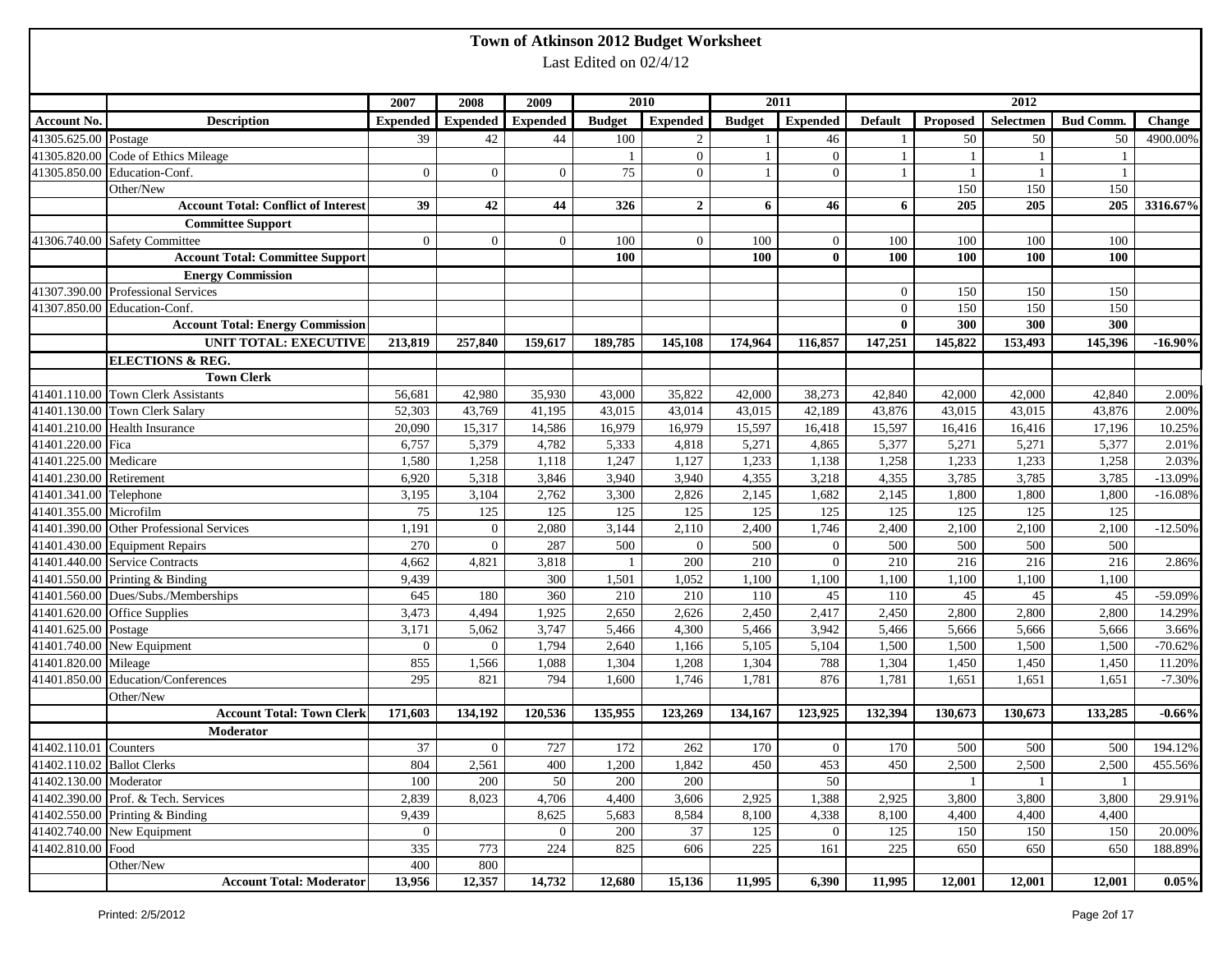|                            |                                                |              |                |                          |                        | Town of Atkinson 2012 Budget Worksheet |               |                 |                |                 |           |                  |               |
|----------------------------|------------------------------------------------|--------------|----------------|--------------------------|------------------------|----------------------------------------|---------------|-----------------|----------------|-----------------|-----------|------------------|---------------|
|                            |                                                |              |                |                          | Last Edited on 02/4/12 |                                        |               |                 |                |                 |           |                  |               |
|                            |                                                |              |                |                          |                        |                                        |               |                 |                |                 |           |                  |               |
|                            |                                                | 2007         | 2008           | 2009                     |                        | 2010                                   |               | 2011            |                |                 | 2012      |                  |               |
| <b>Account No.</b>         | <b>Description</b>                             | Expended     |                | <b>Expended</b> Expended | <b>Budget</b>          | <b>Expended</b>                        | <b>Budget</b> | <b>Expended</b> | <b>Default</b> | <b>Proposed</b> | Selectmen | <b>Bud Comm.</b> | <b>Change</b> |
|                            | <b>Election Administration</b>                 |              |                |                          |                        |                                        |               |                 |                |                 |           |                  |               |
|                            | 41403.130.00 Checklist Supervisors             | 4,995        | 4,175          | 1,220                    | 2,500                  | 2,351                                  | 2,400         | 1,291           | 2,400          | 4,008           | 4,008     | 4,008            | 67.00%        |
| 41403.620.00 Supplies      |                                                | 425          | 235            | $\overline{0}$           | 200                    | 128                                    | 200           | $88\,$          | 200            | 200             | 200       | 200              |               |
| 41403.625.00 Postage       |                                                | 40           | 166            | $\tau$                   | 200                    | 20                                     | 150           | 443             | 150            | 175             | 175       | 175              | 16.67%        |
|                            | 41403.740.00 New Equipment                     | $\mathbf{0}$ | $\Omega$       | $\overline{0}$           | 100                    | 18                                     | 75            | $\overline{0}$  | 75             | 50              | 50        | 50               | $-33.33%$     |
|                            | Other/New                                      |              |                |                          |                        |                                        |               |                 |                |                 |           |                  |               |
|                            | <b>Account Total: Election Administration</b>  | 5,461        | 4,575          | 1,227                    | 3,000                  | 2,517                                  | 2,825         | 1,822           | 2,825          | 4,433           | 4,433     | 4,433            | 56.92%        |
|                            | <b>UNIT TOTAL: ELECTION &amp; REG.</b>         | 191,020      | 151,124        | 136,495                  | 151,635                | 140,922                                | 148,987       | 132,136         | 147,214        | 147,107         | 147,107   | 149,719          | 0.49%         |
|                            | <b>FINANCIAL ADMIN</b>                         |              |                |                          |                        |                                        |               |                 |                |                 |           |                  |               |
|                            | <b>Accounting and Financial</b>                |              |                |                          |                        |                                        |               |                 |                |                 |           |                  |               |
| 41501.110.00 Bookkeeper    |                                                | 52,306       | 53,253         | 53,290                   | 53,283                 | 53,290                                 | 53,283        | 53,286          | 54,349         | 53,283          | 54,960    | 54,349           | 2.00%         |
|                            | 41501.120.00 Asst. Bookkeeper                  | 478          | 223            | 411                      | 900                    | 169                                    | 900           | 115             | 918            | 900             | 900       | 918              | 2.00%         |
|                            | 41501.210.00 Health Insurance                  | 13,365       | 14,704         | 14,586                   | 16,978                 | 16,979                                 | 15,597        | 16,418          | 15,597         | 18,101          | 18,101    | 17,196           | 10.25%        |
| 41501.220.00 Fica          |                                                | 3,273        | 3,316          | 3,330                    | 3,359                  | 3,315                                  | 3,359         | 3,311           | 3,370          | 3,359           | 3,463     | 3,370            | 0.33%         |
| 41501.225.00 Medicare      |                                                | 766          | 775            | 779                      | 786                    | 775                                    | 786           | 774             | 788            | 786             | 810       | 788              | 0.25%         |
| 41501.230.00               | Retirement                                     | 4,077        | 4,654          | 4,765                    | 4,881                  | 4,881                                  | 5,395         | 4,926           | 5,395          | 4,689           | 4,836     | 4,689            | $-13.09%$     |
| 41501.341.00               | Telephone                                      | 787          | 745            | 757                      | 850                    | 733                                    | 553           | 556             | 553            | 600             | 600       | 553              |               |
|                            | 41501.430.00 Equipment Repairs                 | $\mathbf{0}$ |                |                          | $\overline{1}$         | $\overline{0}$                         |               | $\overline{0}$  |                |                 |           |                  |               |
|                            | 41501.620.00 Office Supplies                   | 1,172        | 1,755          | 1,208                    | 1,000                  | 1,816                                  | 1,100         | 2,709           | 1,100          | 1,200           | 1,200     | 1,200            | 9.09%         |
| 41501.625.00 Postage       |                                                | 997          | 977            | 1,017                    | 1,200                  | 985                                    | 1,200         | 1,038           | 1,200          | 1,200           | 1,200     | 1,200            |               |
|                            | 41501.740.00 New Equipment                     |              |                |                          |                        |                                        | $\mathbf{1}$  |                 |                | -1              |           | -1               |               |
| 41501.820.00               | Mileage                                        | $\mathbf{0}$ | $\overline{0}$ | $\overline{0}$           | 50                     | $\overline{0}$                         | 50            | $\overline{0}$  | 50             | 25              | 25        | 25               | $-50.00\%$    |
| 41501.850.00               | Education/Conferences                          | 25           | $25\,$         | 25                       | 150                    | 25                                     | 150           | 25              | 150            | 100             | 100       | 100              | $-33.33%$     |
|                            | Other/New                                      |              |                |                          |                        |                                        |               |                 |                |                 |           |                  |               |
|                            | <b>Account Total: Accounting and Financial</b> | 77,246       | 80,427         | 80,168                   | 83,438                 | 82,966                                 | 82,375        | 83,158          | 83,472         | 84,245          | 86,198    | 84,390           | 2.45%         |
|                            | <b>Auditing</b>                                |              |                |                          |                        |                                        |               |                 |                |                 |           |                  |               |
|                            | 41502.301.00 Accounting & Auditing             | 11,242       | 16,815         | 14,190                   | 15,497                 | 15,497                                 | 15,500        | 16,650          | 15,500         | 17,000          | 17,000    | 17,000           | 9.68%         |
|                            | <b>Account Total: Auditing</b>                 | 11,242       | 16,815         | 14,190                   | 15,497                 | 15,497                                 | 15,500        | 16,650          | 15,500         | 17,000          | 17,000    | 17,000           | 9.68%         |
|                            | Assessing                                      |              |                |                          |                        |                                        |               |                 |                |                 |           |                  |               |
|                            | 41503.110.00 Assessing Clerk/BOS Clerk         | 22,800       | 35,737         | 37,234                   | 33,051                 | 34,630                                 | 33,051        | 35,363          | 33,712         | 33,051          | 34,091    | 33,712           | 2.00%         |
|                            | 41503.210.00 Health Insurance                  | 3,341        | 14,704         | 14,586                   | 16,978                 | 16,979                                 | 15,597        | 16,418          | 15,597         | 18,101          | 18,102    | 17,196           | 10.25%        |
| 41503.220.00 Fica          |                                                | 1,414        | 2,216          | 2,616                    | 2,049                  | 2,088                                  | 2,049         | 2,163           | 2,090          | 2,049           | 2,114     | 2,090            | 2.00%         |
| 41503.225.00               | Medicare                                       | 331          | 518            | 612                      | 479                    | 488                                    | 479           | 506             | 489            | 479             | 494       | 489              | 2.09%         |
| 41503.230.00               | Retirement                                     | 1,760        | 3,099          | 3,758                    | 3,027                  | 3,172                                  | 3,346         | 3,230           | 3,346          | 2,908           | 3,000     | 2,908            | $-13.08%$     |
| 41503.390.00 Assessing     |                                                | 35,760       | 38,740         | 32,780                   | 36,500                 | 39,464                                 | 48,000        | 43,184          | 32,184         | 32,184          | 32,184    | 32,184           | $-32.95%$     |
|                            | Other/New                                      |              |                |                          |                        |                                        |               |                 |                |                 |           |                  |               |
|                            | <b>Account Total: Assessing</b>                | 65,406       | 95,014         | 91,585                   | 92,084                 | 96,822                                 | 102,522       | 100,865         | 87,418         | 88,773          | 89,985    | 88,579           | $-13.60%$     |
|                            | <b>Tax Collecting</b>                          |              |                |                          |                        |                                        |               |                 |                |                 |           |                  |               |
|                            | 41504.110.00 Deputy Tax Collector              | 1,879        | 2,462          | 2,292                    | 2,690                  | 2,865                                  | 2,690         | 2,506           | 2,744          | 2,690           | 2,690     | 2,744            | 2.01%         |
| 41504.130.00 Tax Collector |                                                | 24,737       | 25,241         | 25,000                   | 26,018                 | 25,490                                 | 26,018        | 25,483          | 26,539         | 26,018          | 26,018    | 26,539           | 2.00%         |
| 41504.220.00 Fica          |                                                | 1,650        | 1,717          | 1,692                    | 1,780                  | 1,742                                  | 1,780         | 1,712           | 1,816          | 1,780           | 1,780     | 1,816            | 2.02%         |
| 41504.225.00 Medicare      |                                                | 386          | 402            | 396                      | 416                    | 407                                    | 416           | 400             | 425            | 416             | 416       | 425              | 2.16%         |
| 41504.341.00 Telephone     |                                                | 813          | 758            | 764                      | 800                    | 747                                    | 600           | 794             | 600            | 600             | 450       | 600              |               |
|                            | 41504.342.00 Data Processing Supplies          | 1,000        | 123            | 100                      | 200                    | 90                                     | 200           | $18\,$          | 200            | 200             | 200       | 200              |               |
| 41504.355.00 Microfilming  |                                                | 22           | $\overline{0}$ | $\bf 84$                 | 100                    | $\overline{0}$                         | $100\,$       | $\overline{0}$  | 100            | 100             | 100       | $100\,$          |               |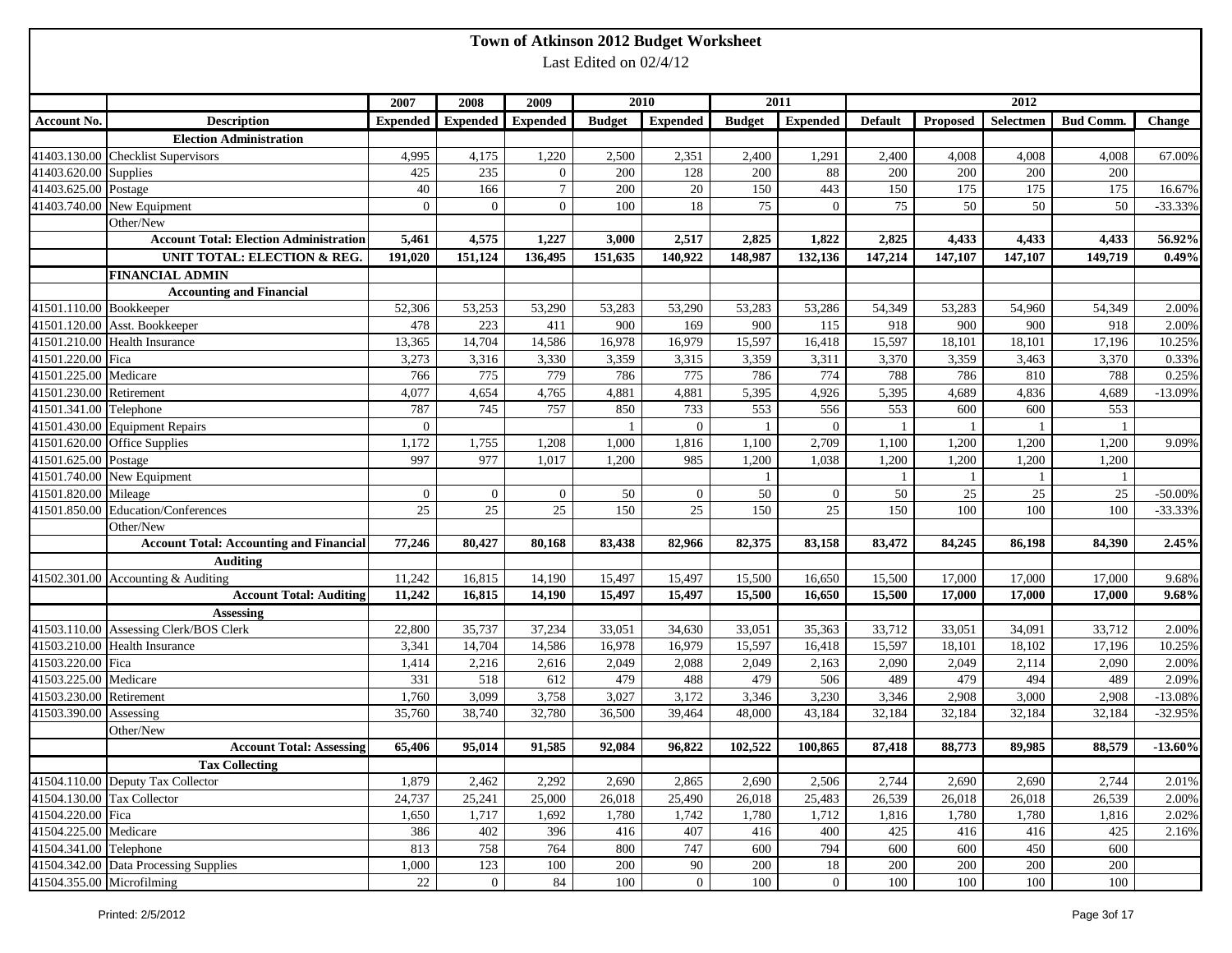|                          |                                           |                 |                 |                          |                        | Town of Atkinson 2012 Budget Worksheet |               |                  |                 |                |           |                  |           |
|--------------------------|-------------------------------------------|-----------------|-----------------|--------------------------|------------------------|----------------------------------------|---------------|------------------|-----------------|----------------|-----------|------------------|-----------|
|                          |                                           |                 |                 |                          | Last Edited on 02/4/12 |                                        |               |                  |                 |                |           |                  |           |
|                          |                                           | 2007            | 2008            | 2009                     |                        | 2010                                   |               | 2011             |                 |                | 2012      |                  |           |
| <b>Account No.</b>       | <b>Description</b>                        | <b>Expended</b> |                 | <b>Expended</b> Expended | <b>Budget</b>          | <b>Expended</b>                        | <b>Budget</b> | <b>Expended</b>  | <b>Default</b>  | Proposed       | Selectmen | <b>Bud Comm.</b> | Change    |
|                          | 41504.390.00 Other Professional Services  | 2,429           | $\overline{2}$  | 351                      | 850                    | 2,085                                  | 2,200         | 807              | 2,200           | 1,400          | 1,400     | 1,400            | $-36.36%$ |
|                          | 41504.430.00 Equipment Repairs            | $\overline{0}$  | $\overline{0}$  | $\overline{0}$           | -1                     | $\overline{0}$                         | $\mathbf{1}$  | $\overline{0}$   |                 |                |           |                  |           |
|                          | 41504.560.00 Dues/Subs/Memberships        | 20              | 20              | 20                       | 40                     | 40                                     | $80\,$        | 40               | 80              | 80             | 80        | 80               |           |
|                          | 41504.620.00 Office Supplies              | 897             | 1,206           | 960                      | 1,500                  | 1,059                                  | 1,500         | 1,389            | 1,500           | 1,500          | 1,500     | 1,500            |           |
| 41504.625.00 Postage     |                                           | 2,640           | 2,702           | 2,803                    | 3,300                  | 3,617                                  | 3,300         | 3,097            | 3,300           | 3,300          | 3,300     | 3,300            |           |
|                          | 41504.740.00 New Equipment                | 60              | $\mathbf{0}$    | $\overline{0}$           | 200                    | $\overline{0}$                         | 200           | $\mathbf{0}$     | 200             | 200            | 200       | 200              |           |
| 41504.820.00 Mileage     |                                           | 20              | 132             | $\overline{0}$           | 300                    | 106                                    | 300           | 59               | 300             | 300            | 300       | 300              |           |
|                          | 41504.850.00 Education/Conferences        | 427             | 693             | 913                      | 1,060                  | 478                                    | 1,000         | 444              | 1,000           | 1,000          | 1,000     | 1,000            |           |
|                          | Other/New                                 |                 |                 |                          |                        |                                        |               |                  |                 |                |           |                  |           |
|                          | <b>Account Total: Tax Collecting</b>      | 36,979          | 35,458          | 35,376                   | 39,255                 | 38,727                                 | 40,385        | 36,748           | 41,005          | 39,585         | 39,435    | 40,205           | $-0.45%$  |
|                          | <b>Treasury</b>                           |                 |                 |                          |                        |                                        |               |                  |                 |                |           |                  |           |
|                          | 41505.110.00 Assistant Treasurer          | 1,250           | 1,250           | 1,250                    | 1,250                  | 1,250                                  | 1,250         | 1,250            | 1,250           | 1,250          | 1,250     | 1,250            |           |
| 41505.130.00 Treasurer   |                                           | 2,000           | 2,000           | 2,000                    | 2,000                  | 2,000                                  | 2,000         | 2,000            | 2,000           | 2,000          | 2,000     | 2,000            |           |
| 41505.220.00 Fica        |                                           | 202             | 202             | 202                      | 202                    | 202                                    | 202           | 202              | 202             | 202            | 202       | 202              |           |
| 41505.225.00 Medicare    |                                           | 47              | 47              | 47                       | 47                     | $47\,$                                 | 47            | 47               | 47              | 47             | 47        | 47               |           |
|                          | 41505.340.00 Bank Services/FAX            | (0)             | (20)            | (320)                    | 125                    | (0)                                    | 125           | $\boldsymbol{0}$ | 125             | 125            | 125       | 125              |           |
|                          | 41505.560.00 Dues/Subs./Memberships       | $25\,$          | 25              | 25                       | 50                     | $\overline{0}$                         | $50\,$        | $\theta$         | 50              | 50             | 50        | 50               |           |
| 41505.820.00 Mileage     |                                           | $\overline{0}$  | $\mathbf{0}$    | $\mathbf{0}$             | 25                     | $\overline{0}$                         | $25\,$        | $\boldsymbol{0}$ | 25              | $25\,$         | 25        | 25               |           |
|                          | 41505.850.00 Education/Conferences        | $\mathbf{0}$    | $\overline{0}$  | $\overline{0}$           | $\overline{1}$         | $\overline{0}$                         |               | $\mathbf{0}$     |                 | $\overline{1}$ |           |                  |           |
|                          | Other/New                                 |                 |                 |                          |                        |                                        |               |                  |                 |                |           |                  |           |
|                          | <b>Account Total: Treasury</b>            | 3,523           | 3,504           | 3,204                    | 3,700                  | 3,498                                  | 3,700         | 3,499            | 3,700           | 3,700          | 3,700     | 3,700            |           |
|                          | <b>Computers</b>                          |                 |                 |                          |                        |                                        |               |                  |                 |                |           |                  |           |
|                          | 41506.430.00 Maint/Support/Upgrade        | 12,619          | 21,819          | 15,056                   | 23,112                 | 23,395                                 | 26,890        | 24,095           | 26,890          | 27,229         | 27,229    | 27,229           | 1.26%     |
| 41506.730.00 Software    |                                           | 5,226           | 3,658           | 7,059                    | 6,200                  | 4,711                                  | 4,740         | 4,618            | 4,740           | 9,747          | 9,747     | 6,668            | 40.68%    |
| 41506.740.00 Hardware    |                                           | 7,345           | 2,625           | 8,781                    | 4,860                  | 6,530                                  | 5,000         | 4,075            | 5,000           | 11,898         | 11,898    | 8,998            | 79.96%    |
| 41506.890.00 IT Services |                                           | 10,410          | 12,884          | 6,525                    | 19,800                 | 19,800                                 | 18,600        | 18,000           | 18,600          | 18,000         | 18,000    | 18,000           | $-3.23%$  |
|                          | Other/New                                 |                 |                 |                          |                        |                                        |               |                  |                 |                |           |                  |           |
|                          | <b>Account Total: Computers</b>           | 35,600          | 40,986          | 37,422                   | 53,972                 | 54,435                                 | 55,230        | 50,788           | 55,230          | 66,874         | 66,874    | 60,895           | 10.26%    |
|                          | <b>Budget Committee</b>                   |                 |                 |                          |                        |                                        |               |                  |                 |                |           |                  |           |
|                          | 41509.110.00 Budget Committee Clerk       | 672             | 590             | 538                      | 900                    | 657                                    | 850           | 778              | 850             | 850            | 850       | 850              |           |
| 41509.220.00 FICA        |                                           | 42              | 37              | 33                       | 56                     | 11                                     | 53            | $\mathbf{0}$     | 53              | 53             | 53        | 53               |           |
| 41509.225.00 Medicare    |                                           | 10              | 9               | 8                        | 13                     | 3                                      | 12            | $\overline{0}$   | 12              | 12             | 12        | 12               |           |
|                          | 41509.620.00 Office Supplies              | $\overline{0}$  | 110             | 88                       | 50                     | $\overline{0}$                         | 50            | $\mathbf{0}$     | 50              | 50             | 50        | 50               |           |
|                          | 41509.850.00 Education/Conferences        |                 |                 |                          |                        |                                        | 50            | 160              | $\overline{50}$ | 200            | 200       | 200              |           |
|                          | Other/New                                 |                 |                 |                          |                        |                                        |               |                  |                 |                |           |                  |           |
|                          | <b>Account Total: Budget Committee</b>    | 723             | 745             | 667                      | 1,019                  | 671                                    | 1,015         | 938              | 1,015           | 1,165          | 1,165     | 1,165            | 14.78%    |
|                          | UNIT TOTAL: FINANCE ADMIN                 | 230,720         | 272,949         | 262,611                  | 288,965                | 292,616                                | 300,727       | 292,646          | 287,340         | 301,342        | 304,356   | 295,934          | $-1.59%$  |
|                          | <b>LEGAL SERVICES</b>                     |                 |                 |                          |                        |                                        |               |                  |                 |                |           |                  |           |
|                          | <b>Legal Department Operations</b>        |                 |                 |                          |                        |                                        |               |                  |                 |                |           |                  |           |
|                          | 41531.320.00 Legal Services               | 28,500          | 28,500          | 28,500                   | 28,500                 | 28,500                                 | 28,500        | 28,500           | 28,500          | 28,500         | 28,500    | 28,500           |           |
|                          | 41531.390.00 Other Professional Services  |                 |                 |                          | 10,000                 |                                        | 10,000        | 94,597           | 10,000          | 100,000        | 100,000   | 50,000           | 400.00%   |
|                          | <b>Account Total: Legal Department</b>    | 28,500          | 28,500          | 28,500                   | 38,500                 | 28,500                                 | 38,500        | 123,097          | 38,500          | 128,500        | 128,500   | 78,500           | 103.90%   |
|                          | <b>Defense Proceedings</b>                |                 |                 |                          |                        |                                        |               |                  |                 |                |           |                  |           |
| 41532.390.00             | <b>Other Professional Services</b>        | 33              | $5\overline{)}$ | 1,288                    | 1,500                  | 331                                    | 1,500         | 212              | 1,500           | 1,500          | 1,500     | 1,500            |           |
|                          | <b>Account Total: Defense Proceedings</b> | 33              | 5 <sup>5</sup>  | 1,288                    | 1,500                  |                                        | 1,500         | 212              | 1,500           | 1,500          | 1,500     | 1,500            |           |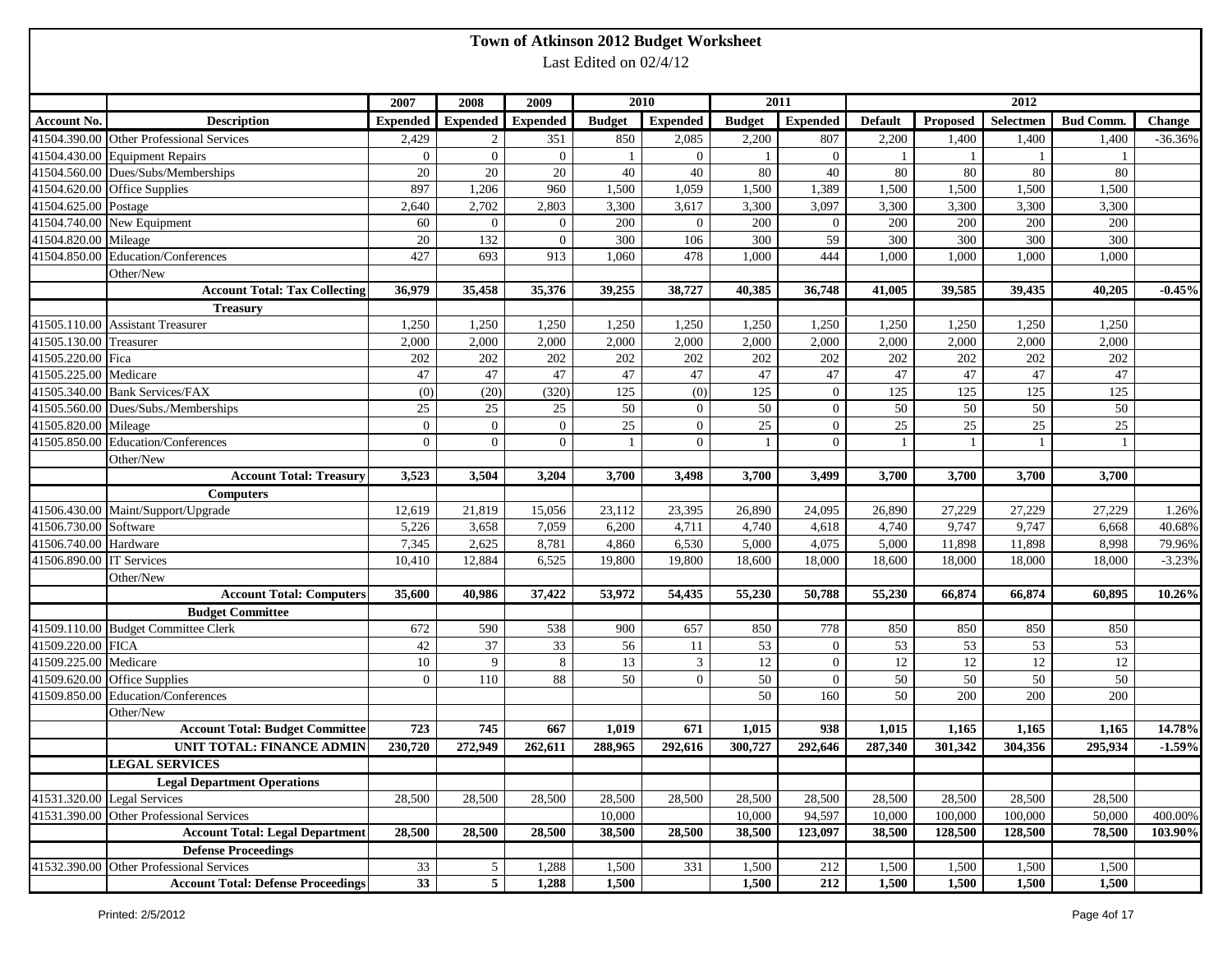|                        |                                                    |                 |                   |                         |                        | Town of Atkinson 2012 Budget Worksheet |               |                  |                |                         |                   |                   |            |
|------------------------|----------------------------------------------------|-----------------|-------------------|-------------------------|------------------------|----------------------------------------|---------------|------------------|----------------|-------------------------|-------------------|-------------------|------------|
|                        |                                                    |                 |                   |                         | Last Edited on 02/4/12 |                                        |               |                  |                |                         |                   |                   |            |
|                        |                                                    |                 |                   |                         |                        |                                        |               |                  |                |                         |                   |                   |            |
|                        |                                                    | 2007            | 2008              | 2009                    |                        | 2010                                   |               | 2011             |                |                         | 2012              |                   |            |
| <b>Account No.</b>     | <b>Description</b>                                 | <b>Expended</b> | <b>Expended</b>   | <b>Expended</b>         | <b>Budget</b>          | <b>Expended</b>                        | <b>Budget</b> | <b>Expended</b>  | <b>Default</b> | Proposed                | Selectmen         | <b>Bud Comm.</b>  | Change     |
|                        | <b>UNIT TOTAL: LEGAL</b>                           | 28,533          | 28,505            | 29,788                  | 40,000                 | 28,500                                 | 40,000        | 123,309          | 40,000         | 130,000                 | 130,000           | 80,000            | 100.00%    |
|                        | <b>Personnel Admin</b>                             |                 |                   |                         |                        |                                        |               |                  |                |                         |                   |                   |            |
|                        | 41552.250.00 Unemployment Comp.                    | 4,377           | 5,989             | 7,118                   | 7,397                  | 7,397                                  | 5,636         | 8,679            | 5,636          | 9,634                   | 9,634             | 9,634             | 70.93%     |
|                        | 41552.260.00 Worker's Comp                         | 45,970          | 42,346            | 42,538                  | 40,016                 | 40,016                                 | 29,469        | 42,721           | 29,469         | 43,309                  | 43,309            | 29,902            | 1.47%      |
|                        | 41552.290.00 Sick Leave Bank                       | $\overline{0}$  | $\Omega$          | $\overline{0}$          | 1,000                  | $\theta$                               | 1,000         | $\mathbf{0}$     | 1,000          | 1,000                   | 1,000             | 1,000             |            |
|                        | Other/New<br><b>Account Total: Personnel Admin</b> |                 |                   |                         | 48,413                 |                                        | 36,105        | 51,400           |                | 53,942                  | 53,942            | 40,536            | 12.27%     |
|                        |                                                    | 50,347          | 48,335            | 49,656                  |                        | 47,413                                 |               |                  | 36,105         |                         |                   |                   |            |
|                        | <b>PLANNING &amp; ZONING</b>                       |                 |                   |                         |                        |                                        |               |                  |                |                         |                   |                   |            |
|                        | <b>Planning &amp; Development Control</b>          |                 |                   |                         |                        |                                        |               |                  |                |                         |                   |                   |            |
| 41911.220.00 Fica      | 41911.110.00 Recording Clerk                       | 1,344<br>83     | 1,071<br>$\Omega$ | 1,858<br>$\overline{0}$ | 4,000<br>248           | 2,297<br>$\overline{0}$                | 3,000         | 2,197            | 3,000          | 3,000<br>$\overline{0}$ | 3,000<br>$\theta$ | 3,000<br>$\Omega$ |            |
| 41911.225.00 Medicare  |                                                    | 19              | $\overline{0}$    | $\overline{0}$          | 58                     | $\overline{0}$                         |               |                  |                | $\overline{0}$          | $\overline{0}$    | $\theta$          |            |
| 41911.341.00 Telephone |                                                    | 1,236           | 1,214             | 1,235                   | 1,400                  | 1,215                                  | 1,400         | 806              | 1,400          | 1,000                   | 1,000             | 1,000             | $-28.57%$  |
|                        | 41911.390.00 Other Professional Services           | 9,000           | 12,250            | 7,000                   | 9,000                  | 7,260                                  | 9,000         | 7,388            | 9,000          | 21,260                  | 21,260            | 21,260            |            |
|                        | 41911.550.00 Printing & Binding                    | 1,050           | 501               | 1,106                   | 2,000                  | $\overline{0}$                         | 2,000         | 164              | 2,000          | 2,000                   | 2,000             | 2,000             | 136.22%    |
|                        | 41911.620.00 Office Supplies                       | 291             | 215               | 331                     | 300                    | 252                                    | 300           | 241              | 300            | 300                     | 300               | 300               |            |
| 41911.625.00 Postage   |                                                    | 946             | 1,001             | 700                     | 1,000                  | 384                                    | 1,000         | 431              | 1,000          | 1,000                   | 1,000             | 1,000             |            |
|                        | 41911.690.00 Miscellaneous                         |                 |                   |                         | $\mathbf{1}$           | $\overline{0}$                         |               | $\overline{0}$   |                |                         |                   |                   |            |
|                        | 41911.740.00 New Equipment/Maintenance             |                 |                   |                         | $\overline{1}$         | $\overline{0}$                         |               | $\mathbf{0}$     |                |                         | $\overline{1}$    |                   |            |
| 41911.820.00 Mileage   |                                                    | 63              | 138               | 103                     | 200                    | 11                                     | 200           | $\theta$         | 200            | 100                     | 100               | 100               | $-50.00%$  |
|                        | 41911.835.00 Recording of Plans                    | 158             | 302               | 182                     | 300                    | 104                                    | 300           | 130              | 300            | 200                     | 200               | 200               | $-33.33%$  |
|                        | 41911.850.00 Education/Conferences                 | 212             | 172               | 142                     | 400                    | 139                                    | 400           | $\theta$         | 400            | 200                     | 200               | 200               | $-50.00%$  |
|                        | 41911.860.00 Public Notices                        | 2,013           | 1,250             | 951                     | 2,000                  | 793                                    | 2,000         | 1,390            | 2,000          | 1,000                   | 1,000             | 1,000             | $-50.00\%$ |
|                        | Other/New                                          |                 |                   |                         |                        |                                        |               |                  |                |                         |                   |                   |            |
|                        | <b>Account Total: Planning</b>                     | 16,417          | 18,114            | 13,608                  | 20,908                 | 12,455                                 | 19,602        | 12,746           | 19,602         | 30,062                  | 30,062            | 30,062            | 53.36%     |
|                        | <b>Zoning Appeals</b>                              |                 |                   |                         |                        |                                        |               |                  |                |                         |                   |                   |            |
|                        | 41913.110.00 Recording Clerk/Stenographer          | 1,650           | 1,500             | 1,350                   | 1,500                  | 2,075                                  | 1,800         | 1,400            | 1,800          | 1,800                   | 1,800             | 1,800             |            |
| 41913.220.00 Fica      |                                                    | 102             | 93                | 84                      | 93                     | 129                                    | 112           | 87               | 112            | 112                     | 112               | 112               |            |
| 41913.225.00 Medicare  |                                                    | 24              | 22                | 20                      | $22\,$                 | $30\,$                                 | 26            | $\overline{20}$  | 26             | 26                      | 26                | 26                |            |
|                        | 41913.620.00 Office Supplies                       | 381             | 310               | 646                     | 400                    | 8                                      | 200           | 214              | 200            | 200                     | 200               | 200               |            |
| 41913.625.00 Postage   |                                                    | 1,082           | 751               | 713                     | 1,000                  | 689                                    | 1,000         | 445              | 1,000          | 1,000                   | 1,000             | 1,000             |            |
|                        | 41913.740.00 New Equipment/Maintenance             | $\overline{0}$  | $\overline{0}$    | $\overline{0}$          | 100                    | $\overline{0}$                         | 100           | $\boldsymbol{0}$ | 100            |                         |                   |                   | $-99.00\%$ |
|                        | 41913.850.00 Education/Conferences                 | 88              | 125               | 99                      | 200                    | 59                                     | 200           | $\theta$         | 200            | 200                     | 200               | 200               |            |
| 41913.860.00           | <b>Public Notices</b>                              | 1,657           | 1,005             | 1,177                   | 1,400                  | 1,408                                  | 1,400         | 939              | 1,400          | 1,400                   | 1,400             | 1,400             |            |
|                        | Other/New                                          |                 |                   |                         |                        |                                        |               |                  |                |                         |                   |                   |            |
|                        | <b>Account Total: Zoning</b>                       | 4,983           | 3,806             | 4,088                   | 4,715                  | 4,398                                  | 4,838         | 3,105            | 4,838          | 4,739                   | 4,739             | 4,739             | $-2.05%$   |
|                        | <b>UNIT TOTAL: PLANNING &amp; ZONING</b>           | 21,401          | 21,920            | 17,696                  | 25,623                 | 16,853                                 | 24,440        | 15,851           | 24,440         | 34,801                  | 34,801            | 34,801            | 42.39%     |
|                        | Town Hall Repairs & Maint                          |                 |                   |                         |                        |                                        |               |                  |                |                         |                   |                   |            |
|                        | 41941.110.00 Maintenance Supervisor                | 18,296          | 16,711            | 16,208                  | 15,990                 | 15,216                                 | 15,990        | 16,576           | 15,990         | 15,990                  | 15,990            | 16,310            | 2.00%      |
|                        | 41941.210.00 Health Insurance                      | 1,671           |                   |                         |                        |                                        |               |                  |                |                         |                   |                   |            |
| 41941.220.00 Fica      |                                                    | 1,134           | 1,036             | 1,005                   | 991                    | 943                                    | 991           | 1,028            | 991            | 991                     | 991               | 1011              | 2.02%      |
| 41941.225.00 Medicare  |                                                    | 265             | 242               | 235                     | 232                    | 221                                    | 232           | 240              | 232            | 232                     | 232               | 237               | 2.16%      |
| 41941.341.00 Telephone |                                                    | 382             | 385               | 348                     | 400                    | 265                                    | 400           | 426              | 400            | 400                     | 400               | 400               |            |
|                        | 41941.360.00 Cleaning Service                      | 4,710           | 4,015             | 2,976                   | 4,380                  | 5,776                                  | 6,500         | 8,695            | 6,500          | 8,208                   | 8,208             | 8,208             | 26.28%     |
|                        | 41941.390.00 O.P.S. - Pest Control/Alarm/Sprinkler | 607             | 1,456             | 1,566                   | 1,400                  | 793                                    | 1,200         | 1,269            | 1,200          | 1,200                   | 1,200             | 1,200             |            |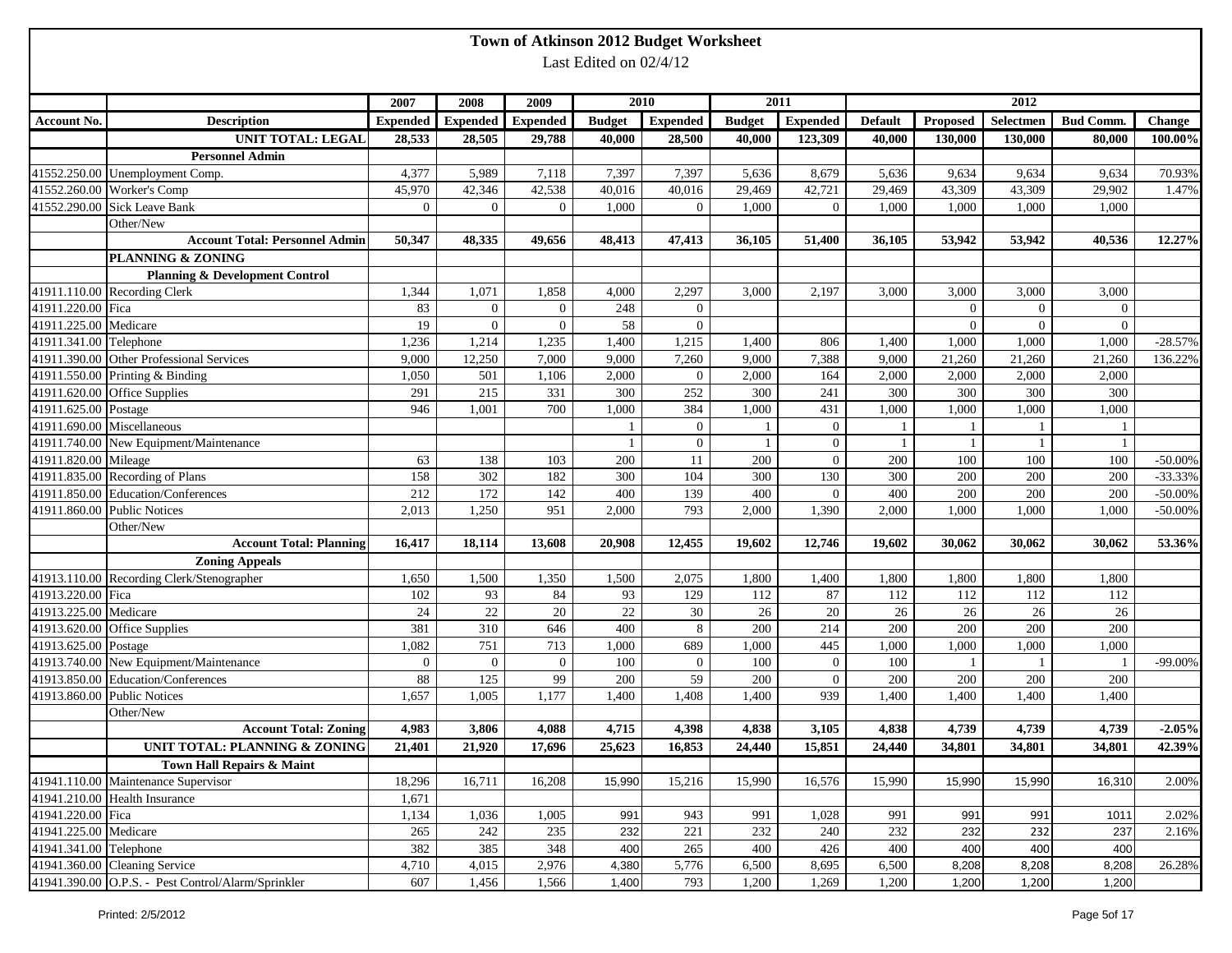|                          |                                                         |                 |                 |                 |                        | Town of Atkinson 2012 Budget Worksheet |               |                 |                |        |                    |                  |               |
|--------------------------|---------------------------------------------------------|-----------------|-----------------|-----------------|------------------------|----------------------------------------|---------------|-----------------|----------------|--------|--------------------|------------------|---------------|
|                          |                                                         |                 |                 |                 | Last Edited on 02/4/12 |                                        |               |                 |                |        |                    |                  |               |
|                          |                                                         |                 |                 |                 |                        |                                        |               |                 |                |        |                    |                  |               |
|                          |                                                         | 2007            | 2008            | 2009            |                        | 2010                                   |               | 2011            |                |        | 2012               |                  |               |
| Account No.              | <b>Description</b>                                      | <b>Expended</b> | <b>Expended</b> | <b>Expended</b> | <b>Budget</b>          | <b>Expended</b>                        | <b>Budget</b> | <b>Expended</b> | <b>Default</b> |        | Proposed Selectmen | <b>Bud Comm.</b> | <b>Change</b> |
| 41941.410.00 Electricity |                                                         | 11,824          | 13,712          | 13,204          | 13,700                 | 12,514                                 | 13,000        | 12,364          | 13,000         | 12,000 | 12,000             | 12,000           | $-7.69%$      |
| 41941.411.00 Heat        |                                                         | 2,150           | 12              | $\overline{0}$  | 1,000                  | 469                                    | 1,000         | $\mathbf{0}$    | 1,000          | 1,000  | 1,000              | 1,000            |               |
|                          | 41941.413.00 Septic System                              | 150             | 200             | 175             | 250                    | 250                                    | 250           | 200             | 250            | 250    | 250                | 250              |               |
|                          | 41941.430.00 General Maintenance                        | 32,517          | 26,281          | 31,839          | 8,000                  | 6,181                                  | 8,000         | 3,224           | 8,000          | 8,000  | 8,000              | 8,000            |               |
|                          | 41941.430.01 Equipment Repairs                          | $5\overline{)}$ | $\overline{0}$  | 557             | 600                    | 58                                     | 600           | $\theta$        | 600            | 400    | 400                | 400              | $-33.33%$     |
|                          | 41941.640.00 Household Supplies                         | 450             | 325             | 455             | 500                    | 540                                    | 500           | 213             | 500            | 500    | 500                | 500              |               |
|                          | 41941.690.00 Miscellaneous                              | 120             | 426             | 461             | 300                    | 205                                    | 400           | 216             | 400            | 400    | 400                | 400              |               |
| 41941.720.00 Mechanical  |                                                         | $\overline{0}$  | 296             | 368             | 300                    | 314                                    | 300           | 257             | 300            | 300    | 300                | 300              |               |
|                          | 41941.740.00 New Equipment                              | $\overline{0}$  | 139             | $\overline{0}$  | 150                    | 326                                    | 150           | $\overline{0}$  | 150            | 150    | 150                | 150              |               |
|                          | 41941.810.00 Food/bottled water                         | 692             | 487             | 523             | 700                    | 473                                    | 700           | 423             | 700            | 700    | 700                | 700              |               |
| 41941.820.00             | Mileage                                                 | 1,103           | 2,261           | 2,235           | 2,100                  | 1,789                                  | 2,100         | 2,496           | 2,100          | 2,200  | 2,200              | 2,200            | 4.76%         |
|                          | Other/New                                               |                 |                 |                 |                        |                                        |               |                 |                |        |                    |                  |               |
|                          | <b>Account Total: Town Hall</b>                         | 76,077          | 67,985          | 72,155          | 50,993                 | 46,332                                 | 52,313        | 47,626          | 52,313         | 52,921 | 52,921             | 53,266           | 1.82%         |
|                          | <b>Town Garage</b>                                      |                 |                 |                 |                        |                                        |               |                 |                |        |                    |                  |               |
|                          | 41942.412.00 Well Test & Alarm System                   | 575             | 296             | 383             | 550                    |                                        | 400           | 392             | 400            | 400    | 400                | 400              |               |
|                          | 41942.430.00 General Maintenance                        | 1,645           | 2,967           | 381             | 5,000                  | 3,430                                  | 500           | 464             | 500            | 5,800  | 5,800              | 5,800            | 1060.00%      |
|                          | <b>Account Total: Town Garage</b>                       | 2,220           | 3,263           | 764             | 5,550                  | 3,430                                  | 900           | 856             | 900            | 6,200  | 6,200              | 6,200            | 588.89%       |
|                          | <b>Police Station</b>                                   |                 |                 |                 |                        |                                        |               |                 |                |        |                    |                  |               |
|                          | 41943.390.00 Other Professional Services                | 879             | 1,006           | 902             | 900                    | 1,045                                  | 1,000         | 1,531           | 1,000          | 1,000  | 1,000              | 1,000            |               |
|                          | 41943.430.00 General Maintenance                        | 4,743           | 2,904           | 2,327           | 3,250                  | 5,357                                  | 3,150         | 1,952           | 3,150          | 2,000  | 2,000              | 2,000            | $-36.51%$     |
|                          | <b>Account Total: Police Station</b>                    | 5,623           | 3,910           | 3,229           | 4,150                  | 6,402                                  | 4,150         | 3,483           | 4,150          | 3,000  | 3,000              | 3,000            | $-27.71%$     |
|                          | <b>Fire Station</b>                                     |                 |                 |                 |                        |                                        |               |                 |                |        |                    |                  |               |
|                          | 41944.390.00 O.P.S. - Alarm System                      | 1,348           | 2,797           | 1,773           | 1,700                  | 1,795                                  | 1,700         | 2,308           | 1,700          | 1,700  | 1,700              | 1,700            |               |
|                          | 41944.413.00 Septic System                              | 220             | 200             | 268             | 250                    | $\overline{0}$                         | 250           | 200             | 250            | 250    | 250                | 250              |               |
|                          | 41944.430.00 General Maintenance                        | 2,210           | 3,317           | 4,891           | 11,000                 | 3,351                                  | 10,000        | 5,045           | 10,000         | 8,500  | 8,500              | 8,500            | $-15.00\%$    |
|                          | <b>Account Total: Fire Station</b>                      | 3,778           | 6,313           | 6,931           | 12,950                 | 5,146                                  | 11,950        | 7,553           | 11,950         | 10,450 | 10,450             | 10,450           | $-12.55%$     |
|                          | Library                                                 |                 |                 |                 |                        |                                        |               |                 |                |        |                    |                  |               |
|                          | 41945.390.00 Other Professional Services                | 545             | 514             | 753             | 1,000                  | 1,274                                  | 1,200         | 1,234           | 1,200          | 1,200  | 1,200              | 1,200            |               |
|                          | 41945.413.00 Septic System                              | 150             | $\overline{0}$  | 250             | 250                    | $\overline{0}$                         | $250\,$       | 250             | 250            | 250    | 250                | 250              |               |
|                          | 41945.430.00 General Maintenance                        | 1,366           | 555             | 817             | 900                    | 181                                    | 900           | 1,097           | 900            | 900    | 900                | 900              |               |
|                          | <b>Account Total: Library</b>                           | 2,062           | 1,069           | 1,820           | 2,150                  | 1,455                                  | 2,350         | 2,581           | 2,350          | 2,350  | 2,350              | 2,350            |               |
|                          | <b>Kimball House</b>                                    |                 |                 |                 |                        |                                        |               |                 |                |        |                    |                  |               |
|                          | 41946.390.00 O.P.S. - Alarm / Pest Control / Mechanical | 645             | 659             | 479             | 600                    | 631                                    | 550           | 709             | 550            | 550    | 550                | 550              |               |
| 41946.410.00 Electricity |                                                         |                 |                 |                 | 750                    |                                        | 750           | 422             | 750            | 600    | 600                | 600              | $-20.00\%$    |
| 41946.411.00 Heat        |                                                         | 2,791           | 3,200           | 1,303           | 2,000                  | 1,834                                  | 2,000         | 3,070           | 2,000          | 2,600  | 2,600              | 2,600            | 30.00%        |
|                          | 41946.412.00 Water line usage/fire protection           |                 |                 |                 |                        |                                        | 50            | 423             | 50             | 350    | 350                | 350              | $600.00\%$    |
|                          | 41946.430.00 General Maintenance                        | 15,216          | 1,989           | 1,399           | 1,800                  | 1,612                                  | 1,800         | 301             | 1,800          | 800    | 800                | 800              | $-55.56%$     |
|                          | <b>Account Total: Kimball House</b>                     | 18,653          | 5,848           | 3,181           | 5,150                  | 4,077                                  | 5,150         | 4,926           | 5,150          | 4,900  | 4,900              | 4,900            | $-4.85%$      |
|                          | <b>Wdpk - Hearse House</b>                              |                 |                 |                 |                        |                                        |               |                 |                |        |                    |                  |               |
|                          | 41947.413.00 Septic System / Wdpk - Pavilion            | 293             | $\overline{0}$  | 250             | 250                    | 200                                    | 250           | 250             | 250            | 250    | 250                | 250              |               |
|                          | 41947.430.00 General Maintenance / Wdpk - Pope          | 1,140           | 1,046           | 772             | 1,250                  | 915                                    | 1,200         | 598             | 1,200          | 4,000  | 4,000              | 4,000            | 233.33%       |
|                          | 41947.430.01 General Maintenance / Hearse House         | 736             | 2,200           | 17              | 200                    | 13                                     | 1,000         | 2,209           | 1,000          | 200    | 200                | 200              | $-80.00\%$    |
|                          | <b>Account Total: Wdpk - Hearse House</b>               | 2,168           | 3,246           | 1,039           | 1,700                  | 1,128                                  | 2,450         | 3,057           | 2,450          | 4,450  | 4,450              | 4,450            | 81.63%        |
|                          | <b>Community Center</b>                                 |                 |                 |                 |                        |                                        |               |                 |                |        |                    |                  |               |
|                          | 41948.390.00 O.P.S. - Alarm / Pest / Mech / Repairs     | 700             | 1,319           | 1,714           | 1,000                  | 883                                    | 1,000         | 717             | 1,000          | 1,000  | 1,000              | 1,000            |               |
|                          |                                                         |                 |                 |                 |                        |                                        |               |                 |                |        |                    |                  |               |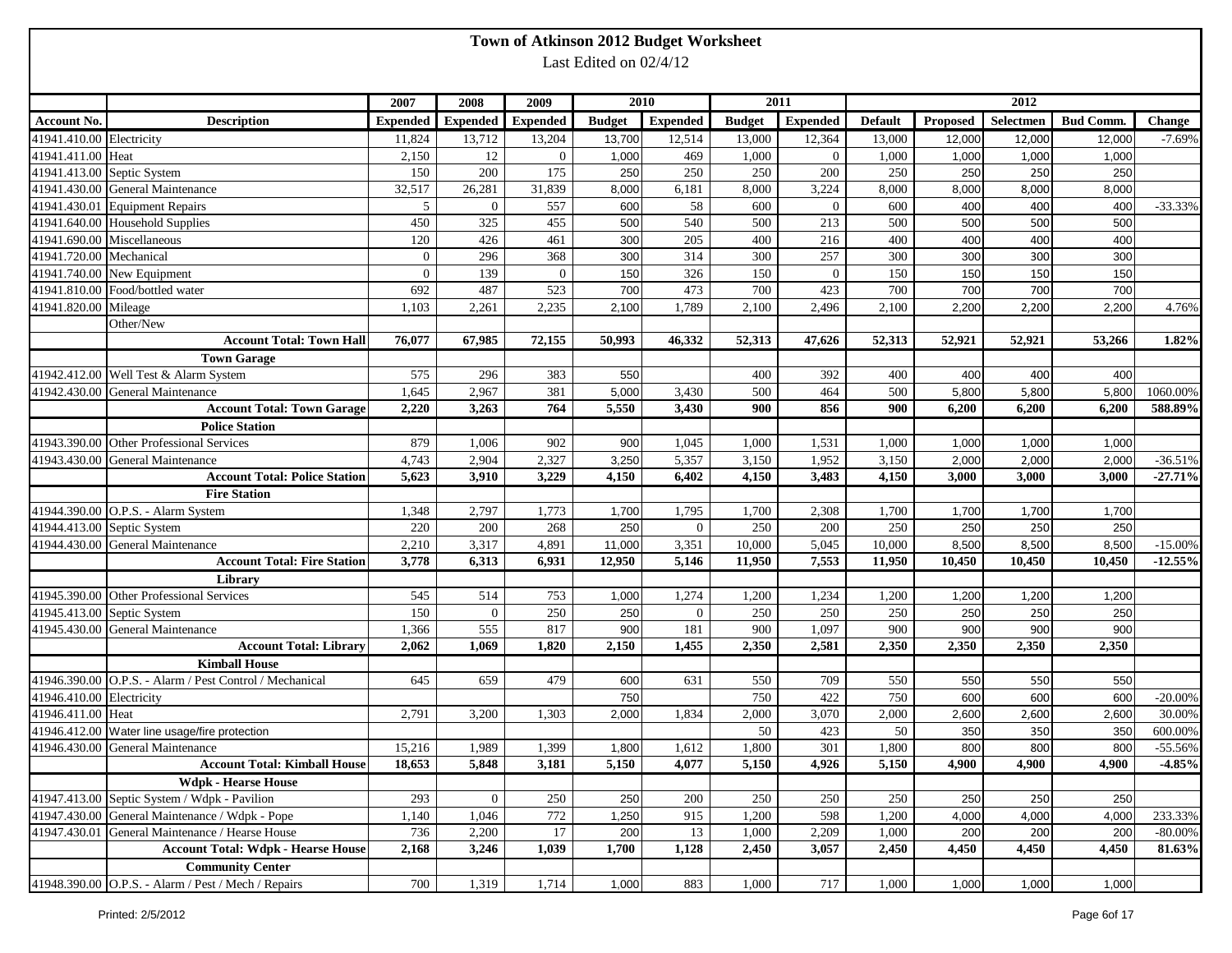|                             |                                                                                                 |                 |                 |                 |                          | Town of Atkinson 2012 Budget Worksheet |                 |                 |                 |                 |                 |                  |                |
|-----------------------------|-------------------------------------------------------------------------------------------------|-----------------|-----------------|-----------------|--------------------------|----------------------------------------|-----------------|-----------------|-----------------|-----------------|-----------------|------------------|----------------|
|                             |                                                                                                 |                 |                 |                 | Last Edited on $02/4/12$ |                                        |                 |                 |                 |                 |                 |                  |                |
|                             |                                                                                                 |                 |                 |                 |                          |                                        |                 |                 |                 |                 |                 |                  |                |
|                             |                                                                                                 | 2007            | 2008            | 2009            |                          | 2010                                   |                 | 2011            |                 |                 | 2012            |                  |                |
| <b>Account No.</b>          | <b>Description</b>                                                                              | <b>Expended</b> | <b>Expended</b> | <b>Expended</b> | <b>Budget</b>            | <b>Expended</b>                        | <b>Budget</b>   | <b>Expended</b> | <b>Default</b>  | Proposed        | Selectmen       | <b>Bud Comm.</b> | <b>Change</b>  |
|                             |                                                                                                 |                 |                 |                 |                          |                                        |                 |                 |                 |                 |                 |                  |                |
|                             | 41948.413.00 Septic System                                                                      | 180             | 200             | 400             | 400                      | 275                                    | 250             | 408             | 250             | 400             | 400             | 400              | 60.00%         |
|                             | 41948.430.00 General Maintenance                                                                | 1,684           | 2,385<br>3,904  | 2,569<br>4,683  | 2,500<br>3,900           | 5,165<br>6,323                         | 4,000           | 1,682<br>2,807  | 4,000<br>5,250  | 2,500<br>3,900  | 2,500           | 2,500<br>3,900   | $-37.50%$      |
|                             | <b>Account Total: Community Center</b>                                                          | 2,564           |                 |                 |                          |                                        | 5,250           |                 |                 |                 | 3,900           |                  | $-25.71%$      |
|                             | <b>Family Mediation</b>                                                                         |                 |                 |                 |                          |                                        |                 |                 |                 |                 |                 |                  |                |
|                             | 41949.390.00 Other Professional Services<br>41949.430.00 General Maintenance                    | 150             | 513             | 552             | 600                      | 587                                    | 600             | 281             | 600             | 600             | 600             | 600              |                |
|                             | <b>Account Total: Family Mediation</b>                                                          | 61<br>211       | 340<br>853      | 196<br>748      | 600<br>1,200             | 257<br>844                             | 600<br>1,200    | 1,059<br>1,340  | 600<br>1,200    | 600<br>1,200    | 600<br>1,200    | 600<br>1,200     |                |
|                             |                                                                                                 |                 |                 |                 |                          |                                        |                 |                 |                 |                 |                 |                  |                |
|                             | <b>Conservation: East Road Building</b>                                                         |                 |                 |                 |                          |                                        |                 |                 |                 |                 |                 |                  |                |
|                             | 41950.430.00 General Maintenance<br><b>Account Total: Conservation</b>                          | $\overline{0}$  | $\overline{0}$  | $\overline{0}$  | -1<br>$\mathbf{1}$       | 105<br>105                             | 1               | 98<br>98        | 1               | 100<br>100      | 100<br>100      | 100<br>100       | 9900.00%       |
|                             |                                                                                                 |                 |                 |                 |                          |                                        |                 |                 |                 |                 |                 |                  | 9900.00%       |
|                             | <b>UNIT TOTAL: GEN. GOV. BUILDINGS</b>                                                          | 113,356         | 96,393          | 94,549          | 87,744                   | 75,242                                 | 85,714          | 74,328          | 85,714          | 89,471          | 89,471          | 89,816           | 4.79%          |
|                             | <b>Cemeteries</b>                                                                               |                 |                 |                 |                          |                                        |                 |                 |                 |                 |                 |                  |                |
| 41951.110.00 Wages          |                                                                                                 | 19,961          | 20,623          | 23,843          | 24,000                   | 25,005                                 | 24,000          | 20,167          | 24,000          | 15,000          | 15,000          | 12,240           | $-49.00\%$     |
| 41951.220.00 Fica           |                                                                                                 | 1,214           | 1,310           | 1,474           | 1,488                    | 1,550                                  | 1,488           | 1,250           | 1,488           | 1,488           | 1,488           | 759              | -48.99%        |
| 41951.225.00 Medicare       |                                                                                                 | 284             | 306             | 345             | 348                      | 363                                    | 348             | 292             | 348             | 348             | 348             | 178              | $-48.85%$      |
|                             | 41951.320.00 Cemetery Deeds                                                                     | 186             | 1,272           | 174             | 300                      | 274                                    | 300             | 137             | 300             | 300             | 300             | 300              |                |
|                             | 41951.390.00 Other Professional Services                                                        | 6,850           | 7,000           | 5,633           | 7,800                    | 6,065                                  | 7,800           | 12,923          | 7,800           | 12,728          | 13,000          | 10,000           | 28.21%         |
|                             | 41951.630.00 Minor Equipment                                                                    | 83              | 690             | 2,824           | 2,045                    | 2,208                                  | 2,045           | 2,435           | 2,045           | 2,000           | 1,000           | 2,000            | $-2.20%$       |
|                             | 41951.650.00 Care of Grounds                                                                    | 4,590           | 6,559           | 5,936           | 5,800                    | 6,218                                  | 5,800           | 3,840           | 5,800           | 20,000          | 20,000          | 20,000           | 244.83%        |
| 41951.820.00 Mileage        |                                                                                                 |                 |                 |                 | 100                      |                                        | 100             | $\overline{0}$  | 100             | 100             | 100             | 100              |                |
|                             | Other/New<br><b>Account Total: Cemeteries</b>                                                   |                 | 37,760          | 40,228          | 41,881                   | 41,682                                 | 41,881          | 41,044          | 41,881          | 51,964          |                 |                  |                |
|                             |                                                                                                 | 33,169          |                 |                 |                          |                                        |                 |                 |                 |                 | 51,236          | 45,577           | 8.83%          |
|                             | <b>Other Insurance</b>                                                                          |                 |                 |                 |                          |                                        |                 |                 |                 |                 |                 |                  |                |
|                             | 41969.520.00 Property and Liability                                                             | 49,599          | 53,386          | 58,818          | 69,348                   | 70,718                                 | 54,336          | 81,131          | 54,336          | 81,319          | 81,319          | 54,672           | 0.62%          |
|                             | P & L Deductible                                                                                |                 |                 | 58,818          | 1,000<br>70,348          | 70,718                                 | 1,000<br>55,336 |                 | 1,000<br>55,336 | 1,000<br>82,319 | 2,000           | 1,000<br>55,672  |                |
|                             | <b>Account Total: Other Insurance</b>                                                           | 49,599          | 53,386          |                 |                          |                                        |                 | 81,131          |                 |                 | 83,319          |                  | 0.61%          |
|                             | <b>Advertising/Regional</b>                                                                     |                 |                 |                 |                          |                                        |                 |                 |                 |                 |                 |                  |                |
|                             | 41974.855.00 Advertising/Regional                                                               | 5,578           | 5,864           | 6,015           | 5,992                    | 5,992                                  | 6,013           | 6,013           | 6,013           | 6,278           | 6,279           | 6,278            | 4.41%          |
|                             | Other/New<br><b>Account Total: Advertising/Regional</b>                                         | 5,578           | 5,864           | 6,015           | 5,992                    | 5,992                                  | 6,013           | 6,013           | 6,013           | 6,278           | 6,279           | 6,278            |                |
|                             | <b>Group Total: General Government</b>                                                          | 937,541         | 974,076         | 855,473         | 950,386                  | 865,046                                | 914,167         | 934,716         | 871,294         | 1,043,047       | 1,054,004       | 943,729          | 4.41%<br>3.23% |
|                             |                                                                                                 |                 |                 |                 |                          |                                        |                 |                 |                 |                 |                 |                  |                |
|                             | <b>PUBLIC SAFETY GROUP</b>                                                                      |                 |                 |                 |                          |                                        |                 |                 |                 |                 |                 |                  |                |
| 42101.110.01 Chief's Salary | <b>Police Admin</b>                                                                             | 22,324          | 22,414          | 22,414          | 22,586                   | 22,414                                 | 22,586          | 22,414          | 22,586          | 22,586          | 22,586          | 22,586           |                |
|                             | 42101.110.02 Part Time Officers Pay                                                             | 65,676          | 77,840          | 79,497          | 100,600                  | 73,632                                 | 90,000          | 81,203          | 90,000          | 90,000          | 90,000          | 85,000           | $-5.56%$       |
|                             |                                                                                                 |                 |                 |                 |                          |                                        |                 |                 |                 |                 |                 |                  |                |
|                             | 42101.110.03 Full Time Officers Pay (Hourly)<br>42101.110.03 Full Time - 1 time contract buyout | 249,239         | 209,926         | 189,464         | 195,916                  | 193,722                                | 195,916         | 182,070         | 195,916         | 195,916         | 195,916         | 195,916<br>2,500 |                |
| 42101.110.04 Dispatch       |                                                                                                 |                 | 40,093          | 37,650          |                          |                                        | 37,982          | 38,484          |                 |                 |                 | 37,982           |                |
|                             | 42101.110.05 School Crossing Guard                                                              | 38,416<br>7,094 | 7,751           | 7,777           | 37,982<br>7,786          | 36,933<br>6,062                        | 7,786           | 3,693           | 37,982<br>7,786 | 37,982<br>7,786 | 37,982<br>7,786 | 7,786            |                |
| 42101.110.06 Sergeant       |                                                                                                 |                 |                 | 52,720          | 25,000                   | 19,341                                 | 62,404          | 42,045          | 62,404          | 65,000          | 65,000          | 65,000           | 4.16%          |
| 42101.110.07 Clerical       |                                                                                                 | 13,354          | 8,696           | 13,168          | 14,168                   | 13,273                                 | 14,168          | 13,736          | 14,168          | 14,168          | 14,168          | 14,168           |                |
|                             | 42101.110.08 Full Time Officers Overtime                                                        | 23,587          | 15,058          | 18,782          | 25,857                   | 20,462                                 | 25,857          | 22,736          | 25,857          | 25,857          | 25,857          | 22,500           | $-12.98%$      |
|                             | 42101.210.00 Insurance (AD&D)                                                                   | 82,372          | 62,171          | 73,718          | 84,494                   | 81,166                                 | 84,494          | 70,730          | 84,494          | 99,324          | 99,324          | 99,324           | 17.55%         |
| 42101.220.00 Fica           |                                                                                                 | 9,171           | 9,766           | 9,840           | 11,727                   | 9,463                                  | 10,696          | 9,761           | 10,696          | 9,000           | 9,000           | 9,000            | $-15.86%$      |
| 42101.225.00 Medicare       |                                                                                                 | 6,112           | 5,721           | 6,090           | 6,644                    | 5,595                                  | 6,622           | 5,851           | 6,622           | 6,660           | 6,660           | 6,660            | 0.57%          |
|                             |                                                                                                 |                 |                 |                 |                          |                                        |                 |                 |                 |                 |                 |                  |                |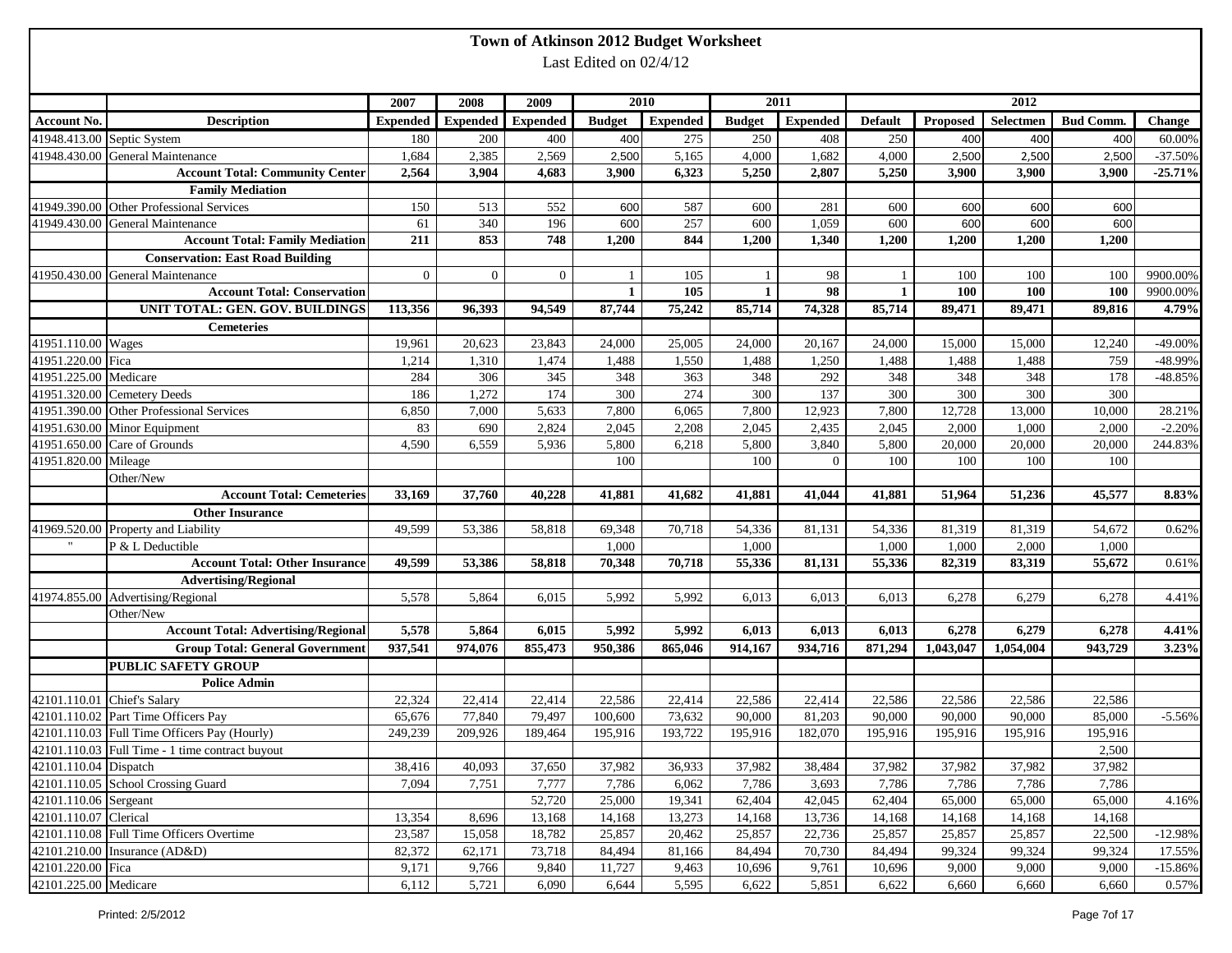| Last Edited on 02/4/12<br>2012<br>2011<br>2007<br>2008<br>2009<br>2010<br><b>Expended</b><br><b>Expended</b><br>Selectmen<br><b>Bud Comm.</b><br><b>Description</b><br><b>Expended</b><br><b>Expended</b><br><b>Budget</b><br><b>Budget</b><br><b>Default</b><br>Proposed<br>Change<br><b>Expended</b><br>42101.230.00 NH Retirement<br>38,388<br>33,139<br>44,403<br>41,532<br>44,403<br>40,000<br>40,000<br>40,000<br>29,565<br>28,063<br>33,277<br>18,532<br>17,362<br>18,871<br>19,480<br>16,296<br>19,480<br>18,823<br>19,480<br>42101.320.00 Legal Services<br>19,480<br>19,480<br>19,480<br>42101.560.00 Dues/Subs./Memberships<br>1,733<br>1,324<br>6,800<br>2,210<br>2,210<br>1,435<br>2,210<br>2,210<br>2,210<br>2,210<br>1,161<br>42101.820.00 Mileage<br>87<br>44<br>250<br>250<br>250<br>250<br>250<br>$\theta$<br>109<br>250<br>6<br>570,111<br>593,088<br>567,261<br>506,186<br>532,768<br>624,854<br>554,519<br>624,854<br>636,219<br>636,219<br>630.362<br><b>Account Total: Police Admin</b><br><b>Education/Training</b><br>42104.110.00 Training (payroll)<br>12,578<br>7,990<br>9,348<br>10,872<br>8,246<br>8,306<br>5,990<br>5,990<br>5,900<br>5,900<br>9,900<br>65.28%<br>42104.220.00 Fica<br>304<br>467<br>400<br>249<br>186<br>358<br>186<br>200<br>200<br>200<br>7.53%<br>42104.225.00 Medicare<br>190<br>194<br>122<br>87<br>87<br>87<br>87<br>109<br>112<br>87<br>42104.230.00 Retirement<br>468<br>316<br>878<br>694<br>250<br>468<br>120<br>120<br>120<br>$-74.36%$<br>506<br>42104.390.00 Training Instructor pay<br>100<br>1,000<br>1,000<br>1,000<br>1,000<br>1,000<br>42104.850.00 Education/Training (supplies)<br>7,000<br>7,000<br>3,500<br>3,000<br>7,236<br>6,095<br>6,608<br>9,252<br>7,778<br>7,000<br>1,369<br>Other/New<br><b>Account Total: Education/Training</b><br>21,185<br>18,322<br>15,626<br>17,242<br>16,948<br>14,731<br>11,602<br>14,731<br>14,307<br>10,807<br>14,307<br>$-2.88%$<br><b>Support Services</b><br>42105.341.00 Telephone<br>11,738<br>9,088<br>9,617<br>12,000<br>8,704<br>7,819<br>10,000<br>10,000<br>8,500<br>$-15.00\%$<br>10,000<br>8,500<br>42105.350.00 Physicals<br>616<br>375<br>929<br>550<br>600<br>600<br>600<br>$\mathbf{0}$<br>$\Omega$<br>600<br>600<br>677<br>912<br>621<br>42105.550.00 Printing & Binding<br>1,144<br>1,126<br>1,019<br>1,126<br>1,126<br>1,126<br>1,126<br>1,126<br>42105.620.00 Office Supplies<br>7,112<br>7,549<br>7,165<br>7,062<br>7,062<br>4,998<br>7,062<br>7,062<br>5,000<br>5,000<br>6,408<br>$-29.20%$<br>42105.625.00 Postage<br>883<br>1,368<br>1,365<br>1,400<br>1,274<br>762<br>1,400<br>1,400<br>1,400<br>1,400<br>1,400<br>42105.740.00 New Equipment<br>4,380<br>8,375<br>8,736<br>3,534<br>9,364<br>7,000<br>7,000<br>5,000<br>5,000<br>$-28.57%$<br>7,412<br>7,000<br>42105.870.00 Uniforms<br>12,996<br>14,852<br>12,000<br>12,000<br>11,129<br>12,676<br>9,719<br>10,162<br>12,000<br>12,000<br>12,000<br>Other/New<br><b>Account Total: Support Services</b><br>39,436<br>36,819<br>37,045<br>44,249<br>31,101<br>39,188<br>38,966<br>39,188<br>39,188<br>33,626<br>33,626<br><b>Special Details</b><br>42106.110.01 Town Details<br>4,649<br>4,911<br>3,076<br>5,000<br>4,031<br>5,000<br>3,014<br>5,000<br>5,000<br>5,000<br>5,000<br>42106.220.00 Fica<br>264<br>273<br>124<br>159<br>217<br>118<br>217<br>310<br>310<br>42.86%<br>310<br>73<br>43<br>73<br>73<br>42106.225.00 Medicare<br>91<br>79<br>45<br>54<br>73<br>73<br>223<br>121<br>138<br>234<br>167<br>234<br>100<br>42106.230.00 Retirement<br>161<br>100<br>100<br>$-57.26%$<br>Other/New<br>5,383<br>3,383<br>4,405<br>5,524<br>3,343<br>5,524<br>5,483<br>5,483<br><b>Account Total: Special Details</b><br>5,228<br>5,000<br>5,483<br><b>Police Building Maintenance</b><br>42107.360.00 Cleaning Service<br>1,899<br>2,980<br>4,071<br>2,000<br>2,326<br>2,040<br>2,000<br>4,784<br>6,240<br>6,344<br>6,319<br>6,030<br>7,750<br>5,690<br>5,953<br>7,000<br>7,000<br>6,000<br>42107.410.00 Electricity<br>6,944<br>7,000<br>7,000<br>$-14.29%$<br>42107.411.00 Heating Oil<br>2,568<br>1,850<br>3,412<br>4,200<br>2,092<br>4,341<br>4,200<br>5,000<br>5,000<br>5,000<br>19.05%<br>4,200<br>42107.430.00 General Maintenance<br>785<br>591<br>752<br>650<br>$700\,$<br>441<br>650<br>$81\,$<br>650<br>650<br>650<br>42107.640.00 Household Supplies<br>607<br>675<br>709<br>633<br>591<br>936<br>688<br>675<br>675<br>675<br>400<br>42107.810.00 Food<br>1,710<br>2,554<br>2,323<br>1,996<br>3,361<br>2,800<br>1,647<br>2,800<br>2,800<br>1,700<br>1,300<br>Other/New<br><b>Account Total: Building Maintenance</b><br>12,529<br>13,642<br>15,314<br>18,435<br>14,872<br>17,325<br>16,779<br>17,325<br>20,909<br>21,265<br>19,694<br>Juvenile<br>42108.110.00 Juvenile Officer<br>1,822<br>529<br>795<br>2,000<br>1,103<br>2,691<br>1,097<br>2,000<br>2,000<br>2,000<br>2,000<br>42108.220.00 Fica<br>79<br>34<br>3<br>31<br>31<br>124<br>12300.00%<br>124<br>124<br>1<br>42108.225.00 Medicare<br>26<br>8<br>$\,8\,$<br>29<br>29<br>29<br>16<br>11<br>29<br>29 |             |    |  | Town of Atkinson 2012 Budget Worksheet |  |  |  |          |
|-------------------------------------------------------------------------------------------------------------------------------------------------------------------------------------------------------------------------------------------------------------------------------------------------------------------------------------------------------------------------------------------------------------------------------------------------------------------------------------------------------------------------------------------------------------------------------------------------------------------------------------------------------------------------------------------------------------------------------------------------------------------------------------------------------------------------------------------------------------------------------------------------------------------------------------------------------------------------------------------------------------------------------------------------------------------------------------------------------------------------------------------------------------------------------------------------------------------------------------------------------------------------------------------------------------------------------------------------------------------------------------------------------------------------------------------------------------------------------------------------------------------------------------------------------------------------------------------------------------------------------------------------------------------------------------------------------------------------------------------------------------------------------------------------------------------------------------------------------------------------------------------------------------------------------------------------------------------------------------------------------------------------------------------------------------------------------------------------------------------------------------------------------------------------------------------------------------------------------------------------------------------------------------------------------------------------------------------------------------------------------------------------------------------------------------------------------------------------------------------------------------------------------------------------------------------------------------------------------------------------------------------------------------------------------------------------------------------------------------------------------------------------------------------------------------------------------------------------------------------------------------------------------------------------------------------------------------------------------------------------------------------------------------------------------------------------------------------------------------------------------------------------------------------------------------------------------------------------------------------------------------------------------------------------------------------------------------------------------------------------------------------------------------------------------------------------------------------------------------------------------------------------------------------------------------------------------------------------------------------------------------------------------------------------------------------------------------------------------------------------------------------------------------------------------------------------------------------------------------------------------------------------------------------------------------------------------------------------------------------------------------------------------------------------------------------------------------------------------------------------------------------------------------------------------------------------------------------------------------------------------------------------------------------------------------------------------------------------------------------------------------------------------------------------------------------------------------------------------------------------------------------------------------------------------------------------------------------------------------------------------------------------------------------------------------------------------------------------------------------------------------------------------------------------------------------------------------------------------------------------------------------------------------------------------------------------------------------------------------------------------------------------------------------------------------------|-------------|----|--|----------------------------------------|--|--|--|----------|
|                                                                                                                                                                                                                                                                                                                                                                                                                                                                                                                                                                                                                                                                                                                                                                                                                                                                                                                                                                                                                                                                                                                                                                                                                                                                                                                                                                                                                                                                                                                                                                                                                                                                                                                                                                                                                                                                                                                                                                                                                                                                                                                                                                                                                                                                                                                                                                                                                                                                                                                                                                                                                                                                                                                                                                                                                                                                                                                                                                                                                                                                                                                                                                                                                                                                                                                                                                                                                                                                                                                                                                                                                                                                                                                                                                                                                                                                                                                                                                                                                                                                                                                                                                                                                                                                                                                                                                                                                                                                                                                                                                                                                                                                                                                                                                                                                                                                                                                                                                                                                                                                   |             |    |  |                                        |  |  |  |          |
|                                                                                                                                                                                                                                                                                                                                                                                                                                                                                                                                                                                                                                                                                                                                                                                                                                                                                                                                                                                                                                                                                                                                                                                                                                                                                                                                                                                                                                                                                                                                                                                                                                                                                                                                                                                                                                                                                                                                                                                                                                                                                                                                                                                                                                                                                                                                                                                                                                                                                                                                                                                                                                                                                                                                                                                                                                                                                                                                                                                                                                                                                                                                                                                                                                                                                                                                                                                                                                                                                                                                                                                                                                                                                                                                                                                                                                                                                                                                                                                                                                                                                                                                                                                                                                                                                                                                                                                                                                                                                                                                                                                                                                                                                                                                                                                                                                                                                                                                                                                                                                                                   |             |    |  |                                        |  |  |  |          |
|                                                                                                                                                                                                                                                                                                                                                                                                                                                                                                                                                                                                                                                                                                                                                                                                                                                                                                                                                                                                                                                                                                                                                                                                                                                                                                                                                                                                                                                                                                                                                                                                                                                                                                                                                                                                                                                                                                                                                                                                                                                                                                                                                                                                                                                                                                                                                                                                                                                                                                                                                                                                                                                                                                                                                                                                                                                                                                                                                                                                                                                                                                                                                                                                                                                                                                                                                                                                                                                                                                                                                                                                                                                                                                                                                                                                                                                                                                                                                                                                                                                                                                                                                                                                                                                                                                                                                                                                                                                                                                                                                                                                                                                                                                                                                                                                                                                                                                                                                                                                                                                                   |             |    |  |                                        |  |  |  |          |
|                                                                                                                                                                                                                                                                                                                                                                                                                                                                                                                                                                                                                                                                                                                                                                                                                                                                                                                                                                                                                                                                                                                                                                                                                                                                                                                                                                                                                                                                                                                                                                                                                                                                                                                                                                                                                                                                                                                                                                                                                                                                                                                                                                                                                                                                                                                                                                                                                                                                                                                                                                                                                                                                                                                                                                                                                                                                                                                                                                                                                                                                                                                                                                                                                                                                                                                                                                                                                                                                                                                                                                                                                                                                                                                                                                                                                                                                                                                                                                                                                                                                                                                                                                                                                                                                                                                                                                                                                                                                                                                                                                                                                                                                                                                                                                                                                                                                                                                                                                                                                                                                   | Account No. |    |  |                                        |  |  |  |          |
| 0.88%<br>$-57.14%$<br>$-14.19%$<br>$-0.74%$<br>217.20%<br>$-40.74%$<br>$-53.57%$<br>13.67%                                                                                                                                                                                                                                                                                                                                                                                                                                                                                                                                                                                                                                                                                                                                                                                                                                                                                                                                                                                                                                                                                                                                                                                                                                                                                                                                                                                                                                                                                                                                                                                                                                                                                                                                                                                                                                                                                                                                                                                                                                                                                                                                                                                                                                                                                                                                                                                                                                                                                                                                                                                                                                                                                                                                                                                                                                                                                                                                                                                                                                                                                                                                                                                                                                                                                                                                                                                                                                                                                                                                                                                                                                                                                                                                                                                                                                                                                                                                                                                                                                                                                                                                                                                                                                                                                                                                                                                                                                                                                                                                                                                                                                                                                                                                                                                                                                                                                                                                                                        |             |    |  |                                        |  |  |  | $-9.92%$ |
|                                                                                                                                                                                                                                                                                                                                                                                                                                                                                                                                                                                                                                                                                                                                                                                                                                                                                                                                                                                                                                                                                                                                                                                                                                                                                                                                                                                                                                                                                                                                                                                                                                                                                                                                                                                                                                                                                                                                                                                                                                                                                                                                                                                                                                                                                                                                                                                                                                                                                                                                                                                                                                                                                                                                                                                                                                                                                                                                                                                                                                                                                                                                                                                                                                                                                                                                                                                                                                                                                                                                                                                                                                                                                                                                                                                                                                                                                                                                                                                                                                                                                                                                                                                                                                                                                                                                                                                                                                                                                                                                                                                                                                                                                                                                                                                                                                                                                                                                                                                                                                                                   |             |    |  |                                        |  |  |  |          |
|                                                                                                                                                                                                                                                                                                                                                                                                                                                                                                                                                                                                                                                                                                                                                                                                                                                                                                                                                                                                                                                                                                                                                                                                                                                                                                                                                                                                                                                                                                                                                                                                                                                                                                                                                                                                                                                                                                                                                                                                                                                                                                                                                                                                                                                                                                                                                                                                                                                                                                                                                                                                                                                                                                                                                                                                                                                                                                                                                                                                                                                                                                                                                                                                                                                                                                                                                                                                                                                                                                                                                                                                                                                                                                                                                                                                                                                                                                                                                                                                                                                                                                                                                                                                                                                                                                                                                                                                                                                                                                                                                                                                                                                                                                                                                                                                                                                                                                                                                                                                                                                                   |             |    |  |                                        |  |  |  |          |
|                                                                                                                                                                                                                                                                                                                                                                                                                                                                                                                                                                                                                                                                                                                                                                                                                                                                                                                                                                                                                                                                                                                                                                                                                                                                                                                                                                                                                                                                                                                                                                                                                                                                                                                                                                                                                                                                                                                                                                                                                                                                                                                                                                                                                                                                                                                                                                                                                                                                                                                                                                                                                                                                                                                                                                                                                                                                                                                                                                                                                                                                                                                                                                                                                                                                                                                                                                                                                                                                                                                                                                                                                                                                                                                                                                                                                                                                                                                                                                                                                                                                                                                                                                                                                                                                                                                                                                                                                                                                                                                                                                                                                                                                                                                                                                                                                                                                                                                                                                                                                                                                   |             |    |  |                                        |  |  |  |          |
|                                                                                                                                                                                                                                                                                                                                                                                                                                                                                                                                                                                                                                                                                                                                                                                                                                                                                                                                                                                                                                                                                                                                                                                                                                                                                                                                                                                                                                                                                                                                                                                                                                                                                                                                                                                                                                                                                                                                                                                                                                                                                                                                                                                                                                                                                                                                                                                                                                                                                                                                                                                                                                                                                                                                                                                                                                                                                                                                                                                                                                                                                                                                                                                                                                                                                                                                                                                                                                                                                                                                                                                                                                                                                                                                                                                                                                                                                                                                                                                                                                                                                                                                                                                                                                                                                                                                                                                                                                                                                                                                                                                                                                                                                                                                                                                                                                                                                                                                                                                                                                                                   |             |    |  |                                        |  |  |  |          |
|                                                                                                                                                                                                                                                                                                                                                                                                                                                                                                                                                                                                                                                                                                                                                                                                                                                                                                                                                                                                                                                                                                                                                                                                                                                                                                                                                                                                                                                                                                                                                                                                                                                                                                                                                                                                                                                                                                                                                                                                                                                                                                                                                                                                                                                                                                                                                                                                                                                                                                                                                                                                                                                                                                                                                                                                                                                                                                                                                                                                                                                                                                                                                                                                                                                                                                                                                                                                                                                                                                                                                                                                                                                                                                                                                                                                                                                                                                                                                                                                                                                                                                                                                                                                                                                                                                                                                                                                                                                                                                                                                                                                                                                                                                                                                                                                                                                                                                                                                                                                                                                                   |             |    |  |                                        |  |  |  |          |
|                                                                                                                                                                                                                                                                                                                                                                                                                                                                                                                                                                                                                                                                                                                                                                                                                                                                                                                                                                                                                                                                                                                                                                                                                                                                                                                                                                                                                                                                                                                                                                                                                                                                                                                                                                                                                                                                                                                                                                                                                                                                                                                                                                                                                                                                                                                                                                                                                                                                                                                                                                                                                                                                                                                                                                                                                                                                                                                                                                                                                                                                                                                                                                                                                                                                                                                                                                                                                                                                                                                                                                                                                                                                                                                                                                                                                                                                                                                                                                                                                                                                                                                                                                                                                                                                                                                                                                                                                                                                                                                                                                                                                                                                                                                                                                                                                                                                                                                                                                                                                                                                   |             |    |  |                                        |  |  |  |          |
|                                                                                                                                                                                                                                                                                                                                                                                                                                                                                                                                                                                                                                                                                                                                                                                                                                                                                                                                                                                                                                                                                                                                                                                                                                                                                                                                                                                                                                                                                                                                                                                                                                                                                                                                                                                                                                                                                                                                                                                                                                                                                                                                                                                                                                                                                                                                                                                                                                                                                                                                                                                                                                                                                                                                                                                                                                                                                                                                                                                                                                                                                                                                                                                                                                                                                                                                                                                                                                                                                                                                                                                                                                                                                                                                                                                                                                                                                                                                                                                                                                                                                                                                                                                                                                                                                                                                                                                                                                                                                                                                                                                                                                                                                                                                                                                                                                                                                                                                                                                                                                                                   |             |    |  |                                        |  |  |  |          |
|                                                                                                                                                                                                                                                                                                                                                                                                                                                                                                                                                                                                                                                                                                                                                                                                                                                                                                                                                                                                                                                                                                                                                                                                                                                                                                                                                                                                                                                                                                                                                                                                                                                                                                                                                                                                                                                                                                                                                                                                                                                                                                                                                                                                                                                                                                                                                                                                                                                                                                                                                                                                                                                                                                                                                                                                                                                                                                                                                                                                                                                                                                                                                                                                                                                                                                                                                                                                                                                                                                                                                                                                                                                                                                                                                                                                                                                                                                                                                                                                                                                                                                                                                                                                                                                                                                                                                                                                                                                                                                                                                                                                                                                                                                                                                                                                                                                                                                                                                                                                                                                                   |             |    |  |                                        |  |  |  |          |
|                                                                                                                                                                                                                                                                                                                                                                                                                                                                                                                                                                                                                                                                                                                                                                                                                                                                                                                                                                                                                                                                                                                                                                                                                                                                                                                                                                                                                                                                                                                                                                                                                                                                                                                                                                                                                                                                                                                                                                                                                                                                                                                                                                                                                                                                                                                                                                                                                                                                                                                                                                                                                                                                                                                                                                                                                                                                                                                                                                                                                                                                                                                                                                                                                                                                                                                                                                                                                                                                                                                                                                                                                                                                                                                                                                                                                                                                                                                                                                                                                                                                                                                                                                                                                                                                                                                                                                                                                                                                                                                                                                                                                                                                                                                                                                                                                                                                                                                                                                                                                                                                   |             |    |  |                                        |  |  |  |          |
|                                                                                                                                                                                                                                                                                                                                                                                                                                                                                                                                                                                                                                                                                                                                                                                                                                                                                                                                                                                                                                                                                                                                                                                                                                                                                                                                                                                                                                                                                                                                                                                                                                                                                                                                                                                                                                                                                                                                                                                                                                                                                                                                                                                                                                                                                                                                                                                                                                                                                                                                                                                                                                                                                                                                                                                                                                                                                                                                                                                                                                                                                                                                                                                                                                                                                                                                                                                                                                                                                                                                                                                                                                                                                                                                                                                                                                                                                                                                                                                                                                                                                                                                                                                                                                                                                                                                                                                                                                                                                                                                                                                                                                                                                                                                                                                                                                                                                                                                                                                                                                                                   |             |    |  |                                        |  |  |  |          |
|                                                                                                                                                                                                                                                                                                                                                                                                                                                                                                                                                                                                                                                                                                                                                                                                                                                                                                                                                                                                                                                                                                                                                                                                                                                                                                                                                                                                                                                                                                                                                                                                                                                                                                                                                                                                                                                                                                                                                                                                                                                                                                                                                                                                                                                                                                                                                                                                                                                                                                                                                                                                                                                                                                                                                                                                                                                                                                                                                                                                                                                                                                                                                                                                                                                                                                                                                                                                                                                                                                                                                                                                                                                                                                                                                                                                                                                                                                                                                                                                                                                                                                                                                                                                                                                                                                                                                                                                                                                                                                                                                                                                                                                                                                                                                                                                                                                                                                                                                                                                                                                                   |             |    |  |                                        |  |  |  |          |
|                                                                                                                                                                                                                                                                                                                                                                                                                                                                                                                                                                                                                                                                                                                                                                                                                                                                                                                                                                                                                                                                                                                                                                                                                                                                                                                                                                                                                                                                                                                                                                                                                                                                                                                                                                                                                                                                                                                                                                                                                                                                                                                                                                                                                                                                                                                                                                                                                                                                                                                                                                                                                                                                                                                                                                                                                                                                                                                                                                                                                                                                                                                                                                                                                                                                                                                                                                                                                                                                                                                                                                                                                                                                                                                                                                                                                                                                                                                                                                                                                                                                                                                                                                                                                                                                                                                                                                                                                                                                                                                                                                                                                                                                                                                                                                                                                                                                                                                                                                                                                                                                   |             |    |  |                                        |  |  |  |          |
|                                                                                                                                                                                                                                                                                                                                                                                                                                                                                                                                                                                                                                                                                                                                                                                                                                                                                                                                                                                                                                                                                                                                                                                                                                                                                                                                                                                                                                                                                                                                                                                                                                                                                                                                                                                                                                                                                                                                                                                                                                                                                                                                                                                                                                                                                                                                                                                                                                                                                                                                                                                                                                                                                                                                                                                                                                                                                                                                                                                                                                                                                                                                                                                                                                                                                                                                                                                                                                                                                                                                                                                                                                                                                                                                                                                                                                                                                                                                                                                                                                                                                                                                                                                                                                                                                                                                                                                                                                                                                                                                                                                                                                                                                                                                                                                                                                                                                                                                                                                                                                                                   |             |    |  |                                        |  |  |  |          |
|                                                                                                                                                                                                                                                                                                                                                                                                                                                                                                                                                                                                                                                                                                                                                                                                                                                                                                                                                                                                                                                                                                                                                                                                                                                                                                                                                                                                                                                                                                                                                                                                                                                                                                                                                                                                                                                                                                                                                                                                                                                                                                                                                                                                                                                                                                                                                                                                                                                                                                                                                                                                                                                                                                                                                                                                                                                                                                                                                                                                                                                                                                                                                                                                                                                                                                                                                                                                                                                                                                                                                                                                                                                                                                                                                                                                                                                                                                                                                                                                                                                                                                                                                                                                                                                                                                                                                                                                                                                                                                                                                                                                                                                                                                                                                                                                                                                                                                                                                                                                                                                                   |             |    |  |                                        |  |  |  |          |
|                                                                                                                                                                                                                                                                                                                                                                                                                                                                                                                                                                                                                                                                                                                                                                                                                                                                                                                                                                                                                                                                                                                                                                                                                                                                                                                                                                                                                                                                                                                                                                                                                                                                                                                                                                                                                                                                                                                                                                                                                                                                                                                                                                                                                                                                                                                                                                                                                                                                                                                                                                                                                                                                                                                                                                                                                                                                                                                                                                                                                                                                                                                                                                                                                                                                                                                                                                                                                                                                                                                                                                                                                                                                                                                                                                                                                                                                                                                                                                                                                                                                                                                                                                                                                                                                                                                                                                                                                                                                                                                                                                                                                                                                                                                                                                                                                                                                                                                                                                                                                                                                   |             |    |  |                                        |  |  |  |          |
|                                                                                                                                                                                                                                                                                                                                                                                                                                                                                                                                                                                                                                                                                                                                                                                                                                                                                                                                                                                                                                                                                                                                                                                                                                                                                                                                                                                                                                                                                                                                                                                                                                                                                                                                                                                                                                                                                                                                                                                                                                                                                                                                                                                                                                                                                                                                                                                                                                                                                                                                                                                                                                                                                                                                                                                                                                                                                                                                                                                                                                                                                                                                                                                                                                                                                                                                                                                                                                                                                                                                                                                                                                                                                                                                                                                                                                                                                                                                                                                                                                                                                                                                                                                                                                                                                                                                                                                                                                                                                                                                                                                                                                                                                                                                                                                                                                                                                                                                                                                                                                                                   |             |    |  |                                        |  |  |  |          |
|                                                                                                                                                                                                                                                                                                                                                                                                                                                                                                                                                                                                                                                                                                                                                                                                                                                                                                                                                                                                                                                                                                                                                                                                                                                                                                                                                                                                                                                                                                                                                                                                                                                                                                                                                                                                                                                                                                                                                                                                                                                                                                                                                                                                                                                                                                                                                                                                                                                                                                                                                                                                                                                                                                                                                                                                                                                                                                                                                                                                                                                                                                                                                                                                                                                                                                                                                                                                                                                                                                                                                                                                                                                                                                                                                                                                                                                                                                                                                                                                                                                                                                                                                                                                                                                                                                                                                                                                                                                                                                                                                                                                                                                                                                                                                                                                                                                                                                                                                                                                                                                                   |             |    |  |                                        |  |  |  |          |
|                                                                                                                                                                                                                                                                                                                                                                                                                                                                                                                                                                                                                                                                                                                                                                                                                                                                                                                                                                                                                                                                                                                                                                                                                                                                                                                                                                                                                                                                                                                                                                                                                                                                                                                                                                                                                                                                                                                                                                                                                                                                                                                                                                                                                                                                                                                                                                                                                                                                                                                                                                                                                                                                                                                                                                                                                                                                                                                                                                                                                                                                                                                                                                                                                                                                                                                                                                                                                                                                                                                                                                                                                                                                                                                                                                                                                                                                                                                                                                                                                                                                                                                                                                                                                                                                                                                                                                                                                                                                                                                                                                                                                                                                                                                                                                                                                                                                                                                                                                                                                                                                   |             |    |  |                                        |  |  |  |          |
|                                                                                                                                                                                                                                                                                                                                                                                                                                                                                                                                                                                                                                                                                                                                                                                                                                                                                                                                                                                                                                                                                                                                                                                                                                                                                                                                                                                                                                                                                                                                                                                                                                                                                                                                                                                                                                                                                                                                                                                                                                                                                                                                                                                                                                                                                                                                                                                                                                                                                                                                                                                                                                                                                                                                                                                                                                                                                                                                                                                                                                                                                                                                                                                                                                                                                                                                                                                                                                                                                                                                                                                                                                                                                                                                                                                                                                                                                                                                                                                                                                                                                                                                                                                                                                                                                                                                                                                                                                                                                                                                                                                                                                                                                                                                                                                                                                                                                                                                                                                                                                                                   |             |    |  |                                        |  |  |  |          |
|                                                                                                                                                                                                                                                                                                                                                                                                                                                                                                                                                                                                                                                                                                                                                                                                                                                                                                                                                                                                                                                                                                                                                                                                                                                                                                                                                                                                                                                                                                                                                                                                                                                                                                                                                                                                                                                                                                                                                                                                                                                                                                                                                                                                                                                                                                                                                                                                                                                                                                                                                                                                                                                                                                                                                                                                                                                                                                                                                                                                                                                                                                                                                                                                                                                                                                                                                                                                                                                                                                                                                                                                                                                                                                                                                                                                                                                                                                                                                                                                                                                                                                                                                                                                                                                                                                                                                                                                                                                                                                                                                                                                                                                                                                                                                                                                                                                                                                                                                                                                                                                                   |             |    |  |                                        |  |  |  |          |
|                                                                                                                                                                                                                                                                                                                                                                                                                                                                                                                                                                                                                                                                                                                                                                                                                                                                                                                                                                                                                                                                                                                                                                                                                                                                                                                                                                                                                                                                                                                                                                                                                                                                                                                                                                                                                                                                                                                                                                                                                                                                                                                                                                                                                                                                                                                                                                                                                                                                                                                                                                                                                                                                                                                                                                                                                                                                                                                                                                                                                                                                                                                                                                                                                                                                                                                                                                                                                                                                                                                                                                                                                                                                                                                                                                                                                                                                                                                                                                                                                                                                                                                                                                                                                                                                                                                                                                                                                                                                                                                                                                                                                                                                                                                                                                                                                                                                                                                                                                                                                                                                   |             |    |  |                                        |  |  |  |          |
|                                                                                                                                                                                                                                                                                                                                                                                                                                                                                                                                                                                                                                                                                                                                                                                                                                                                                                                                                                                                                                                                                                                                                                                                                                                                                                                                                                                                                                                                                                                                                                                                                                                                                                                                                                                                                                                                                                                                                                                                                                                                                                                                                                                                                                                                                                                                                                                                                                                                                                                                                                                                                                                                                                                                                                                                                                                                                                                                                                                                                                                                                                                                                                                                                                                                                                                                                                                                                                                                                                                                                                                                                                                                                                                                                                                                                                                                                                                                                                                                                                                                                                                                                                                                                                                                                                                                                                                                                                                                                                                                                                                                                                                                                                                                                                                                                                                                                                                                                                                                                                                                   |             |    |  |                                        |  |  |  |          |
|                                                                                                                                                                                                                                                                                                                                                                                                                                                                                                                                                                                                                                                                                                                                                                                                                                                                                                                                                                                                                                                                                                                                                                                                                                                                                                                                                                                                                                                                                                                                                                                                                                                                                                                                                                                                                                                                                                                                                                                                                                                                                                                                                                                                                                                                                                                                                                                                                                                                                                                                                                                                                                                                                                                                                                                                                                                                                                                                                                                                                                                                                                                                                                                                                                                                                                                                                                                                                                                                                                                                                                                                                                                                                                                                                                                                                                                                                                                                                                                                                                                                                                                                                                                                                                                                                                                                                                                                                                                                                                                                                                                                                                                                                                                                                                                                                                                                                                                                                                                                                                                                   |             |    |  |                                        |  |  |  |          |
|                                                                                                                                                                                                                                                                                                                                                                                                                                                                                                                                                                                                                                                                                                                                                                                                                                                                                                                                                                                                                                                                                                                                                                                                                                                                                                                                                                                                                                                                                                                                                                                                                                                                                                                                                                                                                                                                                                                                                                                                                                                                                                                                                                                                                                                                                                                                                                                                                                                                                                                                                                                                                                                                                                                                                                                                                                                                                                                                                                                                                                                                                                                                                                                                                                                                                                                                                                                                                                                                                                                                                                                                                                                                                                                                                                                                                                                                                                                                                                                                                                                                                                                                                                                                                                                                                                                                                                                                                                                                                                                                                                                                                                                                                                                                                                                                                                                                                                                                                                                                                                                                   |             |    |  |                                        |  |  |  |          |
|                                                                                                                                                                                                                                                                                                                                                                                                                                                                                                                                                                                                                                                                                                                                                                                                                                                                                                                                                                                                                                                                                                                                                                                                                                                                                                                                                                                                                                                                                                                                                                                                                                                                                                                                                                                                                                                                                                                                                                                                                                                                                                                                                                                                                                                                                                                                                                                                                                                                                                                                                                                                                                                                                                                                                                                                                                                                                                                                                                                                                                                                                                                                                                                                                                                                                                                                                                                                                                                                                                                                                                                                                                                                                                                                                                                                                                                                                                                                                                                                                                                                                                                                                                                                                                                                                                                                                                                                                                                                                                                                                                                                                                                                                                                                                                                                                                                                                                                                                                                                                                                                   |             |    |  |                                        |  |  |  |          |
|                                                                                                                                                                                                                                                                                                                                                                                                                                                                                                                                                                                                                                                                                                                                                                                                                                                                                                                                                                                                                                                                                                                                                                                                                                                                                                                                                                                                                                                                                                                                                                                                                                                                                                                                                                                                                                                                                                                                                                                                                                                                                                                                                                                                                                                                                                                                                                                                                                                                                                                                                                                                                                                                                                                                                                                                                                                                                                                                                                                                                                                                                                                                                                                                                                                                                                                                                                                                                                                                                                                                                                                                                                                                                                                                                                                                                                                                                                                                                                                                                                                                                                                                                                                                                                                                                                                                                                                                                                                                                                                                                                                                                                                                                                                                                                                                                                                                                                                                                                                                                                                                   |             |    |  |                                        |  |  |  |          |
|                                                                                                                                                                                                                                                                                                                                                                                                                                                                                                                                                                                                                                                                                                                                                                                                                                                                                                                                                                                                                                                                                                                                                                                                                                                                                                                                                                                                                                                                                                                                                                                                                                                                                                                                                                                                                                                                                                                                                                                                                                                                                                                                                                                                                                                                                                                                                                                                                                                                                                                                                                                                                                                                                                                                                                                                                                                                                                                                                                                                                                                                                                                                                                                                                                                                                                                                                                                                                                                                                                                                                                                                                                                                                                                                                                                                                                                                                                                                                                                                                                                                                                                                                                                                                                                                                                                                                                                                                                                                                                                                                                                                                                                                                                                                                                                                                                                                                                                                                                                                                                                                   |             |    |  |                                        |  |  |  |          |
|                                                                                                                                                                                                                                                                                                                                                                                                                                                                                                                                                                                                                                                                                                                                                                                                                                                                                                                                                                                                                                                                                                                                                                                                                                                                                                                                                                                                                                                                                                                                                                                                                                                                                                                                                                                                                                                                                                                                                                                                                                                                                                                                                                                                                                                                                                                                                                                                                                                                                                                                                                                                                                                                                                                                                                                                                                                                                                                                                                                                                                                                                                                                                                                                                                                                                                                                                                                                                                                                                                                                                                                                                                                                                                                                                                                                                                                                                                                                                                                                                                                                                                                                                                                                                                                                                                                                                                                                                                                                                                                                                                                                                                                                                                                                                                                                                                                                                                                                                                                                                                                                   |             |    |  |                                        |  |  |  |          |
|                                                                                                                                                                                                                                                                                                                                                                                                                                                                                                                                                                                                                                                                                                                                                                                                                                                                                                                                                                                                                                                                                                                                                                                                                                                                                                                                                                                                                                                                                                                                                                                                                                                                                                                                                                                                                                                                                                                                                                                                                                                                                                                                                                                                                                                                                                                                                                                                                                                                                                                                                                                                                                                                                                                                                                                                                                                                                                                                                                                                                                                                                                                                                                                                                                                                                                                                                                                                                                                                                                                                                                                                                                                                                                                                                                                                                                                                                                                                                                                                                                                                                                                                                                                                                                                                                                                                                                                                                                                                                                                                                                                                                                                                                                                                                                                                                                                                                                                                                                                                                                                                   |             |    |  |                                        |  |  |  |          |
|                                                                                                                                                                                                                                                                                                                                                                                                                                                                                                                                                                                                                                                                                                                                                                                                                                                                                                                                                                                                                                                                                                                                                                                                                                                                                                                                                                                                                                                                                                                                                                                                                                                                                                                                                                                                                                                                                                                                                                                                                                                                                                                                                                                                                                                                                                                                                                                                                                                                                                                                                                                                                                                                                                                                                                                                                                                                                                                                                                                                                                                                                                                                                                                                                                                                                                                                                                                                                                                                                                                                                                                                                                                                                                                                                                                                                                                                                                                                                                                                                                                                                                                                                                                                                                                                                                                                                                                                                                                                                                                                                                                                                                                                                                                                                                                                                                                                                                                                                                                                                                                                   |             |    |  |                                        |  |  |  |          |
|                                                                                                                                                                                                                                                                                                                                                                                                                                                                                                                                                                                                                                                                                                                                                                                                                                                                                                                                                                                                                                                                                                                                                                                                                                                                                                                                                                                                                                                                                                                                                                                                                                                                                                                                                                                                                                                                                                                                                                                                                                                                                                                                                                                                                                                                                                                                                                                                                                                                                                                                                                                                                                                                                                                                                                                                                                                                                                                                                                                                                                                                                                                                                                                                                                                                                                                                                                                                                                                                                                                                                                                                                                                                                                                                                                                                                                                                                                                                                                                                                                                                                                                                                                                                                                                                                                                                                                                                                                                                                                                                                                                                                                                                                                                                                                                                                                                                                                                                                                                                                                                                   |             |    |  |                                        |  |  |  |          |
|                                                                                                                                                                                                                                                                                                                                                                                                                                                                                                                                                                                                                                                                                                                                                                                                                                                                                                                                                                                                                                                                                                                                                                                                                                                                                                                                                                                                                                                                                                                                                                                                                                                                                                                                                                                                                                                                                                                                                                                                                                                                                                                                                                                                                                                                                                                                                                                                                                                                                                                                                                                                                                                                                                                                                                                                                                                                                                                                                                                                                                                                                                                                                                                                                                                                                                                                                                                                                                                                                                                                                                                                                                                                                                                                                                                                                                                                                                                                                                                                                                                                                                                                                                                                                                                                                                                                                                                                                                                                                                                                                                                                                                                                                                                                                                                                                                                                                                                                                                                                                                                                   |             |    |  |                                        |  |  |  |          |
|                                                                                                                                                                                                                                                                                                                                                                                                                                                                                                                                                                                                                                                                                                                                                                                                                                                                                                                                                                                                                                                                                                                                                                                                                                                                                                                                                                                                                                                                                                                                                                                                                                                                                                                                                                                                                                                                                                                                                                                                                                                                                                                                                                                                                                                                                                                                                                                                                                                                                                                                                                                                                                                                                                                                                                                                                                                                                                                                                                                                                                                                                                                                                                                                                                                                                                                                                                                                                                                                                                                                                                                                                                                                                                                                                                                                                                                                                                                                                                                                                                                                                                                                                                                                                                                                                                                                                                                                                                                                                                                                                                                                                                                                                                                                                                                                                                                                                                                                                                                                                                                                   |             |    |  |                                        |  |  |  |          |
|                                                                                                                                                                                                                                                                                                                                                                                                                                                                                                                                                                                                                                                                                                                                                                                                                                                                                                                                                                                                                                                                                                                                                                                                                                                                                                                                                                                                                                                                                                                                                                                                                                                                                                                                                                                                                                                                                                                                                                                                                                                                                                                                                                                                                                                                                                                                                                                                                                                                                                                                                                                                                                                                                                                                                                                                                                                                                                                                                                                                                                                                                                                                                                                                                                                                                                                                                                                                                                                                                                                                                                                                                                                                                                                                                                                                                                                                                                                                                                                                                                                                                                                                                                                                                                                                                                                                                                                                                                                                                                                                                                                                                                                                                                                                                                                                                                                                                                                                                                                                                                                                   |             |    |  |                                        |  |  |  |          |
|                                                                                                                                                                                                                                                                                                                                                                                                                                                                                                                                                                                                                                                                                                                                                                                                                                                                                                                                                                                                                                                                                                                                                                                                                                                                                                                                                                                                                                                                                                                                                                                                                                                                                                                                                                                                                                                                                                                                                                                                                                                                                                                                                                                                                                                                                                                                                                                                                                                                                                                                                                                                                                                                                                                                                                                                                                                                                                                                                                                                                                                                                                                                                                                                                                                                                                                                                                                                                                                                                                                                                                                                                                                                                                                                                                                                                                                                                                                                                                                                                                                                                                                                                                                                                                                                                                                                                                                                                                                                                                                                                                                                                                                                                                                                                                                                                                                                                                                                                                                                                                                                   |             |    |  |                                        |  |  |  |          |
|                                                                                                                                                                                                                                                                                                                                                                                                                                                                                                                                                                                                                                                                                                                                                                                                                                                                                                                                                                                                                                                                                                                                                                                                                                                                                                                                                                                                                                                                                                                                                                                                                                                                                                                                                                                                                                                                                                                                                                                                                                                                                                                                                                                                                                                                                                                                                                                                                                                                                                                                                                                                                                                                                                                                                                                                                                                                                                                                                                                                                                                                                                                                                                                                                                                                                                                                                                                                                                                                                                                                                                                                                                                                                                                                                                                                                                                                                                                                                                                                                                                                                                                                                                                                                                                                                                                                                                                                                                                                                                                                                                                                                                                                                                                                                                                                                                                                                                                                                                                                                                                                   |             |    |  |                                        |  |  |  |          |
|                                                                                                                                                                                                                                                                                                                                                                                                                                                                                                                                                                                                                                                                                                                                                                                                                                                                                                                                                                                                                                                                                                                                                                                                                                                                                                                                                                                                                                                                                                                                                                                                                                                                                                                                                                                                                                                                                                                                                                                                                                                                                                                                                                                                                                                                                                                                                                                                                                                                                                                                                                                                                                                                                                                                                                                                                                                                                                                                                                                                                                                                                                                                                                                                                                                                                                                                                                                                                                                                                                                                                                                                                                                                                                                                                                                                                                                                                                                                                                                                                                                                                                                                                                                                                                                                                                                                                                                                                                                                                                                                                                                                                                                                                                                                                                                                                                                                                                                                                                                                                                                                   |             |    |  |                                        |  |  |  |          |
|                                                                                                                                                                                                                                                                                                                                                                                                                                                                                                                                                                                                                                                                                                                                                                                                                                                                                                                                                                                                                                                                                                                                                                                                                                                                                                                                                                                                                                                                                                                                                                                                                                                                                                                                                                                                                                                                                                                                                                                                                                                                                                                                                                                                                                                                                                                                                                                                                                                                                                                                                                                                                                                                                                                                                                                                                                                                                                                                                                                                                                                                                                                                                                                                                                                                                                                                                                                                                                                                                                                                                                                                                                                                                                                                                                                                                                                                                                                                                                                                                                                                                                                                                                                                                                                                                                                                                                                                                                                                                                                                                                                                                                                                                                                                                                                                                                                                                                                                                                                                                                                                   |             |    |  |                                        |  |  |  |          |
|                                                                                                                                                                                                                                                                                                                                                                                                                                                                                                                                                                                                                                                                                                                                                                                                                                                                                                                                                                                                                                                                                                                                                                                                                                                                                                                                                                                                                                                                                                                                                                                                                                                                                                                                                                                                                                                                                                                                                                                                                                                                                                                                                                                                                                                                                                                                                                                                                                                                                                                                                                                                                                                                                                                                                                                                                                                                                                                                                                                                                                                                                                                                                                                                                                                                                                                                                                                                                                                                                                                                                                                                                                                                                                                                                                                                                                                                                                                                                                                                                                                                                                                                                                                                                                                                                                                                                                                                                                                                                                                                                                                                                                                                                                                                                                                                                                                                                                                                                                                                                                                                   |             |    |  |                                        |  |  |  |          |
|                                                                                                                                                                                                                                                                                                                                                                                                                                                                                                                                                                                                                                                                                                                                                                                                                                                                                                                                                                                                                                                                                                                                                                                                                                                                                                                                                                                                                                                                                                                                                                                                                                                                                                                                                                                                                                                                                                                                                                                                                                                                                                                                                                                                                                                                                                                                                                                                                                                                                                                                                                                                                                                                                                                                                                                                                                                                                                                                                                                                                                                                                                                                                                                                                                                                                                                                                                                                                                                                                                                                                                                                                                                                                                                                                                                                                                                                                                                                                                                                                                                                                                                                                                                                                                                                                                                                                                                                                                                                                                                                                                                                                                                                                                                                                                                                                                                                                                                                                                                                                                                                   |             |    |  |                                        |  |  |  |          |
|                                                                                                                                                                                                                                                                                                                                                                                                                                                                                                                                                                                                                                                                                                                                                                                                                                                                                                                                                                                                                                                                                                                                                                                                                                                                                                                                                                                                                                                                                                                                                                                                                                                                                                                                                                                                                                                                                                                                                                                                                                                                                                                                                                                                                                                                                                                                                                                                                                                                                                                                                                                                                                                                                                                                                                                                                                                                                                                                                                                                                                                                                                                                                                                                                                                                                                                                                                                                                                                                                                                                                                                                                                                                                                                                                                                                                                                                                                                                                                                                                                                                                                                                                                                                                                                                                                                                                                                                                                                                                                                                                                                                                                                                                                                                                                                                                                                                                                                                                                                                                                                                   |             |    |  |                                        |  |  |  |          |
|                                                                                                                                                                                                                                                                                                                                                                                                                                                                                                                                                                                                                                                                                                                                                                                                                                                                                                                                                                                                                                                                                                                                                                                                                                                                                                                                                                                                                                                                                                                                                                                                                                                                                                                                                                                                                                                                                                                                                                                                                                                                                                                                                                                                                                                                                                                                                                                                                                                                                                                                                                                                                                                                                                                                                                                                                                                                                                                                                                                                                                                                                                                                                                                                                                                                                                                                                                                                                                                                                                                                                                                                                                                                                                                                                                                                                                                                                                                                                                                                                                                                                                                                                                                                                                                                                                                                                                                                                                                                                                                                                                                                                                                                                                                                                                                                                                                                                                                                                                                                                                                                   |             |    |  |                                        |  |  |  |          |
|                                                                                                                                                                                                                                                                                                                                                                                                                                                                                                                                                                                                                                                                                                                                                                                                                                                                                                                                                                                                                                                                                                                                                                                                                                                                                                                                                                                                                                                                                                                                                                                                                                                                                                                                                                                                                                                                                                                                                                                                                                                                                                                                                                                                                                                                                                                                                                                                                                                                                                                                                                                                                                                                                                                                                                                                                                                                                                                                                                                                                                                                                                                                                                                                                                                                                                                                                                                                                                                                                                                                                                                                                                                                                                                                                                                                                                                                                                                                                                                                                                                                                                                                                                                                                                                                                                                                                                                                                                                                                                                                                                                                                                                                                                                                                                                                                                                                                                                                                                                                                                                                   |             |    |  |                                        |  |  |  |          |
| 42108.230.00 Retirement<br>57<br>313<br>82<br>44<br>313<br>399<br>399<br>399<br>27.48%                                                                                                                                                                                                                                                                                                                                                                                                                                                                                                                                                                                                                                                                                                                                                                                                                                                                                                                                                                                                                                                                                                                                                                                                                                                                                                                                                                                                                                                                                                                                                                                                                                                                                                                                                                                                                                                                                                                                                                                                                                                                                                                                                                                                                                                                                                                                                                                                                                                                                                                                                                                                                                                                                                                                                                                                                                                                                                                                                                                                                                                                                                                                                                                                                                                                                                                                                                                                                                                                                                                                                                                                                                                                                                                                                                                                                                                                                                                                                                                                                                                                                                                                                                                                                                                                                                                                                                                                                                                                                                                                                                                                                                                                                                                                                                                                                                                                                                                                                                            |             | 65 |  |                                        |  |  |  |          |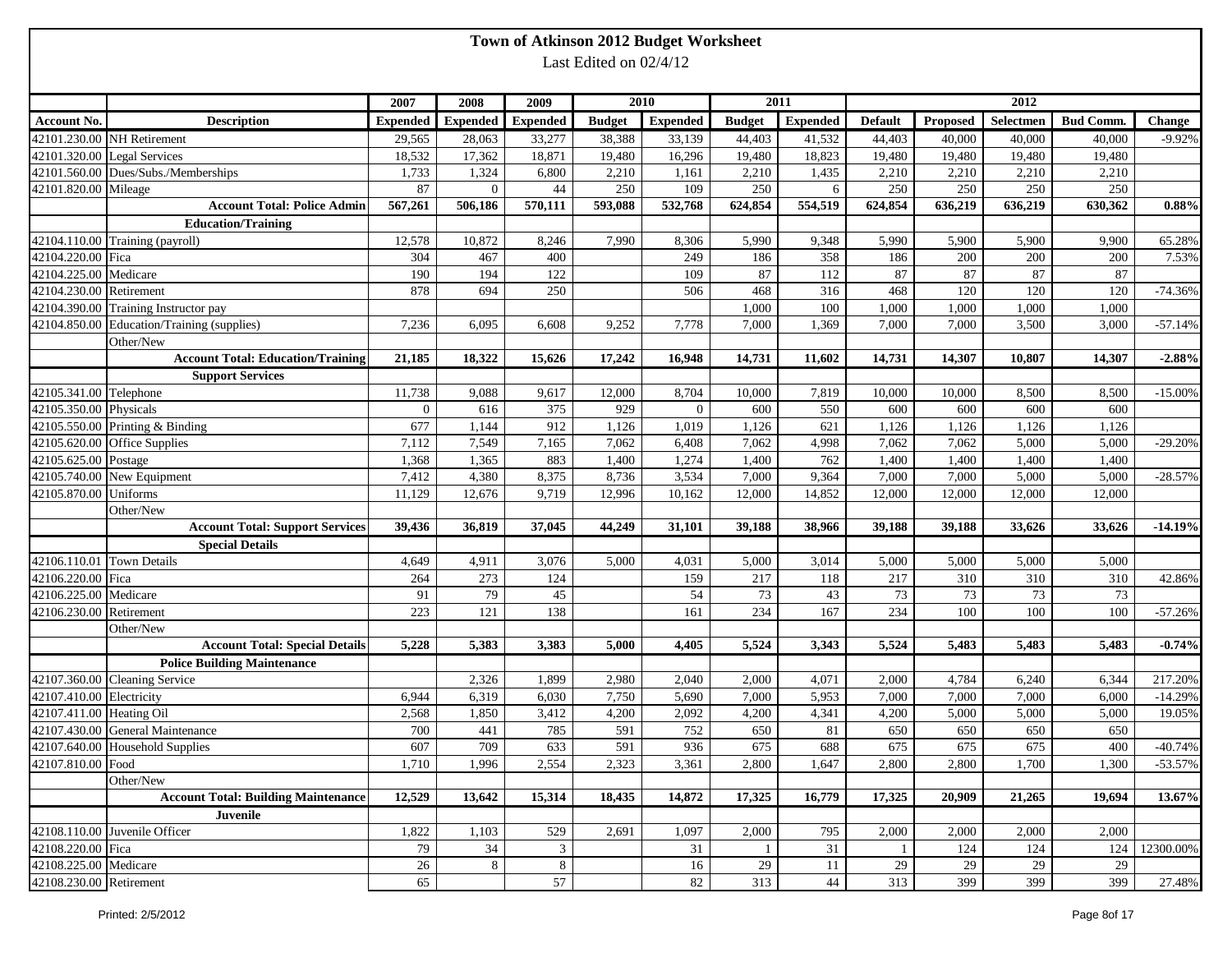|                          |                                           |                 |                 |                 |                        | Town of Atkinson 2012 Budget Worksheet |                |                 |                |              |              |                  |            |
|--------------------------|-------------------------------------------|-----------------|-----------------|-----------------|------------------------|----------------------------------------|----------------|-----------------|----------------|--------------|--------------|------------------|------------|
|                          |                                           |                 |                 |                 | Last Edited on 02/4/12 |                                        |                |                 |                |              |              |                  |            |
|                          |                                           |                 |                 |                 |                        |                                        |                |                 |                |              |              |                  |            |
|                          |                                           | 2007            | 2008            | 2009            |                        | 2010                                   |                | 2011            |                |              | 2012         |                  |            |
| <b>Account No.</b>       | <b>Description</b>                        | <b>Expended</b> | <b>Expended</b> | <b>Expended</b> | <b>Budget</b>          | <b>Expended</b>                        | <b>Budget</b>  | <b>Expended</b> | <b>Default</b> | Proposed     | Selectmen    | <b>Bud Comm.</b> | Change     |
|                          | 42108.610.00 Juvenile Supplies            | 2,453           | 1,823           | 2,062           | 2,474                  | 476                                    | 2,000          | 1,414           | 2,000          | 2,000        | 1,000        | 1,000            | $-50.00\%$ |
|                          | Other/New                                 |                 |                 |                 |                        |                                        |                |                 |                |              |              |                  |            |
|                          | <b>Account Total: Juvenile</b>            | 4,445           | 2,968           | 2,659           | 5,165                  | 1,702                                  | 4,343          | 2,295           | 4,343          | 4,552        | 3,552        | 3,552            | $-18.21%$  |
|                          | <b>Cruiser Maintenance</b>                |                 |                 |                 |                        |                                        |                |                 |                |              |              |                  |            |
|                          | 42109.430.00 Equipment Repairs            | 2,660           | 2,431           | 2,016           | 2,729                  | 4,395                                  | 3,750          | 2,371           | 3,750          | 3,750        | 3,750        | 3,750            |            |
| 42109.635.00 Cruiser Gas |                                           | 33,583          | 34,185          | 24,360          | 27,000                 | 28,391                                 | 28,000         | 36,164          | 28,000         | 38,152       | 38,152       | 38,152           | 36.26%     |
|                          | 42109.660.00 Cruiser Maintenance          | 13,751          | 13,968          | 14,344          | 13,370                 | 12,346                                 | 13,370         | 13,635          | 13,370         | 14,000       | 14,000       | 13,400           | 0.22%      |
|                          | 42109.680.00 Cruiser Lease Agreements     | 5,604           | 5,604           |                 | 5,000                  | 5,000                                  | 5,000          | $\overline{0}$  | $\overline{0}$ | 5,000        | 5,000        |                  | -99.98%    |
|                          | 42109.740.00 New Equipment                | 8,317           | 2,095           | 9,548           | 7,190                  | 6,199                                  | 7,000          | 3,169           | 7,000          | 7,000        | 5,000        | 5,000            | $-28.57%$  |
|                          | Other/New                                 | 26              |                 |                 |                        |                                        |                |                 |                |              |              |                  |            |
|                          | <b>Account Total: Cruiser Maintenance</b> | 63,941          | 58,284          | 50,269          | 55,289                 | 56,330                                 | 57,120         | 55,338          | 52,120         | 67,902       | 65,902       | 60,303           | 5.57%      |
|                          | UNIT TOTAL: POLICE DEPARTMENT             | 714,026         | 641,604         | 694,406         | 738,468                | 658,126                                | 763,085        | 682,842         | 758,085        | 788,560      | 776,854      | 767,327          | 0.56%      |
|                          | <b>Elderly Affairs</b>                    |                 |                 |                 |                        |                                        |                |                 |                |              |              |                  |            |
|                          | 42151.110.01 Elderly Affairs - Payroll    | 22,154          | 23,758          | 25,913          | 25,001                 | 27,634                                 | 27,000         | 30,961          | 27,540         | 29,000       | 29,000       | 29,580           | 9.56%      |
| 42151.220.00 Fica        |                                           | 1,374           | 1,456           | 1,696           | 1,550                  | 1,691                                  | 1,674          | 1,913           | 1,707          | 1,798        | 1,798        | 1,834            | 9.56%      |
| 42151.225.00 Medicare    |                                           | 321             | 340             | 397             | 362                    | 396                                    | 392            | 448             | 400            | 420          | 420          | 429              | 9.44%      |
| 42151.625.00 Postage     |                                           |                 |                 |                 | 1,000                  | 22                                     | 900            | $\overline{0}$  | 900            | 900          | 900          | 900              |            |
| 42151.635.00 Vehicle Gas |                                           | $\overline{0}$  | 1,768           | 5,054           | 4,200                  | 5,558                                  | 5,200          | 6,931           | 5,200          | 6,000        | 6,000        | 6,000            | 15.38%     |
| 42151.660.00             | Vehicle Maintenance                       |                 |                 |                 | 2,000                  | 291                                    | 2,000          | 116             | 2,000          | 2,000        | 2,000        | 2,000            |            |
|                          | Other/New                                 |                 |                 |                 |                        |                                        |                |                 |                |              |              |                  |            |
|                          | <b>Account Total: Elderly Affairs</b>     | 23,849          | 27,322          | 33,060          | 34,113                 | 35,591                                 | 37,166         | 40,369          | 37,747         | 40,118       | 40,118       | 40,743           | 9.62%      |
|                          | <b>Unit Total: Elderly Affairs</b>        | 23,849          | 27,322          | 33,060          | 34,113                 | 35,591                                 | 37,166         | 40,369          | 37,747         | 40,118       | 40,118       | 40,743           | 9.62%      |
|                          | Ambulance                                 |                 |                 |                 |                        |                                        |                |                 |                |              |              |                  |            |
|                          | 42152.350.00 Ambulance Contract           | 5,750           | $\overline{0}$  | $\overline{0}$  | 1                      | $\overline{0}$                         |                | $\overline{0}$  | -1             | 1            | -1           |                  |            |
|                          | <b>Account Total: Ambulance</b>           | 5,750           | $\bf{0}$        | $\bf{0}$        | $\mathbf{1}$           | $\mathbf{0}$                           | $\mathbf{1}$   | $\bf{0}$        | 1              | $\mathbf{1}$ | $\mathbf{1}$ | 1                |            |
|                          | <b>Fire Admin</b>                         |                 |                 |                 |                        |                                        |                |                 |                |              |              |                  |            |
|                          | 42201.110.01 FD Chief's Salary            | 8,184           | 7,965           | 8,785           | 9,738                  | 8,604                                  | 9,738          | 8,410           | 9,738          | 15,000       | 16,059       | 15,000           | 54.04%     |
|                          | 42201.110.02 FD Officers/Other Personnel  | 95,729          | 97,924          | 83,258          | 105,000                | 94,756                                 | 103,000        | 101,332         | 103,000        | 103,000      | 106,242      | 105,060          | 2.00%      |
| 42201.110.03 FD Clerk    |                                           | 4,360           | 3,288           | 7,528           | 7,500                  | 8,641                                  | 9,800          | 11,151          | 9,800          | 11,000       | 11,346       | 11,220           | 14.49%     |
|                          | 42201.210.00 Insurance (AD&D)             | 1,808           | 1,857           | $\mathbf{0}$    |                        | 3,714                                  | 2,000          | 1,857           | 2,000          | 2,000        | 2,000        | 2,000            |            |
| 42201.220.00 Fica        |                                           | 6,699           | 6,763           | 6,941           | 7,579                  | 6,944                                  | 7,597          | 7,522           | 7,597          | 7,597        | 8,286        | 8,139            | 7.13%      |
| 42201.225.00 Medicare    |                                           | 1,567           | 1,582           | 1,623           | 1,772                  | 1,624                                  | 1,777          | 1,759           | 1,777          | 1,777        | 1,938        | 1,904            | 7.15%      |
|                          | 42201.230.00 State Retirement             | 756             | 777             | 884             | 900                    | 884                                    | 900            | 936             | 900            | 900          | 900          | 900              |            |
| 42201.341.00 Telephone   |                                           | 5,121           | 5,447           | 5,659           | 6,500                  | 4,397                                  | 6,500          | 4,468           | 6,500          | 5,500        | 5,500        | 5,500            | $-15.38%$  |
|                          | Telephone(Cover 2010 billing error)       |                 |                 |                 |                        |                                        | 2,000          |                 | 2,000          | $\Omega$     | $\Omega$     | $\Omega$         |            |
|                          | 42201.360.00 Cleaning Service             |                 | 3,000           | 2,229           | 2,500                  | 1,780                                  | 3,000          | 2,856           | 3,000          | 3,000        | 3,000        | 3,000            |            |
| 42201.410.00 Electricity |                                           | 9,009           | 8,569           | 9,919           | 10,000                 | 9,593                                  | 10,000         | 8,450           | 10,000         | 8,000        | 8,000        | 8,000            | $-20.00\%$ |
| 42201.411.00 Heat        |                                           | 6,366           | 8,486           | 6,970           | 6,000                  | 5,824                                  | 6,000          | 8,893           | 6,000          | 8,000        | 8,000        | 8,000            | 33.33%     |
|                          | 42201.430.00 Hydrants / Water Contract    | 13,000          | 13,200          | 18,200          | 15,000                 | 13,800                                 | 14,000         | 13,800          | 14,000         | 14,000       | 14,000       | 14,000           |            |
|                          | 42201.560.00 Dues/Subs./Memberships       | 1,292           | 864             | 999             | 1,000                  | 1,171                                  | 1,000          | 772             | 1,000          | 1,000        | 1,000        | 1,000            |            |
|                          | 42201.560.01 HazMat District              | 5,576           | 5,576           | 5,649           | -1                     | $\overline{0}$                         | $\overline{1}$ | $\overline{0}$  | -1             |              |              |                  |            |
|                          | 42201.620.00 Office Supplies              | 2,313           | 1,950           | 1,788           | 2,500                  | 2,164                                  | 2,500          | 3,545           | 2,500          | 3,000        | 3,000        | 3,000            | 20.00%     |
| 42201.625.00 Postage     |                                           | 134             | 124             | 335             | 300                    | 414                                    | 500            | 469             | 500            | 500          | 500          | 500              |            |
|                          | 42201.850.00 Education/Conferences        | 12,755          | 4,635           | 4,709           | 7,500                  | 6,072                                  | 7,500          | 8,978           | 7,500          | 10,000       | 10,000       | 10,000           | 33.33%     |
|                          | Other/New                                 |                 |                 |                 |                        |                                        |                |                 |                |              |              |                  |            |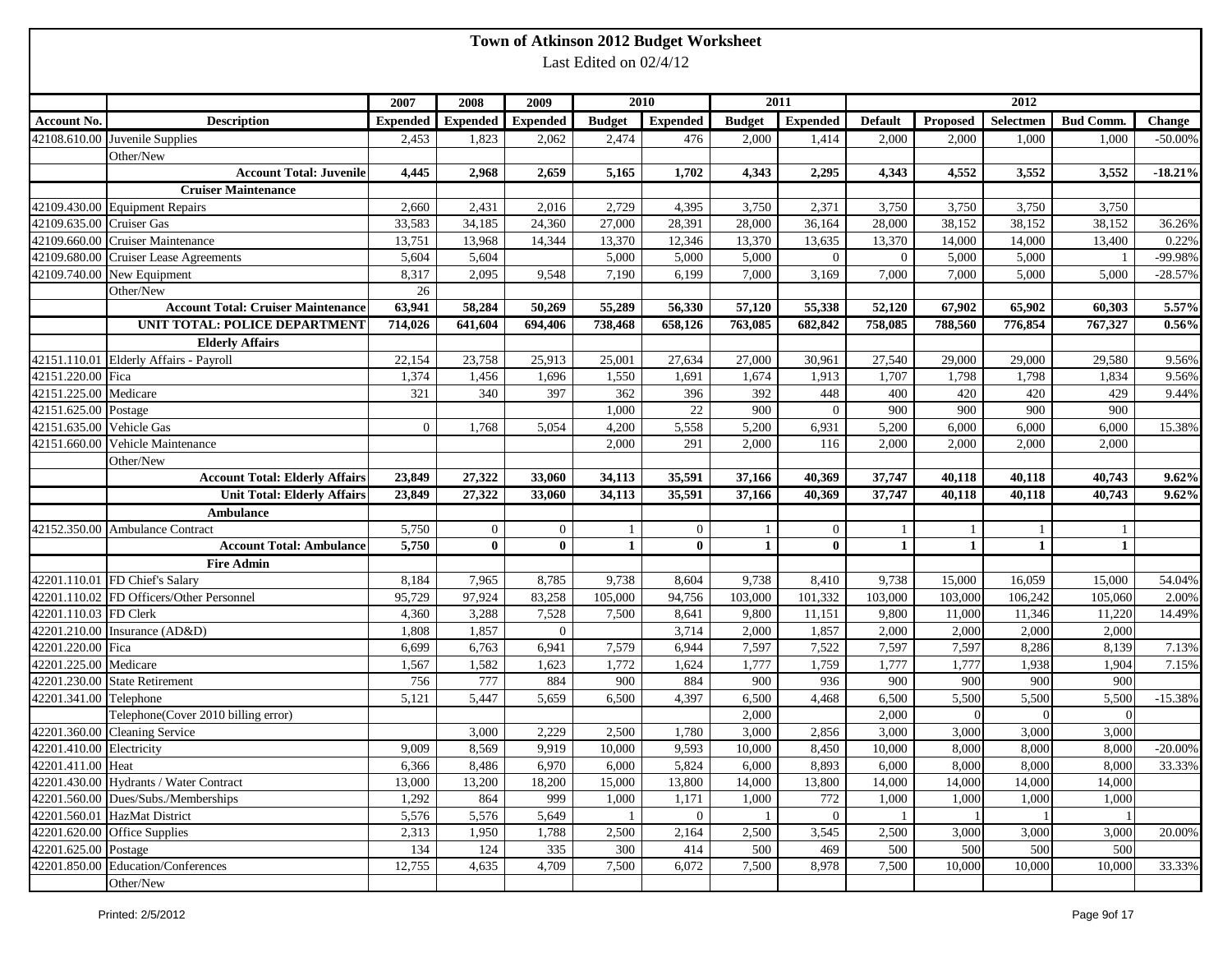|                        |                                                    |                 |                 |                 |                        | Town of Atkinson 2012 Budget Worksheet |               |                 |                |              |                |                  |           |
|------------------------|----------------------------------------------------|-----------------|-----------------|-----------------|------------------------|----------------------------------------|---------------|-----------------|----------------|--------------|----------------|------------------|-----------|
|                        |                                                    |                 |                 |                 | Last Edited on 02/4/12 |                                        |               |                 |                |              |                |                  |           |
|                        |                                                    |                 |                 |                 |                        |                                        |               |                 |                |              |                |                  |           |
|                        |                                                    | 2007            | 2008            | 2009            |                        | 2010                                   |               | 2011            |                |              | 2012           |                  |           |
| <b>Account No.</b>     | <b>Description</b>                                 | <b>Expended</b> | <b>Expended</b> | <b>Expended</b> | <b>Budget</b>          | <b>Expended</b>                        | <b>Budget</b> | <b>Expended</b> | <b>Default</b> | Proposed     | Selectmen      | <b>Bud Comm.</b> | Change    |
|                        | <b>Account Total: Fire Admin</b>                   | 174,669         | 172,005         | 165,478         | 183,790                | 170,379                                | 187,813       | 185,197         | 187,813        | 194,275      | 199,772        | 197,224          | 5.01%     |
|                        | <b>Fire Fighting</b>                               |                 |                 |                 |                        |                                        |               |                 |                |              |                |                  |           |
|                        | 42202.110.01 Truck Maintenance/Labor               | $\overline{0}$  | $\Omega$        | $\overline{0}$  | 500                    | 266                                    | 500           | $\overline{0}$  | 500            | 500          | 500            | 500              |           |
|                        | 42202.412.00 Water Line/Fire Protection            |                 |                 |                 |                        |                                        | 1,500         | 882             | 1,500          | 1,500        | 1,500          | 1,500            |           |
|                        | 42202.430.00 Hydrant Maintenance                   | 1,362           | 2,000           | 44              | 2,500                  | $\overline{0}$                         | 1,500         | 28              | 1,500          | 1,500        | 1,500          | 1,500            | 0.00%     |
|                        | 42202.630.00 Minor Equipment                       | 2,624           | 1,698           | 1,022           | 3,000                  | 2,295                                  | 1,500         | 3,024           | 1,500          | 1,500        | 1,500          | 1,500            |           |
| 42202.635.00 Gas & Oil |                                                    | 3,396           | 3,761           | 2,353           | 3,500                  | 3,139                                  | 3,500         | 4,809           | 3,500          | 4,000        | 4,000          | 4,000            | 14.29%    |
|                        | 42202.660.00 Truck Maintenance                     | 34,710          | 10,227          | 24,611          | 20,000                 | 14,796                                 | 18,000        | 25,224          | 18,000         | 20,000       | 20,000         | 20,000           | 11.11%    |
|                        | 42202.680.00 Chemicals/Hazmat                      | $\overline{0}$  | 1,500           | 495             | 1,000                  | 605                                    | 500           | 359             | 500            | 500          | 500            | 500              |           |
|                        | 42202.740.00 New Equipment                         | 12,569          | 12,114          | 13,291          | 13,500                 | 17,542                                 | 12,500        | 12,372          | 12,500         | 12,500       | 12,500         | 12,500           |           |
| 42202.810.00 Food      |                                                    | 1,025           | 1,501           | 2,489           | 1,200                  | 1,947                                  | 1,200         | 1,141           | 1,200          | 1,200        | 1,200          | 1,200            |           |
| 42202.870.00 Uniforms  |                                                    | 7,046           | 9,005           | 8,592           | 10,000                 | 8,887                                  | 8,000         | 7,334           | 8,000          | 10,000       | 10,000         | 10,000           | 25.00%    |
|                        | Other/New                                          |                 |                 |                 |                        |                                        |               |                 |                |              |                |                  |           |
|                        | <b>Account Total: Fire Fighting</b>                | 62,732          | 41,806          | 52,898          | 55,200                 | 49,477                                 | 48,700        | 55,174          | 48,700         | 53,200       | 53,200         | 53,200           | 9.24%     |
|                        | <b>Fire Prevention &amp; Inspections</b>           |                 |                 |                 |                        |                                        |               |                 |                |              |                |                  |           |
|                        | 42203.110.00 Fire Inspectors                       | 10,805          | 8,938           | 6,293           | 8,000                  | 5,809                                  | 8,000         | 4,190           | 8,000          | 5,000        | 5,157          | 5,000            | $-37.50%$ |
| 42203.220.00 FICA      |                                                    | 670             | 554             | 390             | 496                    | 302                                    | 496           | 260             | 496            | 500          | 320            | 500              | 0.81%     |
| 42203.225.00 Medicare  |                                                    | 157             | 130             | 91              | 116                    | 71                                     | 116           | 61              | 116            | 120          | 75             | 120              | 3.45%     |
| 42203.550.00           | Printing & Binding                                 | 193             | 180             | 183             | 200                    | 251                                    | 750           | 330             | 750            | 750          | 750            | 750              |           |
|                        | Other/New                                          |                 |                 |                 |                        |                                        |               |                 |                |              |                |                  |           |
|                        | <b>Account Total: Prevention &amp; Inspections</b> | 11,824          | 9,801           | 6,957           | 8,812                  | 6,432                                  | 9,362         | 4,841           | 9,362          | 6,370        | 6,302          | 6,370            | $-31.96%$ |
|                        | <b>Training</b>                                    |                 |                 |                 |                        |                                        |               |                 |                |              |                |                  |           |
|                        | 42204.850.00 Instructional Materials               | $\mathbf{0}$    | 190             | $\mathbf{0}$    | 750                    | 495                                    | 750           | 244             | 750            | 750          | 750            | 750              |           |
|                        | <b>Account Total: Training</b>                     | $\bf{0}$        | 190             | $\bf{0}$        | 750                    | 495                                    | 750           | 244             | 750            | 750          | 750            | 750              |           |
|                        | Communications                                     |                 |                 |                 |                        |                                        |               |                 |                |              |                |                  |           |
|                        | 42205.630.00 Minor Equipment/Other Repairs         | 7,998           | 10,358          | 8,749           | 7,000                  | 4,892                                  | 6,500         | 6,153           | 6,500          | 6,500        | 6,500          | 6,500            |           |
|                        | Other/New                                          | 62,391          | 62,391          |                 |                        |                                        |               |                 |                |              |                |                  |           |
|                        | <b>Account Total: Communications</b>               | 70,389          | 72,750          | 8,749           | 7,000                  | 4,892                                  | 6,500         | 6,153           | 6,500          | 6,500        | 6,500          | 6,500            |           |
|                        | <b>Medical Services</b>                            |                 |                 |                 |                        |                                        |               |                 |                |              |                |                  |           |
| 42207.350.00 Physicals |                                                    | 665             | 1,639           | 935             | 2,500                  | 4,223                                  | 3,000         | 2,254           | 3,000          | 2,500        | 2,500          | 2,500            | $-16.67%$ |
|                        | 42207.390.00 Professional Services (Contracts)     |                 |                 |                 | 3,000                  |                                        | 1,800         | 1,521           | 1,800          | 1,800        | 1,800          | 1,800            |           |
|                        | 42207.680.00 Medical Supplies                      | 3,771           | 4,268           | 4,230           | 4,500                  | 4,300                                  | 4,500         | 4,600           | 4,500          | 4,500        | 4,500          | 4,500            |           |
|                        | Other/New                                          |                 |                 |                 |                        |                                        |               |                 |                |              |                |                  |           |
|                        | <b>Account Total: Medical Services</b>             | 4,436           | 5,907           | 5,165           | 10,000                 | 8,523                                  | 9,300         | 8,375           | 9,300          | 8,800        | 8,800          | 8,800            | $-5.38%$  |
|                        | UNIT TOTAL: FIRE DEPARTMENT                        | 324,050         | 302,458         | 239,246         | 265,552                | 240,199                                | 262,425       | 259,983         | 262,425        | 269,895      | 275,324        | 272,844          | 3.97%     |
|                        | <b>Building Inspections</b>                        |                 |                 |                 |                        |                                        |               |                 |                |              |                |                  |           |
|                        | 42401.110.00 Clerk/Secretary                       | 832             | 760             | 1,751           | 1,500                  | $\overline{0}$                         | -1            | $\overline{0}$  | -1             | -1           | -1             | -1               |           |
|                        | 42401.110.01 Code Officer                          | 4,707           | 4,915           | 4,989           | 5,000                  | 4,548                                  | 5,000         | 4,308           | 5,000          | 5,000        | 5,000          | 5,000            |           |
|                        | 42401.110.02 Building Inspector                    | 21,820          | 19,465          | 20,060          | 18,000                 | 20,755                                 | 18,000        | 21,030          | 18,000         | 18,000       | 18,000         | 21,000           | 16.67%    |
|                        | 42401.110.03 Plumbing Inspector                    | 4,580           | 6,030           | 5,820           | 5,500                  | 5,460                                  | 5,500         | 5,700           | 5,500          | 5,500        | 5,500          | 6,000            | 9.09%     |
|                        | 42401.110.04 Electrical Inspector                  | 13,590          | 11,675          | 9,515           | 10,000                 | 10,250                                 | 10,000        | 8,965           | 10,000         | 10,000       | 7,500          | 10,000           |           |
| 42401.220.00 Fica      |                                                    | 2,823           | 2,619           | 2,612           | 2,480                  | 2,740                                  | 2,387         | 2,410           | 2,387          | 2,387        | 2,387          | 2,387            |           |
| 42401.225.00 Medicare  |                                                    | 660             | 613             | 611             | 580                    | 641                                    | 558           | 564             | 558            | 558          | 558            | 558              |           |
| 42401.341.00 Telephone |                                                    | 1,511           | 1,482           | 1,594           | 1,650                  | 1,370                                  | 1,500         | 1,185           | 1,500          | 1,500        | 1,500          | 1,500            |           |
|                        | 42401.390.00 Other Prof Services                   | 36              | $\overline{0}$  | $\mathbf{0}$    | 150                    | $\overline{0}$                         | $\mathbf{1}$  | $\overline{0}$  | -1             | $\mathbf{1}$ | $\overline{1}$ | -1               |           |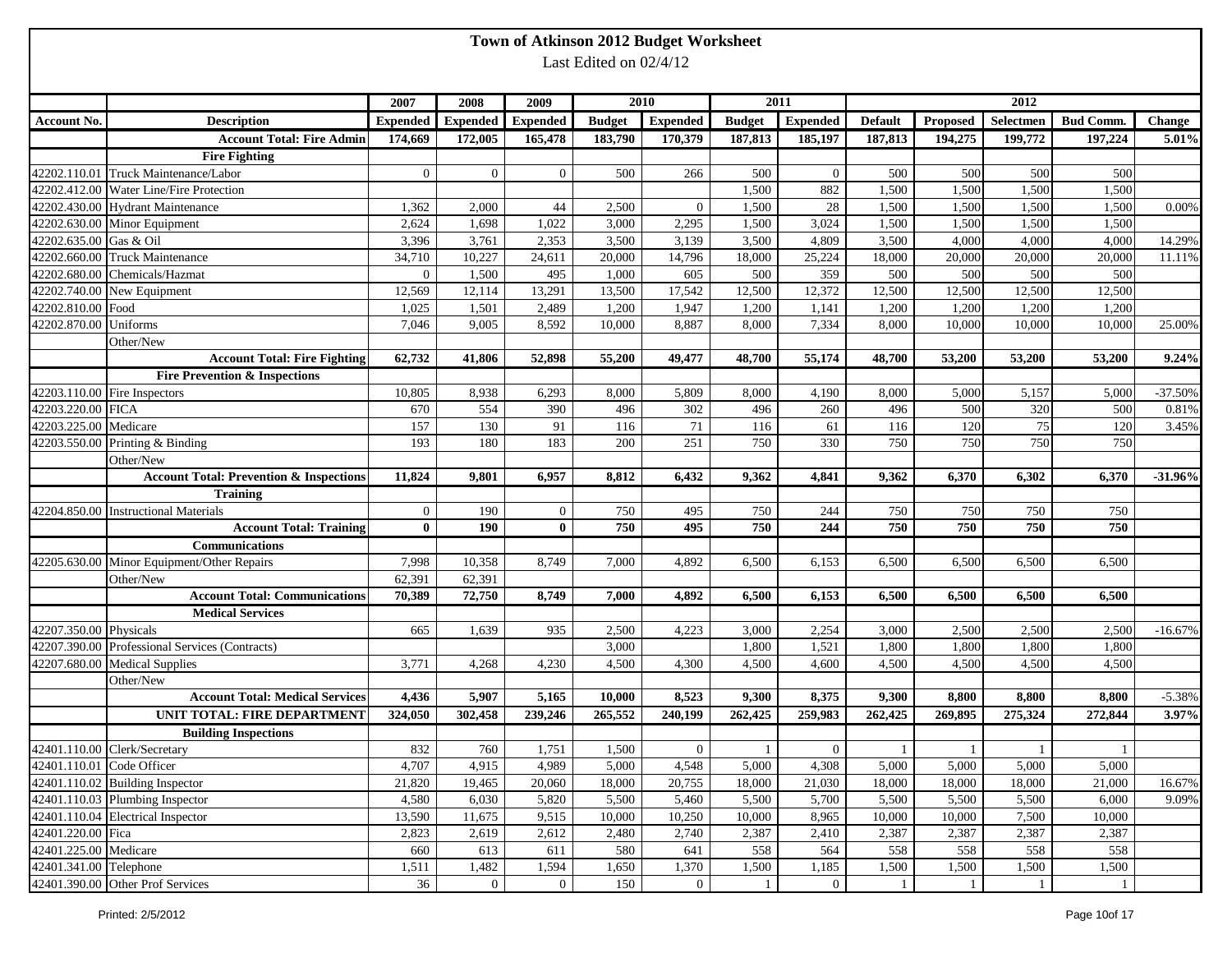|                            |                                                   |                 |                 |                 |                        | Town of Atkinson 2012 Budget Worksheet |               |                 |                |                |                  |                  |               |
|----------------------------|---------------------------------------------------|-----------------|-----------------|-----------------|------------------------|----------------------------------------|---------------|-----------------|----------------|----------------|------------------|------------------|---------------|
|                            |                                                   |                 |                 |                 | Last Edited on 02/4/12 |                                        |               |                 |                |                |                  |                  |               |
|                            |                                                   |                 |                 |                 |                        |                                        |               |                 |                |                |                  |                  |               |
|                            |                                                   | 2007            | 2008            | 2009            |                        | 2010                                   |               | 2011            |                |                | 2012             |                  |               |
| <b>Account No.</b>         | <b>Description</b>                                | <b>Expended</b> | <b>Expended</b> | <b>Expended</b> | <b>Budget</b>          | <b>Expended</b>                        | <b>Budget</b> | <b>Expended</b> | <b>Default</b> | Proposed       | Selectmen        | <b>Bud Comm.</b> | <b>Change</b> |
|                            | 42401.620.00 Office Supplies                      | 1,452           | 500             | 1,113           | 1,500                  | 1,334                                  | 1,500         | 1,293           | 1,500          | 1,500          | 1,500            | 1,500            |               |
| 42401.625.00 Postage       |                                                   | 48              | 48              | 26              | 100                    | 12                                     | 25            | 10              | 25             | 25             | 25               | 25               |               |
| 42401.740.00 New Equip     |                                                   | $\overline{0}$  | $\overline{0}$  | $\overline{0}$  | 100                    | $\mathbf{0}$                           |               | $\overline{0}$  | - 1            |                | $\overline{1}$   |                  |               |
| 42401.820.00 Mileage       |                                                   | 101             | 66              | $\overline{0}$  | 100                    | $\overline{0}$                         | 100           | $\overline{0}$  | 100            | 100            | 100              | 100              |               |
|                            | 42401.850.00 Education/Conf                       | 548             | 629             | 386             | 400                    | 452                                    | 400           | 425             | 400            | 400            | 400              | 400              |               |
|                            | Other/New                                         |                 |                 |                 |                        |                                        |               |                 |                |                |                  |                  |               |
|                            | <b>Account Total: Building Inspections</b>        | 52,707          | 48,803          | 48,478          | 47,060                 | 47,562                                 | 44,973        | 45,889          | 44,973         | 44,973         | 42,473           | 48,473           | 7.78%         |
|                            | <b>Homeland Security</b>                          |                 |                 |                 |                        |                                        |               |                 |                |                |                  |                  |               |
|                            | 42901.560.00 Dues/Subs/Memberships                | $\overline{0}$  | $\overline{0}$  | $\overline{0}$  | 100                    | $\overline{0}$                         | 100           | $\overline{0}$  | 100            | 100            | 100              | 100              |               |
|                            | 42901.740.00 New Equipment                        |                 |                 |                 | 500                    | 570                                    | 500           | $\overline{0}$  | 500            | 500            | 500              | 500              |               |
| 42901.820.00 Mileage       |                                                   | $\overline{0}$  | $\overline{0}$  | $\overline{0}$  | 50                     | $\overline{0}$                         | 50            | $\overline{0}$  | 50             | 50             | 50               | 50               |               |
|                            | Other/New                                         |                 |                 |                 |                        |                                        |               |                 |                |                |                  |                  |               |
|                            | <b>Account Total: Homeland Security</b>           | $\mathbf{0}$    | $\mathbf{0}$    | $\bf{0}$        | 650                    | 570                                    | 650           | $\mathbf{0}$    | 650            | 650            | 650              | 650              |               |
|                            | <b>Dispatch</b>                                   |                 |                 |                 |                        |                                        |               |                 |                |                |                  |                  |               |
|                            | 42992.390.00 Dispatch Contract/Prof. Services     | 33,075          | 34,729          | 36,465          | 37,158                 | 36,830                                 | 37,570        | 37,567          | 38,890         | 38,119         | 38,890           | 38,890           | 3.51%         |
|                            | <b>Account Total: Dispatch</b>                    | 33,075          | 34,729          | 36,465          | 37,158                 | 36,830                                 | 37,570        | 37,567          | 38,890         | 38,119         | 38,890           | 38,890           | 3.51%         |
|                            | <b>Group Total: Public Safety</b>                 | 1,153,457       | 1,054,916       | 1,051,655       | 1.123,002              | 1.018.878                              | 1,145,870     | 1,066,650       | 1,142,771      | 1,182,316      | 1,174,310        | 1,168,928        | 2.01%         |
|                            | <b>Highways &amp; Streets</b>                     |                 |                 |                 |                        |                                        |               |                 |                |                |                  |                  |               |
|                            | <b>Superintendents Office</b>                     |                 |                 |                 |                        |                                        |               |                 |                |                |                  |                  |               |
|                            | 43111.130.01 Road Agent - Summer                  | 19,871          | 21,046          | 20,955          | 17,317                 | 21,046                                 | 17,317        | 20,795          | 17,317         | 20,203         | 20,203           | 20,664           | 19.33%        |
|                            | 43111.130.02 Road Agent - Winter                  | 15,196          | 14,240          | 14,347          | 17,317                 | 14,257                                 | 17,317        | 14,535          | 17,317         | 20,203         | 20,203           | 20,664           | 19.33%        |
|                            | 43111.210.00 Health Insurance                     | 18,043          | 19,850          | 19,692          | 17,722                 | 22,921                                 | 16,836        | 22,165          | 16,836         | 22,164         | 22,164           | 20,771           | 23.37%        |
| 43111.220.00 Fica          |                                                   | 2,174           | 2,188           | 2,189           | 2,147                  | 2,151                                  | 2,147         | 2,136           | 2,147          | 2,505          | 2,505            | 2,190            | 2.00%         |
| 43111.225.00 Medicare      |                                                   | 508             | 511             | 512             | 502                    | 503                                    | 251           | 499             | 251            | 586            | 586              | 512              | 103.98%       |
|                            | Other/New                                         |                 |                 |                 |                        |                                        |               |                 |                |                |                  |                  |               |
|                            | <b>Account Total: Superintendents Office</b>      | 55,792          | 57,836          | 57,695          | 55,005                 | 60,878                                 | 53,868        | 60,130          | 53,868         | 65,661         | 65,661           | 64,801           | 20.30%        |
|                            | <b>Engineering</b>                                |                 |                 |                 |                        |                                        |               |                 |                |                |                  |                  |               |
| 43112.341.00 Telephone     |                                                   | 1,130           | 858             | 579             | 1,500                  | 811                                    | 1,000         | 1,236           | 1,000          | 1,000          | 1,000            | 1,000            |               |
|                            | 43112.390.00 Other Professional Services-engineer | 10,117          | 5,353           | 9,666           | 10,000                 | 6,191                                  | 10,000        | 12,183          | 10,000         | 10,000         | 10,000           | 10,000           |               |
|                            | 43112.410.00 Electricity/General                  | 1,511           | 1,172           | 1,194           | 1,500                  | 1,258                                  | 1,200         | 1,292           | 1,200          | 1,200          | 1,200            | 1,200            |               |
|                            | 43112.411.00 Heating Oil/General                  | 2,456           | 2,326           | 3,126           | 3,300                  | 1,667                                  | 3,300         | 2,695           | 3,300          | 3,300          | 3,300            | 3,300            |               |
|                            | 43112.850.00 Educational Conferences              | 20              | 208             | 560             | 500                    | 760                                    | 600           | 580             | 600            | 600            | 600              | 600              |               |
| 43112.860.00 Legal Notices |                                                   | 1,182           | 3,585           | 1,886           | 2,500                  | 436                                    | 500           | 2,293           | 500            | 1,500          | 1,500            | 1,500            | 200.00%       |
|                            | Other/New                                         |                 |                 |                 |                        |                                        |               |                 |                |                |                  |                  |               |
|                            | <b>Account Total: Engineering</b>                 | 16,416          | 13,501          | 17,012          | 19,300                 | 11,124                                 | 16,600        | 20,279          | 16,600         | 17,600         | 17,600           | 17,600           | $6.02\%$      |
|                            | <b>Cleaning and Maint.</b>                        |                 |                 |                 |                        |                                        |               |                 |                |                |                  |                  |               |
|                            | 43122.110.01 Labor - Summer                       | 19,586          | 25,019          | 28,522          | 31,454                 | 29,347                                 | 31,454        | 28,669          | 32,083         | 36,394         | 36,394           | 32,083           | 2.00%         |
|                            | 43122.110.02 Labor - Winter                       | 13,598          | 17,404          | 18,264          | 24,734                 | 21,465                                 | 24,734        | 21,878          | 25,229         | 28,374         | 28,374           | 25,229           | 2.00%         |
| 43122.220.00 FICA          |                                                   | 2,057           | 2,692           | 2,901           | 3,484                  | 3,123                                  | 3,484         | 3,114           | 3,553          | 4,016          | 4,016            | 3,553            | 1.98%         |
| 43122.225.00 Medicare      |                                                   | 481             | 630             | 678             | 815                    | 730                                    | 815           | 729             | 831            | 939            | 939              | 831              | 1.96%         |
|                            | 43122.341.00 Radio Maintenance                    | 220             | $\overline{0}$  | $\overline{0}$  | 500                    | 182                                    | 500           | 522             | 500            | 500            | 500              | 500              |               |
|                            | 43122.430.00 Equipment Repairs                    | 7,014           | 7,187           | 5,154           | 5,000                  | 4,890                                  | 5,000         | 5,236           | 5,000          | 5,000          | 5,000            | 5,000            |               |
|                            | 43122.630.00 Minor Equipment/Small Tools          | 1,213           | 2,114           | 938             | 1,200                  | 2,616                                  | 1,200         | 1,382           | 1,200          | 1,200          | 1,200            | 1,200            |               |
| 43122.635.00 Gas & Oil     |                                                   | 5,296           | 8,379           | 7,296           | 8,000                  | 6,907                                  | 9,500         | 8,658           | 9,500          | 9,500          | 9,500            | 9,500            |               |
| 43122.660.00 Truck Lease   |                                                   | 8,885           | 10,590          | 14,570          | 10,590                 | 10,590                                 | 10,590        | 10,590          | $\mathbf{0}$   | $\overline{0}$ | $\boldsymbol{0}$ | $\mathbf{0}$     | $-100.00\%$   |
|                            |                                                   |                 |                 |                 |                        |                                        |               |                 |                |                |                  |                  |               |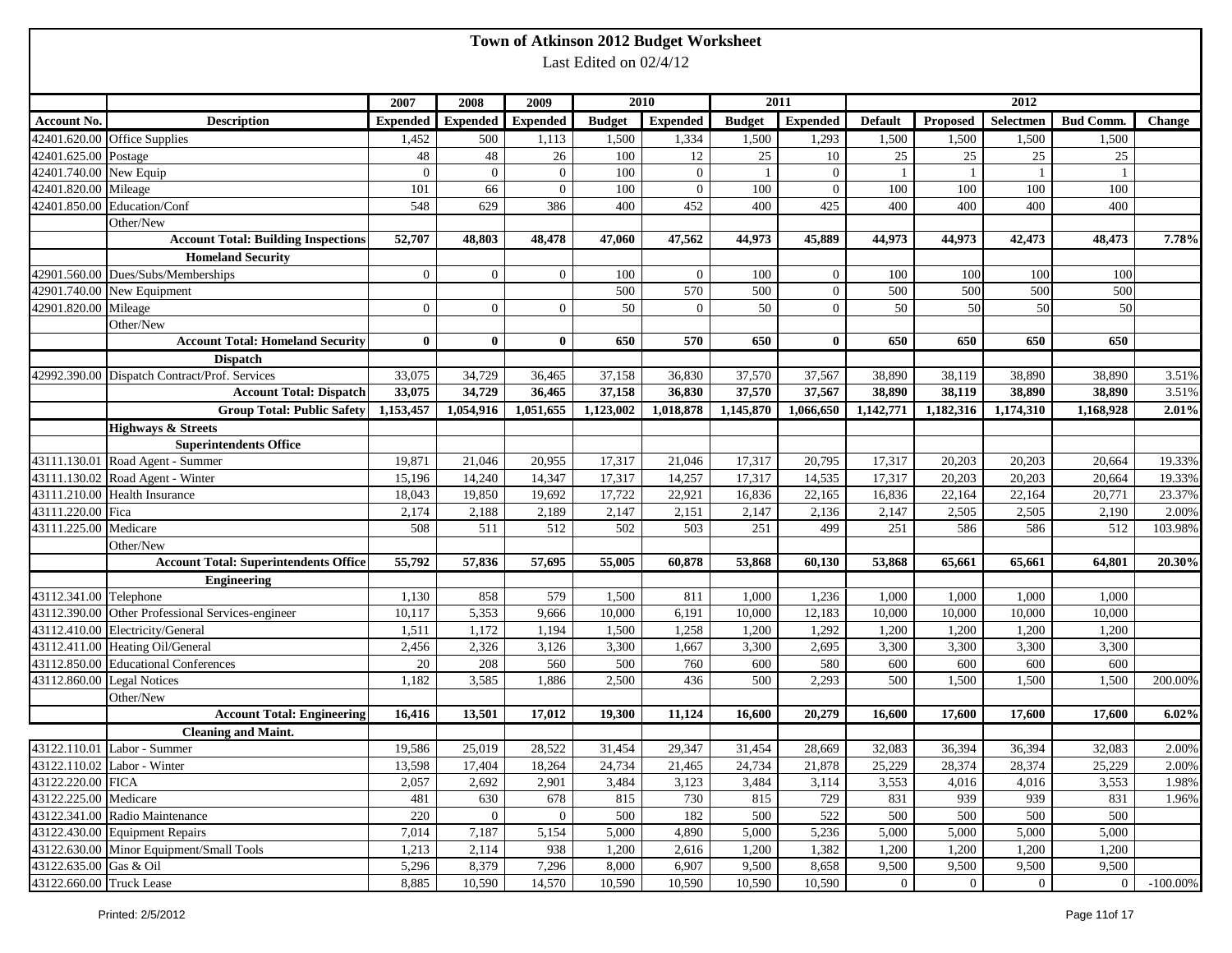|                                                      |                                              |                 |                 |                 |                        | Town of Atkinson 2012 Budget Worksheet |                 |                 |                |              |                  |                  |               |
|------------------------------------------------------|----------------------------------------------|-----------------|-----------------|-----------------|------------------------|----------------------------------------|-----------------|-----------------|----------------|--------------|------------------|------------------|---------------|
|                                                      |                                              |                 |                 |                 | Last Edited on 02/4/12 |                                        |                 |                 |                |              |                  |                  |               |
|                                                      |                                              |                 |                 |                 |                        |                                        |                 |                 |                |              |                  |                  |               |
|                                                      |                                              | 2007            | 2008            | 2009            |                        | 2010                                   |                 | 2011            |                |              | 2012             |                  |               |
| Account No.                                          | <b>Description</b>                           | <b>Expended</b> | <b>Expended</b> | <b>Expended</b> | <b>Budget</b>          | <b>Expended</b>                        | <b>Budget</b>   | <b>Expended</b> | <b>Default</b> | Proposed     | Selectmen        | <b>Bud Comm.</b> | <b>Change</b> |
|                                                      | 43122.680.01 Gravel/Summer                   | 7,407           | 5,614           | 6,991           | 8,000                  | 8,595                                  | 8,000           | 3,493           | 8,000          | 8,000        | 8,000            | 8,000            |               |
|                                                      | 43122.680.02 Loam/Summer                     | 874             | 949             | 1,116           | 1,000                  | 513                                    | 1,000           | 404             | 1,000          | 1,000        | 1,000            | 1,000            |               |
|                                                      | 43122.680.03 Patch Material/Summer & Winter  | 36,332          | 8,219           | 1,421           | 5,000                  | 11,569                                 | 5,000           | 4,288           | 5,000          | 5,000        | 5,000            | 5,000            |               |
| 43122.680.04 Culverts                                |                                              | 841             | 1,219           | 404             | 3,000                  | 1,943                                  | 3,000           | 1,943           | 3,000          | 3,000        | 3,000            | 3,000            |               |
| 43122.680.05 Sealers                                 |                                              | $\mathbf{0}$    | 1,948           | $\mathbf{0}$    | 7,500                  | 7,191                                  | 10,000          | 10,000          | 10,000         | 10,000       | 10,000           | 10,000           |               |
|                                                      | 43122.680.06 Other Materials/Summer          | 2,057           | 4,598           | 1,611           | 2,000                  | 3,350                                  | 2,000           | 2,339           | 2,000          | 2,000        | 2,000            | 2,000            |               |
| 43122.680.07 Catch Basins                            |                                              | 731             | 3,911           | 565             | 3,000                  | 1,126                                  | 3,000           | 510             | 3,000          | 3,000        | 3,000            | 3,000            |               |
| 43122.680.09 Stone                                   |                                              | 2,061           | 708             | 891             | 1,850                  | 587                                    | 1,850           | 1,104           | 1,850          | 1,850        | 1,850            | 1,850            |               |
|                                                      | 43122.740.00 New Equipment/Summer            | 279             | 387             | 532             | 1,200                  | 1,197                                  | 1,200           | 1,069           | 1,200          | 1,200        | 1,200            | 1,200            |               |
|                                                      | 43122.740.01 Equipment Rental/Summer         | 7,585           | 3,399           | 6,931           | 5,000                  | 4,013                                  | 5,000           | 5,415           | 5,000          | 5,000        | 5,000            | 5,000            |               |
| 43122.820.00 Mileage                                 |                                              |                 |                 |                 | 3,000                  |                                        | 3,000           | 384             | 3,000          | 3,000        | 3,000            | 3,000            |               |
|                                                      | 43122.875.00 Signs/Line Painting             | 11,296          | 9,882           | 10,812          | 10,000                 | 11,878                                 | 10,000          | 11,376          | 10,000         | 10,000       | 10,000           | 10,000           |               |
|                                                      | 43122.890.00 Contract Labor/Equipment/Summer | 17,585          | 23,741          | 23,423          | 25,000                 | 13,225                                 | 25,000          | 31,750          | 25,000         | 25,000       | 25,000           | 25,000           |               |
|                                                      | 43122.890.01 Tree Removal                    | 8,800           | 6,000           | 2,625           | 6,000                  | 5,920                                  | 10,000          | 15,060          | 10,000         | 10,000       | 18,000           | 10,000           |               |
|                                                      | Other/New                                    |                 |                 |                 |                        |                                        |                 |                 |                |              |                  |                  |               |
|                                                      | <b>Account Total: Cleaning and Maint.</b>    | 154,197         | 144,587         | 135,645         | 167,327                | 150,957                                | 175,327         | 169,911         | 165,946        | 173,973      | 181,973          | 165,946          | $-5.35%$      |
|                                                      | <b>Snow and Ice Control</b>                  |                 |                 |                 |                        |                                        |                 |                 |                |              |                  |                  |               |
|                                                      | 43125.630.00 Minor Equipment/Winter          | 3,581           | 8,436           | 3,808           | 7,000                  | 4,509                                  | 7,000           | 6,017           | 7,000          | 7,000        | 7,000            | 7,000            |               |
|                                                      |                                              |                 |                 | 72,068          | 50,000                 |                                        |                 |                 | 65,000         | 60,000       |                  |                  |               |
| 43125.680.01 Salt/Winter<br>43125.680.02 Sand/Winter |                                              | 62,874<br>1,116 | 62,975<br>3,511 | 1,230           | 1,500                  | 50,790<br>$\overline{0}$               | 65,000<br>1,500 | 58,789<br>1,456 | 1,500          | 1,500        | 60,000<br>1,500  | 50,000<br>1,500  | $-23.08%$     |
|                                                      | 43125.740.00 Cutting Edges/Winter            |                 |                 |                 |                        |                                        |                 |                 |                |              |                  |                  |               |
|                                                      |                                              | 2,319           | 4,786           | 3,734           | 3,000<br>100,000       | 1,906<br>72,204                        | 3,000           | 3,272           | 3,000          | 3,000        | 3,000<br>110,000 | 3,000            |               |
|                                                      | 43125.890.00 Contract Labor/Equipment/Winter | 111,451         | 110,191         | 100,198         |                        |                                        | 120,000         | 118,322         | 120,000        | 110,000      |                  | 100,000          | $-16.67%$     |
|                                                      | Other/New                                    |                 |                 |                 |                        |                                        |                 |                 |                |              |                  |                  |               |
|                                                      | <b>Account Total: Snow and Ice Control</b>   | 181,342         | 189,899         | 181,038         | 161,500                | 129,409                                | 196,500         | 187,857         | 196,500        | 181,500      | 181,500          | 161,500          | $-17.81%$     |
|                                                      | <b>UNIT TOTAL: HIGHWAY</b>                   | 407,747         | 405,823         | 391,390         | 403,132                | 352,368                                | 442,295         | 438,177         | 432,914        | 438,734      | 446,734          | 409,847          | $-7.34%$      |
|                                                      | <b>Street Lights</b>                         |                 |                 |                 |                        |                                        |                 |                 |                |              |                  |                  |               |
|                                                      | 43163.410.00 Street Lighting                 | 31,124          | 34,200          | 34,772          | 34,100                 | 35,619                                 | 34,100          | 37,793          | 34,100         | 34,100       | 34,100           | 34,100           |               |
|                                                      | <b>Account Total: Street Lights</b>          | 31,124          | 34,200          | 34,772          | 34,100                 | 35,619                                 | 34,100          | 37,793          | 34,100         | 34,100       | 34,100           | 34,100           |               |
|                                                      | <b>Group Total: Highways &amp; Streets</b>   | 438,871         | 440,023         | 426,162         | 437,232                | 387,987                                | 476,395         | 475,970         | 467,014        | 472,834      | 480,834          | 443,947          | $-6.81%$      |
|                                                      | Recycling                                    |                 |                 |                 |                        |                                        |                 |                 |                |              |                  |                  |               |
| 43234.120.00 Custodial                               |                                              | 7,133           | 7,950           | 7,126           | 7,265                  | 8,105                                  | 7,791           | 6,595           | 7,947          | 9,108        | 7,700            | 8,890            | 14.11%        |
| 43234.220.00 Fica                                    |                                              | 442             | 493             | 442             | 450                    | 497                                    | 483             | 404             | 493            | 483          | 483              | 556              | 15.11%        |
| 43234.225.00 Medicare                                |                                              | 103             | 115             | 103             | 105                    | 116                                    | 113             | 94              | 115            | 113          | 113              | 129              | 14.08%        |
|                                                      | 43234.210.00 Health Insurance                |                 |                 |                 |                        |                                        |                 |                 |                |              | $\overline{1}$   |                  |               |
|                                                      | 43234.390.00 Other Prof Services             | 20,418          | 21,161          | 20,602          | 19,000                 | 15,322                                 | 12,000          | 11,220          | 12,000         | 12,000       | 12,000           | 12,000           |               |
| 43234.625.00 Postage                                 |                                              | $\mathbf{0}$    | $\overline{0}$  | $\overline{0}$  | 1                      | $\overline{0}$                         | $\perp$         | $\overline{0}$  | $\mathbf{I}$   | $\mathbf{1}$ | $\mathbf{1}$     | $\mathbf{I}$     |               |
| 43234.740.00 Equipment                               |                                              | $\overline{0}$  | 14              | $\overline{0}$  | 200                    | $\overline{0}$                         | 200             | $\overline{0}$  | 200            | 200          | 200              | 200              |               |
|                                                      | 43234.850.00 Education/Conf                  | 75              | 170             | $\overline{0}$  | 200                    | $\overline{0}$                         | 200             | $\overline{0}$  | 200            | 200          | 200              | 200              |               |
| 43234.875.00 Signs/Decals                            |                                              | 316             | $\overline{0}$  | $\overline{0}$  | 450                    | $\overline{0}$                         | 450             | $\mathbf{0}$    | 450            | 450          | 450              | 450              |               |
|                                                      | 43234.890.00 Contract Labor/Equipment        | 2,024           | 2,814           | 1,565           | 3,000                  | 3,144                                  | 13,000          | 8,760           | 13,000         | 13,000       | 13,000           | 13,000           |               |
|                                                      | Other/New                                    |                 |                 |                 |                        |                                        |                 |                 |                |              |                  |                  |               |
|                                                      | <b>Account Total: Recycling</b>              | 30,513          | 32,717          | 29,839          | 30,671                 | 27,184                                 | 34,239          | 27,074          | 34,407         | 35,556       | 34,148           | 35,427           | 3.47%         |
|                                                      | <b>Solid Waste Disposal</b>                  |                 |                 |                 |                        |                                        |                 |                 |                |              |                  |                  |               |
|                                                      | 43241.390.00 Disposal Contract               | 516,535         | 544,082         | 526,963         | 570,000                | 544,613                                | 587,100         | 620,302         | 587,100        | 587,100      | 587,100          | 587,100          |               |
|                                                      | 43241.560.00 Dues/Subs/Memberships           | 500             | 500             | 500             | 500                    | 323                                    | 500             | 342             | 500            | 500          | 500              | 500              |               |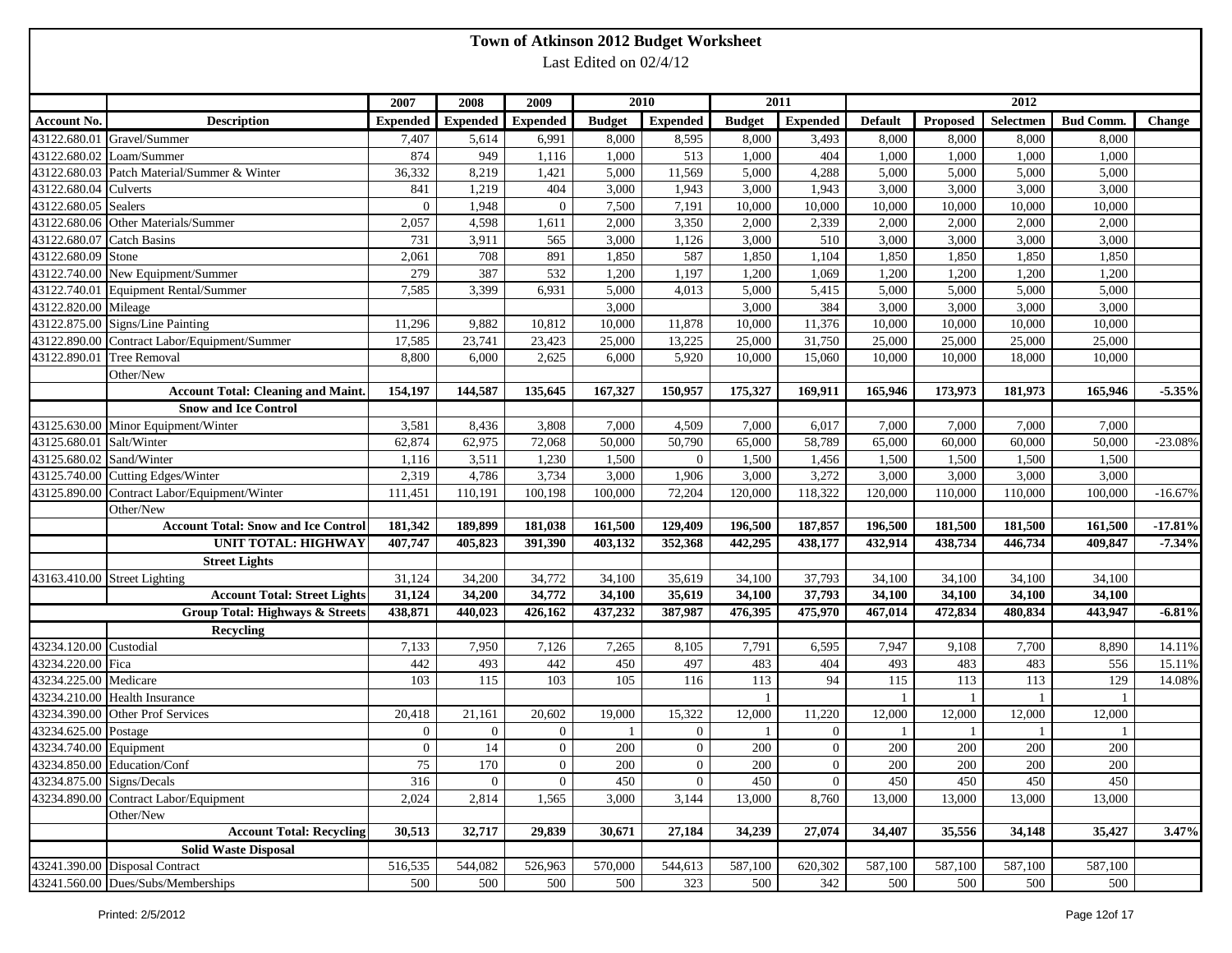|                            |                                                                                      |                 |                 |                 |                          | Town of Atkinson 2012 Budget Worksheet |               |                  |                |              |           |                  |            |
|----------------------------|--------------------------------------------------------------------------------------|-----------------|-----------------|-----------------|--------------------------|----------------------------------------|---------------|------------------|----------------|--------------|-----------|------------------|------------|
|                            |                                                                                      |                 |                 |                 | Last Edited on $02/4/12$ |                                        |               |                  |                |              |           |                  |            |
|                            |                                                                                      |                 |                 |                 |                          |                                        |               |                  |                |              |           |                  |            |
|                            |                                                                                      | 2007            | 2008            | 2009            |                          | 2010                                   |               | 2011             |                |              | 2012      |                  |            |
| <b>Account No.</b>         | <b>Description</b>                                                                   | <b>Expended</b> | <b>Expended</b> | <b>Expended</b> | <b>Budget</b>            | <b>Expended</b>                        | <b>Budget</b> | Expended         | <b>Default</b> | Proposed     | Selectmen | <b>Bud Comm.</b> | Change     |
|                            | 43241.740.00 New Equipment                                                           | $\overline{0}$  | $\overline{0}$  | 69              | 3,000                    | $\overline{0}$                         | 2,000         | 1,800            | 2,000          | 2,000        | 2,000     | 2,000            |            |
| 43241.875.00 Signs         |                                                                                      | $\overline{0}$  | $\overline{0}$  | 134             | 1                        | $\overline{0}$                         |               | $\overline{0}$   |                |              |           |                  |            |
|                            | Other/New                                                                            |                 |                 |                 |                          |                                        |               |                  |                |              |           |                  |            |
|                            | <b>Account Total: Solid Waste Disposal</b>                                           | 517,035         | 544,582         | 527,665         | 573,501                  | 544,936                                | 589,601       | 622,444          | 589,601        | 589,601      | 589,601   | 589,601          |            |
|                            | <b>Group Total: Sanitation</b>                                                       | 547,548         | 577,299         | 557,504         | 604,172                  | 572,120                                | 623,840       | 649,518          | 624,008        | 625,157      | 623,749   | 625,028          | 0.19%      |
|                            | <b>HEALTH &amp; WELFARE</b>                                                          |                 |                 |                 |                          |                                        |               |                  |                |              |           |                  |            |
|                            | Health                                                                               |                 |                 |                 |                          |                                        |               |                  |                |              |           |                  |            |
|                            | 44111.110.00 Health Inspectors                                                       | 4,180           | 5,480           | 5,950           | 6,000                    | 4,600                                  | 5,000         | 4,660            | 5,000          | 4,000        | 4,000     | 4,080            | $-18.40%$  |
| 44111.220.00 FICA          |                                                                                      | 259             | 340             | 369             | 372                      | 285                                    | 310           | 289              | 310            | 248          | 248       | 253              | $-18.39%$  |
| 44111.225.00 Medicare      |                                                                                      | 61              | 79              | 86              | 87                       | 67                                     | 73            | 68               | 73             | 58           | 58        | 59               | $-19.18%$  |
| 44111.341.00 H.O. Pager    |                                                                                      | $\overline{0}$  | $\mathbf{0}$    | $\overline{0}$  | 100                      | $\overline{0}$                         | -1            | $\overline{0}$   | $\overline{1}$ | 1            | -1        | $\overline{1}$   |            |
|                            | 44111.390.00 Other Prof Services                                                     | $\overline{0}$  | $\overline{0}$  | $\mathbf{0}$    | 100                      | $\overline{0}$                         |               | $\boldsymbol{0}$ | -1             | $\mathbf{1}$ | -1        |                  |            |
|                            | 44111.850.00 Education/Conf                                                          | 25              | $\overline{0}$  | 50              | 100                      | $\overline{0}$                         | 100           | $\overline{0}$   | 100            | 100          | 100       | 100              |            |
| 44111.860.00 Public Notice |                                                                                      | $\theta$        | $\Omega$        | $\Omega$        | 100                      | $\Omega$                               | 100           | $\Omega$         | 100            | 100          | 100       | 100              |            |
|                            | Other/New                                                                            |                 |                 |                 |                          |                                        |               |                  |                |              |           |                  |            |
|                            | <b>Account Total: Health</b>                                                         | 4,525           | 5,899           | 6,455           | 6,859                    | 4,952                                  | 5,585         | 5,017            | 5,585          | 4,508        | 4,508     | 4,594            | $-17.74%$  |
|                            | <b>Children, Clinics &amp; Services</b>                                              |                 |                 |                 |                          |                                        |               |                  |                |              |           |                  |            |
|                            | 44151.350.01 Family Mediation                                                        | 8,425           | 8,425           | 8,425           | 8,425                    | 8,425                                  | 8,425         | 8,425            | 8,425          | 8,425        | 8,425     | 8,425            |            |
|                            | 44151.350.02 Sad Café - Area Teens                                                   | 5,000           | 5,000           | 5,000           | 5,000                    | 5,000                                  | 5,000         | 5,000            | 5,000          | 6,000        |           | 2,500            | $-50.00\%$ |
|                            | 44151.350.03 Child Advocacy Group                                                    | 1,000           | 1,000           | 1,000           | 1,500                    | 1,500                                  | 1,500         | 1,500            | 1,500          | 1,250        | 1,250     | 1,250            | $-16.67%$  |
|                            | <b>Account Total: Children, Clinics/Services</b>                                     | 14,425          | 14,425          | 14,425          | 14,925                   | 14,925                                 | 14,925        | 14,925           | 14,925         | 15,675       | 9,675     | 12,175           | $-18.43%$  |
|                            | <b>Adult &amp; Family Services</b>                                                   |                 |                 |                 |                          |                                        |               |                  |                |              |           |                  |            |
|                            | 44152.350.01 Lamprey Health Care                                                     | 1,400           | 1,800           | 1,800           | 1,800                    | 1,800                                  | 1,800         | 1,800            | 1,800          | 1,800        | 1,800     | 1,800            |            |
|                            | 44152.350.02 Rockingham Visiting Nurse (VNA)                                         | 7,038           | 7,038           | 7,038           | 7,038                    | 7,038                                  |               |                  |                |              |           |                  |            |
|                            | 44152.350.03 Rockingham Community Action                                             | 1,500           | 1,662           | 1,662           | 1,662                    | 1,662                                  | 1,662         | 1,662            | 1,662          | 1,700        | 1,700     | 1,700            | 2.29%      |
|                            | 44152.350.05 Seacare Health Services                                                 | 528             | 528             | 528             | 528                      | 528                                    | 528           | 528              | 528            | 528          | 528       | 528              |            |
|                            | 44152.350.06 Community Health Services Inc                                           | 2,500           | 3,000           | 3,000           | 3,000                    | 3,000                                  | 3,000         | 3,000            | 3,000          | 3,000        | 3,000     | 3,000            |            |
|                            | 44152.350.07 American Red Cross                                                      |                 |                 |                 | 500                      |                                        | 500           | 500              | 500            | 500          | 500       | 500              |            |
|                            | 44152.350.08 Rockingham Nutrition & Meals on Wheels                                  |                 |                 |                 | 2,395                    |                                        | 2,441         | 2,441            | 2,441          | 2,441        | 2,441     | 2,441            |            |
|                            | <b>Account Total: Adult &amp; Family Services</b>                                    | 12,966          | 14,028          | 14,028          | 16,923                   | 14,028                                 | 9,931         | 9,931            | 9,931          | 9.969        | 9,969     | 9,969            | 0.38%      |
|                            | <b>Mental Health Facilities</b>                                                      |                 |                 |                 |                          |                                        |               |                  |                |              |           |                  |            |
|                            | 44154.350.01 Center For Life Management                                              | 7,500           | 7,500           | 7,500           | 7,500                    | 7,500                                  | 7,500         | 7,500            | 7,500          | 7,500        | 7,500     | 7,500            |            |
|                            | <b>Account Total: Mental Health Facilities</b>                                       | 7,500           | 7,500           | 7,500           | 7,500                    | 7,500                                  | 7,500         | 7,500            | 7,500          | 7,500        | 7,500     | 7,500            |            |
|                            | <b>Special Purpose Programs</b>                                                      |                 |                 |                 |                          |                                        |               |                  |                |              |           |                  |            |
|                            | 44156.350.01 Vic Geary Center<br>44156.350.02 Sexual Assault Support Services (SASS) | 5,450           | 5,450           | 5,450           | 5,450                    | 5,450                                  | 5,450         | 5,450            | 5,450          | 5,450        | 5,450     | 5,450            |            |
|                            |                                                                                      | 525             | 525             | 525             | 525                      | 525                                    | 525           | 525              | 525            | 525          | 525       | 525              |            |
|                            | 44156.350.03 Crisis Center/Pregnancy Care Center                                     | 500             | 500             | 500             | 500                      | 500                                    | 500           | 500              | 500            | 500          | 500       | 500              |            |
| 44156.350.04 A Safe Place  |                                                                                      | 700             | 875             | 875             | 1,000                    | 1,000                                  | 1,000         | 1,000            | 1,000          | 1,000        | 1,000     | 1,000            |            |
|                            | 44156.350.05 Greater Salem Care Givers                                               | 2,000           | 2,000           | 2,000           | 2,000                    | 2,000                                  | 2,000         | 2,000            | 2,000          | 2,000        | 2,000     | 2,000            |            |
| 44156.350.08 R.S.V.P.      |                                                                                      | 100             | 125             | 125             | 125                      | 125                                    | 125           | 125              | 125            | 125          | 125       | 125              |            |
|                            | <b>Account Total: Special Purpose Programs</b>                                       | 9,275           | 9,475           | 9,475           | 9,600                    | 9,600                                  | 9,600         | 9,600            | 9,600          | 9,600        | 9,600     | 9,600            |            |
|                            | <b>Unit Total: Health Agencies</b>                                                   | 44,166          | 45,428          | 45,428          | 48,948                   | 46,053                                 | 41,956        | 41,956           | 41,956         | 42,744       | 36,744    | 39,244           | $-6.46%$   |
|                            | <b>Animal Control</b>                                                                |                 |                 |                 |                          |                                        |               |                  |                |              |           |                  |            |
|                            | 44191.110.01 Animal Control Officer                                                  | 8,175           | 7,326           | 7,992           | 8,000                    | 7,992                                  | 8,000         | 7,992            | 8,000          | 8,000        | 8,000     | 8,000            |            |
|                            | 44191.110.02 Assistant ACO                                                           | 3,518           | 2,610           | 2,860           | 3,000                    | 2,950                                  | 3,000         | 2,070            | 3,000          | 3,000        | 1,100     | 1,100            | $-63.33%$  |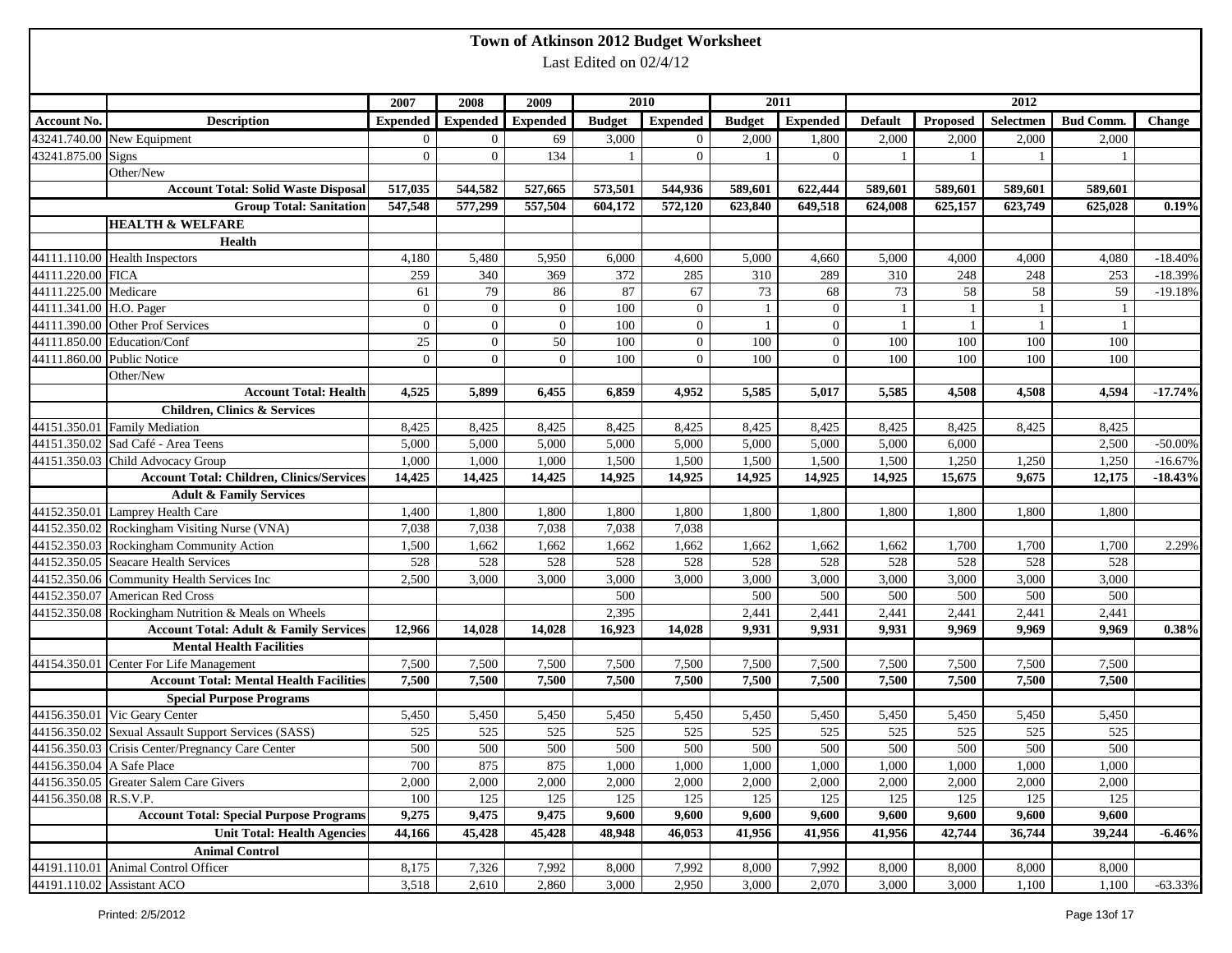|                          |                                                      |                 |                |                          |                        | Town of Atkinson 2012 Budget Worksheet |               |                 |                |          |                   |                  |               |
|--------------------------|------------------------------------------------------|-----------------|----------------|--------------------------|------------------------|----------------------------------------|---------------|-----------------|----------------|----------|-------------------|------------------|---------------|
|                          |                                                      |                 |                |                          | Last Edited on 02/4/12 |                                        |               |                 |                |          |                   |                  |               |
|                          |                                                      |                 |                |                          |                        |                                        |               |                 |                |          |                   |                  |               |
|                          |                                                      | 2007            | 2008           | 2009                     |                        | 2010                                   |               | 2011            |                |          |                   |                  |               |
| <b>Account No.</b>       | <b>Description</b>                                   | <b>Expended</b> |                | <b>Expended</b> Expended | <b>Budget</b>          | <b>Expended</b>                        | <b>Budget</b> | <b>Expended</b> | <b>Default</b> | Proposed | 2012<br>Selectmen | <b>Bud Comm.</b> | <b>Change</b> |
| 44191.190.00 Fines       |                                                      | $\overline{0}$  | 150            | 350                      | 500                    | 325                                    | 500           | 125             | 500            | 500      | 500               | 500              |               |
| 44191.220.00 Fica        |                                                      | 725             | 616            | 673                      | 682                    | 678                                    | 713           | 624             | 713            | 713      | 713               | 713              |               |
| 44191.225.00 Medicare    |                                                      | 170             | 144            | 157                      | 160                    | 159                                    | 167           | 146             | 167            | 167      | 167               | 167              |               |
| 44191.341.00 Telephone   |                                                      | 901             | 1,147          | 853                      | 1,400                  | 767                                    | 1,400         | 792             | 1,400          | 1,400    | 800               | 800              | $-42.86%$     |
|                          | 44191.341.01 Radio Maintenance/Pager                 | $\overline{0}$  | $\Omega$       | $\overline{0}$           | 1                      | $\overline{0}$                         |               | $\mathbf{0}$    | - 1            |          | -1                |                  |               |
| 44191.360.00 Kennel      |                                                      | 10              | $\Omega$       | 484                      | 600                    | 691                                    | 600           | 859             | 600            | 600      | 600               | 600              |               |
|                          | 44191.390.00 Other Prof Services                     | 1,168           | 1,630          | 2,270                    | 5,000                  | 3,107                                  | 3,000         | 1,822           | 3,000          | 3,000    | 3,000             | 3,000            |               |
|                          | 44191.610.00 Operating Supplies                      | 470             | 202            | $\mathbf{0}$             | 150                    | 10                                     | 150           | 158             | 150            | 150      | 150               | 150              |               |
|                          | 44191.620.00 Office Supplies                         | $\mathbf{0}$    | 210            | 42                       | 200                    | 10                                     | 200           | $\overline{0}$  | 200            | 200      | 200               | 200              |               |
| 44191.625.00 Postage     |                                                      | 787             | $\theta$       | $\overline{0}$           | 50                     | 55                                     | 50            | $\mathbf{0}$    | 50             | 50       | 50                | 50               |               |
|                          | 44191.630.00 Minor Equipment                         | $\overline{0}$  | 1,368          | 745                      | 1,500                  | 1,839                                  | 1,500         | 2,482           | 1,500          | 1,500    | 1,500             | 1,500            |               |
|                          | 44191.670.00 Instructional Materials (Firearms)      | $\overline{0}$  | $\Omega$       | $\mathbf{0}$             | 300                    | 416                                    | 300           | $\overline{0}$  | 300            | 300      | 300               | 300              |               |
|                          | 44191.820.00 Mileage/Vehicle                         | $\overline{0}$  | $\overline{0}$ | 247                      | 600                    | 138                                    | 600           | 61              | 600            | 600      | 600               | 600              |               |
| 44191.870.00 Uniforms    |                                                      | 592             | 556            | 659                      | 500                    | 443                                    | 500           | 590             | 500            | 500      | 500               | 500              |               |
|                          | Other/New                                            |                 |                |                          |                        |                                        |               |                 |                |          |                   |                  |               |
|                          | <b>Account Total: Animal Control</b>                 | 16,516          | 15,959         | 17,333                   | 22,643                 | 19,578                                 | 20,681        | 17,720          | 20,681         | 20,681   | 18,181            | 18,181           | $-12.09%$     |
|                          | <b>General Assistance</b>                            |                 |                |                          |                        |                                        |               |                 |                |          |                   |                  |               |
|                          | 44421.390.00 Other Prof Services                     | $\overline{0}$  | $\overline{0}$ | $\overline{0}$           | 500                    | $\overline{0}$                         | 100           | 2,384           | 100            | 2,500    | 2,500             | 2,500            | 2400.00%      |
| 44421.410.00 Electricity |                                                      | $\mathbf{0}$    | 479            | 1,278                    | 1,000                  | 1,232                                  | 1,400         | 180             | 1,400          | 1,400    | 1,400             | 1,400            |               |
| 44421.411.00 Fuel        |                                                      | $\mathbf{0}$    | 350            | 445                      | 2,500                  | $\Omega$                               | 2,500         | 1,087           | 2,500          | 2,500    | 2,500             | 2,500            |               |
| 44421.440.00 Rent        |                                                      | 2,995           | 9,140          | 233                      | 6,530                  | 1,624                                  | 6,500         | 2,485           | 6,500          | 6,500    | 6,500             | 6,500            |               |
|                          | 44421.690.00 Miscellaneous                           | 260             | 76             | 229                      | 950                    | $\Omega$                               | 500           | 189             | 500            | 500      | 500               | 500              |               |
| 44421.810.00 Food        |                                                      | 524             | 513            | 330                      | 1,000                  | 50                                     | 1,000         | 350             | 1,000          | 1,000    | 1,000             | 1,000            |               |
|                          | <b>Account Total: General Assistance</b>             | 3,779           | 10,558         | 2,515                    | 12,480                 | 2,906                                  | 12,000        | 6,674           | 12,000         | 14,400   | 14,400            | 14,400           | 20.00%        |
|                          | Group Total: Health & Welfare                        | 68,985          | 77,844         | 71,732                   | 90,930                 | 73,489                                 | 80,222        | 71,367          | 80,222         | 82,333   | 73,833            | 76,419           | $-4.74%$      |
|                          | <b>CULTURE &amp; RECREATION</b>                      |                 |                |                          |                        |                                        |               |                 |                |          |                   |                  |               |
|                          | Recreation                                           |                 |                |                          |                        |                                        |               |                 |                |          |                   |                  |               |
|                          | 45201.120.01 Sun & Fun Director                      | 4,672           | 4,620          | 4,620                    | 4,592                  | 4,620                                  | 4,592         | 3,536           | 4,592          | 3,684    | 3,684             | 3,684            | $-19.77%$     |
|                          | 45201.120.02 S&F Assist Director                     | 2,646           | 2,925          | 3,063                    | 3,185                  | 2,788                                  | 3,185         | 3,927           | 3,185          | 4,093    | 4,093             | 4,093            | 28.51%        |
|                          | 45201.120.03 S&F Counselors                          | 33,106          | 30,881         | 25,742                   | 34,000                 | 28,939                                 | 34,000        | 28,891          | 34,000         | 32,000   | 32,000            | 32,000           | $-5.88%$      |
| 45201.220.00 S&F Fica    |                                                      | 2,506           | 2,382          | 2,072                    | 2,590                  | 2,253                                  | 2,590         | 2,254           | 2,590          | 2,466    | 2,467             | 2,466            | $-4.79%$      |
|                          | 45201.225.00 S&F Medicare                            | 586             | 557            | 484                      | 606                    | 527                                    | 606           | 527             | 606            | 477      | 477               | 477              | $-21.29%$     |
|                          | 45201.341.00 S&F Telephone                           | 66              | 184            | 223                      | 500                    | 82                                     | 200           | 67              | 200            | 100      | 100               | 100              | $-50.00\%$    |
|                          | 45201.390.00 Other Prof Services-Pope                | 1,917           | 1,486          | 922                      | 1,500                  | 1,266                                  | 1,500         | 1,389           | 1,500          | 1,500    | 1,500             | 1,500            |               |
|                          | 45201.410.00 Supplies & Electricity-Pope             | 2,632           | 3,131          | 2,096                    | 700                    | 392                                    | 650           | 1,423           | 650            | 1,200    | 1,200             | 1,200            | 84.62%        |
|                          | 45201.412.00 Water utility                           | 170             | 397            | 259                      | 400                    | 312                                    | 400           | 288             | 400            | 400      | 400               | 400              |               |
|                          | 45201.430.00 Equipment Maintenance                   | 2,825           | 448            | 1,449                    | 1,800                  | 1,080                                  | 1,800         | $\overline{0}$  | 1,800          | 1,800    | 1,800             | 1,800            |               |
|                          | 45201.610.00 S&F Supplies                            | 2,000           | 624            | 835                      | 800                    | 798                                    | 800           | 812             | 800            | 800      | 800               | 800              |               |
|                          | 45201.740.00 Minor Equipment                         | 2,962           | 4,345          | 3,059                    | 4,000                  | 4,366                                  | 4,000         | 4,071           | 4,000          | 4,000    | 4,000             | 4,000            |               |
| 45201.810.00 S&F-Food    |                                                      | 272             | 298            | 300                      | 300                    | 1,033                                  | 1,000         | 1,041           | 1,000          | 1,000    | 1,000             | 1,000            |               |
| 45201.820.00 S&F--Buses  |                                                      | 1,800           | 1,838          | 1,800                    | 1,800                  | 1,282                                  | 1,800         | 1,800           | 1,800          | 1,800    | 1,800             | 1,800            |               |
|                          | 45201.840.00 Programs, Recreation and Senior Citizen | 12,345          | 11,018         | 10,974                   | 13,500                 | 13,475                                 | 13,500        | 13,965          | 13,500         | 14,500   | 13,500            | 14,500           | 7.41%         |
| 45201.850.00 Sponsorship |                                                      | 5,700           | 6,000          | 5,999                    | 3,500                  | 3,486                                  | 3,500         | 2,150           | 3,500          | 2,500    | 2,500             | 2,500            | $-28.57%$     |
|                          | 45201.870.00 S&F--Uniforms (Appreciation T-Shirts)   | 633             | 561            | 557                      | 650                    | 515                                    | 650           | 495             | 650            | 650      | 650               | 650              |               |
|                          | 45201.890.00 Contract Labor/Equipment                | 2,288           | 1,822          | 2,903                    | 3,000                  | 3,767                                  | 3,000         | 1,862           | 3,000          | 3,000    | 3,000             | 3,000            |               |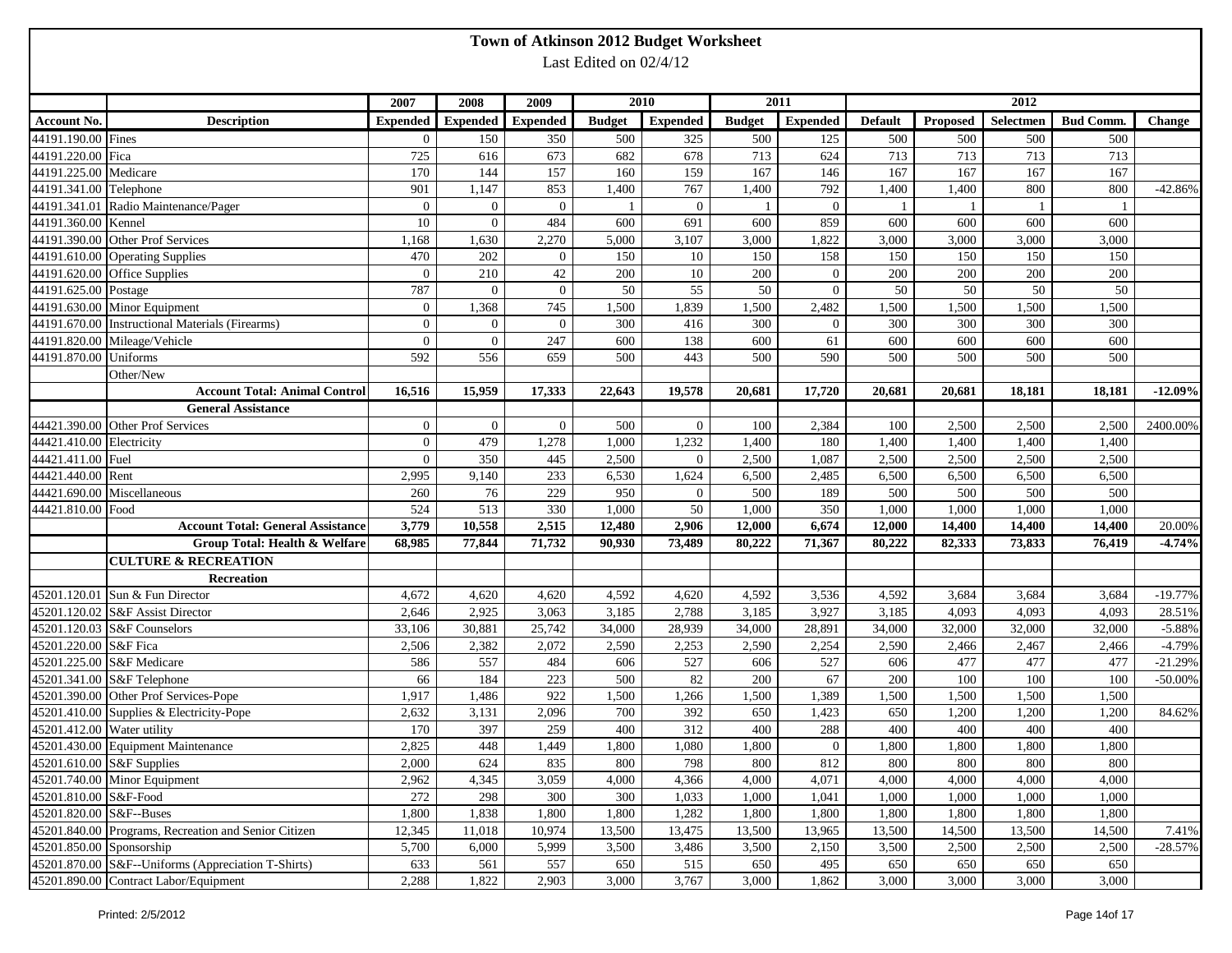|                          | Town of Atkinson 2012 Budget Worksheet                       |                 |                  |                  |                        |                  |                  |                  |                  |                 |                  |                  |                 |  |
|--------------------------|--------------------------------------------------------------|-----------------|------------------|------------------|------------------------|------------------|------------------|------------------|------------------|-----------------|------------------|------------------|-----------------|--|
|                          |                                                              |                 |                  |                  | Last Edited on 02/4/12 |                  |                  |                  |                  |                 |                  |                  |                 |  |
|                          |                                                              |                 |                  |                  |                        |                  |                  |                  |                  |                 |                  |                  |                 |  |
|                          |                                                              | 2007            | 2008             | 2009             |                        | 2010             |                  | 2011             |                  | $\sqrt{2012}$   |                  |                  |                 |  |
| <b>Account No.</b>       | <b>Description</b>                                           | <b>Expended</b> | <b>Expended</b>  | <b>Expended</b>  | <b>Budget</b>          | <b>Expended</b>  | <b>Budget</b>    | <b>Expended</b>  | <b>Default</b>   | Proposed        | Selectmen        | <b>Bud Comm.</b> | <b>Change</b>   |  |
|                          | Other/New                                                    |                 |                  |                  |                        |                  |                  |                  |                  |                 |                  |                  |                 |  |
|                          | <b>Account Total: Recreation</b>                             | 79,125          | 73,515           | 67,356           | 77,423                 | 70,980           | 77,773           | 68,499           | 77,773           | 75,970          | 74,971           | 75,970           | $-2.32%$        |  |
|                          | <b>Care of Grounds</b>                                       |                 |                  |                  |                        |                  |                  |                  |                  |                 |                  |                  |                 |  |
|                          | 45202.390.00 Professional Services: Care of Grounds          | 9,168           | 10,681           | 12,167           | 11,500                 | 11,509           | 16,900           | 16,856           | 16,900           | 16,900          | 19,785           | 21,100           | 24.85%          |  |
|                          | 45202.412.00 Water line usage/fire protection                |                 |                  |                  |                        |                  | 600              | 458              | 600              | 600             | 600              | 600              |                 |  |
|                          | 45202.730.00 Plantings: Care of Grounds                      | 2,000           | 2,000            | 2,000            | 2,000                  | 2,000            | 2,000            | 2,000            | 2,000            | 2,000           | 2,000            | 2,000            |                 |  |
|                          | 45202.890.00 Contract C of G                                 | 16,476          | 16,700           | 17,861           | 22,000                 | 21,048           | 22,600           | 22,701           | 22,600           | 23,050          | 22,600           | 23,050           | 1.99%           |  |
|                          | Other/New                                                    |                 |                  |                  |                        |                  |                  |                  |                  |                 |                  |                  |                 |  |
|                          | <b>Account Total: Care of Grounds</b>                        | 27,644          | 29,381           | 32,028           | 35,500                 | 34,557           | 42,100           | 42,015           | 42,100           | 42,550          | 44,985           | 46,750           | 11.05%          |  |
|                          | <b>Community Center</b>                                      |                 |                  |                  |                        |                  |                  |                  |                  |                 |                  |                  |                 |  |
|                          | 45208.110.01 Senior Rec Coordinator                          | 21,285          | 20,893           | 22,626           | 28,026                 | 23,889           | 28,026           | 24,374           | 28,026           | 29,988          | 25,000           | 28,587           | 2.00%           |  |
| 45208.220.00 Fica        |                                                              | 1,320           | 1,200            | 1,379            | 1,738                  | 1,462            | 1,738            | 1,495            | 1,738            | 1,860           | 1,550            | 1,772            | 1.96%           |  |
| 45208.225.00 Medicare    |                                                              | 309             | 280              | 322              | 406                    | 342              | 406              | 350              | 406              | 434             | 363              | 415              | 2.22%           |  |
| 45208.341.00 Telephone   |                                                              | 1,307           | 1,133            | 1,167            | 1,280                  | 1,729            | 1,800            | 2,200            | 1,800            | 1,800           | 1,800            | 1,800            |                 |  |
|                          | 45208.360.00 Cleaning Service                                | 2,935           | 2,755            | 2,298            | 3,800                  | 3,500            | 3,800            | 5,130            | 3,800            | 3,800           | 3,800            | 3,800            |                 |  |
|                          | 45208.390.00 Other Prof Services-Pope                        | 356             | 390              | 854              | 500                    | 491              | 500              | 500              | 500              | 500             | 500              | 500              |                 |  |
| 45208.410.00 Electricity |                                                              | 4,261           | 3,360            | 3,157            | 4,000                  | 2,927            | 3,200            | 2,981            | 3,200            | 3,200           | 3,200            | 3,200            |                 |  |
| 45208.411.00 Heat        |                                                              | 3,794           | 4,276            | 2,712            | 5,100                  | 4,214            | 5,000            | 5,325            | 5,000            | 5,000           | 5,000            | 5,000            |                 |  |
| 45208.412.00 Water       |                                                              | 536             | 466              | 567              | 660                    | 252              | 750              | 872              | 750              | 750             | 750              | 750              |                 |  |
| 45208.412.01 Gas         |                                                              | 247             | 172              | 263              | 325                    | 1,011            | 325              | 596              | 325              | 325             | 325              | 325              |                 |  |
|                          | 45208.620.00 Office Supplies                                 | 287             | 324              | 350              | 350                    | 338              | 350              | 399              | 350              | 350             | 350              | 350              |                 |  |
| 45208.625.00 Postage     |                                                              | 75              | 156              | 155              | 200                    | 185              | 200              | 174              | 200              | 200             | 200              | 200              |                 |  |
|                          | 45208.640.00 Custodial Supplies                              | 981             | 831              | 1,000            | 1,000                  | 870              | 1,000            | 986              | 1,000            | 1,000           | 1,000            | 1,000            |                 |  |
|                          | 45208.740.00 Minor Equipment                                 | 450             | 4,921            | 3,607            | 500                    | 469              | 1,000            | 2,611            | 1,000            | 1,000           | 1,000            | 1,000            |                 |  |
|                          | Other/New                                                    |                 |                  |                  |                        |                  |                  |                  |                  |                 |                  |                  |                 |  |
|                          | <b>Account Total: Community Center</b>                       | 38,141          | 41,158           | 40,458           | 47,885                 | 41,681           | 48,095           | 47,994           | 48,095           | 50,207          | 44,838           | 48,699           | 1.26%           |  |
|                          | <b>Library Admin</b>                                         |                 |                  |                  |                        |                  |                  |                  |                  |                 |                  |                  |                 |  |
| 45501.110.01 Librarian   |                                                              | 52,010          | 46,761           | 54,995           | 55,000                 | 54,995           | 56,375           | 56,369           | 57,784           | 57,784          | 57,784           | 57,784           | 2.50%           |  |
|                          | 45501.110.02 Children's Librarian                            | 33,777          | 34,792           | 34,297           | 34,074                 | 34,403           | 34,074           | 34,403           | 34,074           | 34,074          | 34,074           | 34,074           |                 |  |
| 45501.110.03 Aides       |                                                              | 104,668         | 105,297          | 102,659          | 107,500                | 104,353          | 107,500          | 105,652          | 110,809          | 110,809         | 110,809          | 110,809          | 3.08%           |  |
|                          | 45501.110.04 Employee Merit<br>45501.210.00 Health Insurance | 20,048          |                  |                  |                        |                  | 3,309            | 3,309            |                  | 2,898<br>25,794 | 2,898            |                  |                 |  |
| 45501.220.00 Fica        |                                                              | 11,809          | 16,542<br>11,585 | 21,879<br>11,901 | 25,468<br>12,188       | 25,468<br>11,985 | 23,397<br>12,273 | 24,628<br>12,360 | 25,794<br>12,565 | 12,745          | 25,794<br>12,745 | 25,794<br>12,565 | 10.24%<br>2.38% |  |
| 45501.225.00 Medicare    |                                                              | 2,761           | 2,709            | 2,783            | 2,850                  | 2,803            | 2,870            | 2,890            | 2,870            | 2,981           | 2,981            | 2,938            | 2.37%           |  |
| 45501.230.00 Retirement  |                                                              | 6,686           | 7,128            | 7,985            | 8,097                  | 8,189            | 9,158            | 8,391            | 9,158            | 9,259           | 9,259            | 9,259            | 1.10%           |  |
| 45501.341.00 Telephone   |                                                              | 2,106           | 2,488            | 2,902            | 3,000                  | 3,069            | 2,520            | 2,959            | 2,520            | 2,940           | 2,940            | 2,940            | 16.67%          |  |
|                          | 45501.360.00 Cleaning Service                                |                 | 2,292            | 10,630           | 11,700                 | 11,700           | 11,700           | 11,250           | 11,700           | 11,700          | 11,700           | 11,700           |                 |  |
| 45501.410.00 Electricity |                                                              | 7,256           | 10,572           | 12,905           | 13,200                 | 13,525           | 13,200           | 13,538           | 13,200           | 14,000          | 14,000           | 14,000           | 6.06%           |  |
| 45501.411.00 Heat        |                                                              | 1,583           | 2,566            | 19,883           | 17,500                 | 10,522           | 15,000           | 16,209           | 15,000           | 17,000          | 17,000           | 17,000           | 13.33%          |  |
|                          | 45501.560.00 Dues/Subs/Memberships                           | 780             | 448              | 465              | 470                    | 535              | 470              | 477              | 470              | 470             | 470              | 470              |                 |  |
|                          | 45501.610.00 Library Supplies                                | 4,638           | 5,102            | 4,498            | 4,500                  | 4,527            | 4,250            | 4,222            | 4,250            | 4,250           | 4,250            | 4,250            |                 |  |
| 45501.625.00 Postage     |                                                              | 441             | 366              | 441              | 450                    | 427              | 450              | 455              | 450              | 450             | 450              | 450              |                 |  |
|                          | 45501.670.00 Materials of Trade                              | 38,866          | 37,920           | 30,000           | 30,000                 | 30,703           | 30,000           | 30,000           | 30,000           | 30,000          | 30,000           | 30,000           |                 |  |
|                          | 45501.740.00 Equipment/Maintenance                           | 3,669           | 2,933            | 3,600            | 6,600                  | 9,589            | 6,600            | 5,966            | 6,600            | 6,600           | 6,600            | 6,600            |                 |  |
| 45501.820.00 Mileage     |                                                              | 979             | 1,226            | 999              | 1,000                  | 997              | 800              | 953              | 800              | 800             | 800              | 800              |                 |  |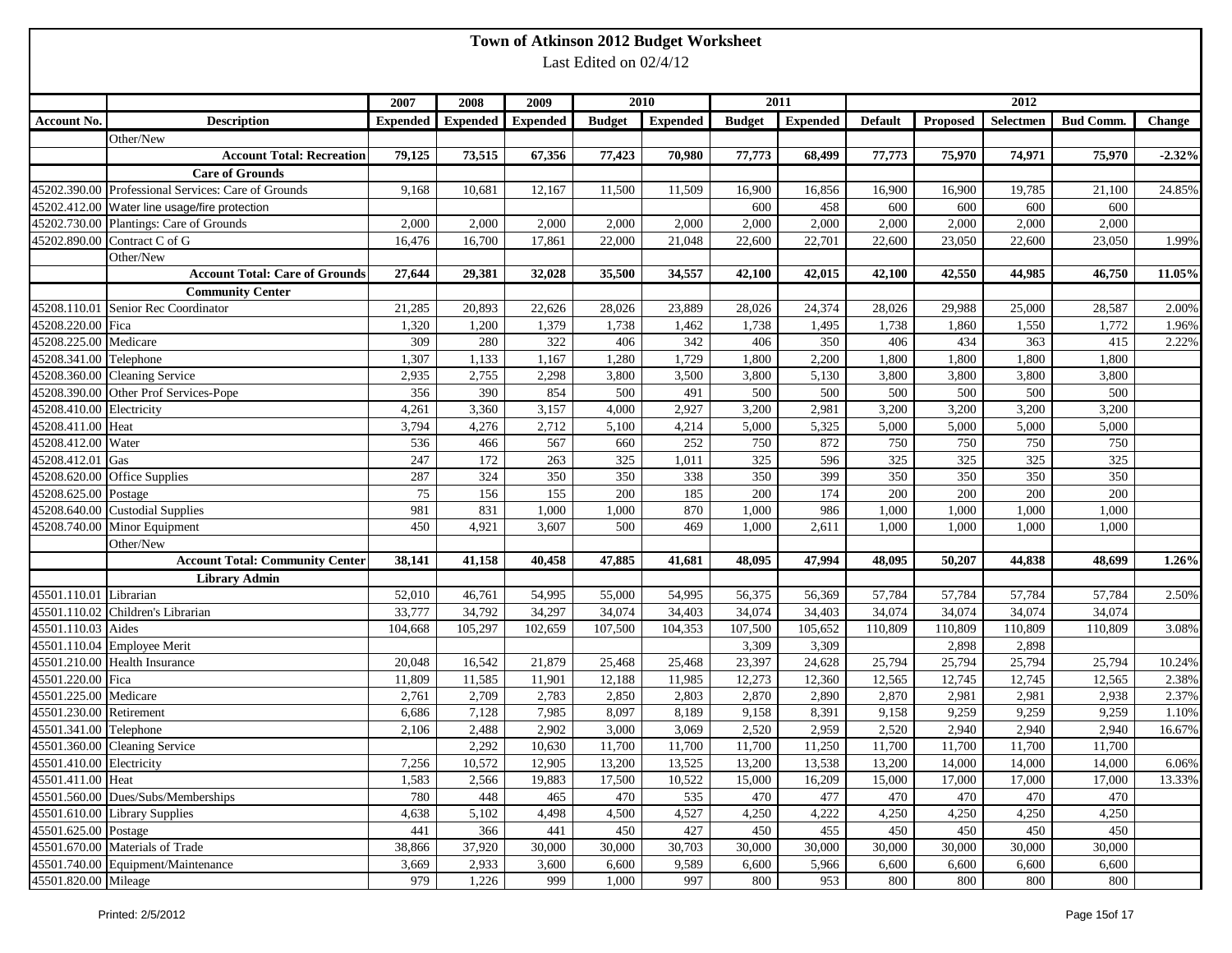|                           |                                              |                 |                           |                  |                        | Town of Atkinson 2012 Budget Worksheet |               |                  |                |              |              |                  |            |
|---------------------------|----------------------------------------------|-----------------|---------------------------|------------------|------------------------|----------------------------------------|---------------|------------------|----------------|--------------|--------------|------------------|------------|
|                           |                                              |                 |                           |                  | Last Edited on 02/4/12 |                                        |               |                  |                |              |              |                  |            |
|                           |                                              |                 |                           |                  |                        |                                        |               |                  |                |              |              |                  |            |
|                           |                                              | 2007            | 2008                      | 2009             |                        | 2010                                   |               | 2011             |                |              | 2012         |                  |            |
| Account No.               | <b>Description</b>                           | <b>Expended</b> | <b>Expended</b>           | <b>Expended</b>  | <b>Budget</b>          | <b>Expended</b>                        | <b>Budget</b> | <b>Expended</b>  | <b>Default</b> | Proposed     | Selectmen    | <b>Bud Comm.</b> | Change     |
|                           | 45501.850.00 Education/Conferences           | 2,015           | 1,145                     | 2,509            | 2,500                  | 2,279                                  | 2,000         | 1,885            | 2,000          | 2,000        | 2,000        | 2,000            |            |
|                           | Other/New                                    |                 |                           |                  |                        |                                        |               |                  |                |              |              |                  |            |
|                           | <b>Account Total: Library Admin</b>          | 294,094         | 291,871                   | 325,333          | 336,097                | 330,069                                | 335,946       | 335,918          | 340,044        | 346,554      | 346,554      | 343,433          | 2.23%      |
|                           | <b>Library Misc.</b>                         |                 |                           |                  |                        |                                        |               |                  |                |              |              |                  |            |
|                           | 45502.390.00 Other Prof Services             | 1,609           | 9,204                     | 9,987            | 11,000                 | 11,787                                 | 11,500        | 11,917           | 11,500         | 11,700       | 11,700       | 11,700           | 1.74%      |
| 45502.412.00              | Water line usage/fire protection             |                 |                           |                  |                        |                                        | 2,400         | 2,718            | 2,400          | 2,760        | 2,760        | 2,760            |            |
| 45502.640.00              | <b>Custodial Supplies</b>                    | 155             | 577                       | 901              | 900                    | 972                                    | 800           | 801              | 800            | 800          | 800          | 800              |            |
|                           | 45502.730.00 Computer Software               | 751             | 5,364                     | 3,000            | 3,000                  | 4,414                                  | 3,000         | 3,159            | 3,000          | 3,000        | 3,000        | 3,000            |            |
|                           | 45502.740.00 Computer Hardware               | 3,502           | 625                       | 652              | 650                    | 909                                    | 650           | 731              | 650            | 650          | 650          | 650              |            |
| 45502.810.00 Water        |                                              | 484             | 900                       | 3,009            | 3,500                  | 2,816                                  | 600           | 151              | 600            | 240          | 240          | 240              | $-60.00\%$ |
|                           | Other/New                                    |                 |                           |                  |                        |                                        |               |                  |                |              |              |                  |            |
|                           | <b>Account Total: Library Misc.</b>          | 6,501           | 16,669                    | 17,549           | 19,050                 | 20,899                                 | 18,950        | 19,477           | 18,950         | 19,150       | 19,150       | 19,150           | 1.06%      |
|                           | <b>UNIT TOTAL: LIBRARY</b>                   | 300,595         | 308,540                   | 342,882          | 355,147                | 350,968                                | 354,896       | 355,395          | 358,994        | 365,704      | 365,704      | 362,583          | 2.17%      |
|                           | <b>Memorial Day</b>                          |                 |                           |                  |                        |                                        |               |                  |                |              |              |                  |            |
|                           | 45831.390.00 Professional Services           | 980             | 660                       | 1,340            | 1,000                  | 1,030                                  | 1,000         | 1,248            | 1,000          | 1,500        | 1,500        | 1,500            | 50.00%     |
| 45831.630.00              |                                              | 300             | 929                       | $46\,$           | 300                    |                                        |               |                  |                |              |              | 400              |            |
|                           | Minor Equipment                              |                 |                           |                  |                        | 15                                     | 300           | $\overline{0}$   | 300            | 400          | 400          |                  | 33.33%     |
| 45831.810.00 Food         |                                              | 346             | $\overline{0}$            | 92<br>1,477      | 100                    | $28\,$<br>1,072                        | 100           | 114              | 100<br>1,400   | 125<br>2,025 | 125<br>2,025 | 125<br>2,025     | 25.00%     |
|                           | <b>Account Total: Memorial Day</b>           | 1,626           | 1,589                     |                  | 1,400                  |                                        | 1,400         | 1,362            |                |              |              |                  | 44.64%     |
| 45832.680.00 Flags        |                                              | 995             | 717                       | 988              | 1,000                  | 964                                    | 1,200         | 1,154            | 1,200          | 1,200        | 1,200        | 1,200            |            |
|                           | <b>Account Total: Flags</b>                  | 995             | 717                       | 988              | 1,000                  | 964                                    | 1,200         | 1,154            | 1,200          | 1,200        | 1,200        | 1,200            |            |
|                           | <b>Unit Total: Patriotic Purposes</b>        | 2,621           | 2,306                     | 2,465            | 2,400                  | 2,036                                  | 2,600         | 2,517            | 2,600          | 3,225        | 3,225        | 3,225            | 24.04%     |
|                           | <b>Cable Operations</b>                      |                 |                           |                  |                        |                                        |               |                  |                |              |              |                  |            |
| 45892.110.00 Staff Salary |                                              | 8,343           | 7,020                     | 6,990            | 8,500                  | 6,300                                  | 8,500         | 4,780            | 8,500          | 8,900        | 8,900        | 8,900            | 4.71%      |
| 45892.110.01              | Salaries                                     | 20,559          | 22,493                    | 20,509           | 24,820                 | 20,584                                 | 23,993        | 22,481           | 24,472         | 23,993       | 23,993       | 24,472           | 2.00%      |
| 45892.220.00 Fica         |                                              | 1,792           | 1,830                     | 1,705            | 2,066                  | 1,601                                  | 2,015         | 1,595            | 2,069          | 2,039        | 2,039        | 2,069            | 2.68%      |
| 45892.225.00 Medicare     |                                              | 419             | 428                       | 399              | 483                    | 374                                    | 471           | 373              | 484            | 476          | 476          | 484              | 2.76%      |
| 45892.341.00              | Telephone                                    | 1,139           | 1,129                     | 707              | 600                    | 519                                    | 525           | 473              | 525            | 450          | 450          | 450              | $-14.29%$  |
| 45892.390.00              | Other Prof Services                          | 334             | 781                       | 978              | 1,000                  | 870                                    | 800           | 253              | 800            | 800          | 800          | 800              |            |
|                           | 45892.560.00 Dues/Subs/Memberships           | 475             | 454                       | 374              | 400                    | 374                                    | 400           | 374              | 400            | 377          | 377          | 377              | $-5.75%$   |
| 45892.610.00              | Supplies                                     | 643             | 634                       | 653              | 750                    | 494                                    | 500           | 219              | 500            | 500          | 500          | 500              |            |
|                           | 45892.630.00 Minor Equipment                 | 2,328           | 2,933                     | 2,631            | 3,000                  | 2,831                                  | 2,300         | 2,229            | 2,300          | 2,400        | 2,400        | 2,400            | 4.35%      |
|                           | 45892.850.00 Education/Conferences           |                 |                           |                  | 301                    |                                        | 300           | $\overline{0}$   | 300            | 300          | 300          | 300              |            |
|                           | Other/New                                    |                 |                           |                  |                        |                                        |               |                  |                |              |              |                  |            |
|                           | <b>Account Total: Cable Operations</b>       | 36,032          | 37,701                    | 34,947           | 41,920                 | 33,948                                 | 39,804        | 32,778           | 40,350         | 40,235       | 40,235       | 40,752           | 2.38%      |
|                           | <b>Group Total: Culture &amp; Recreation</b> | 484,159         | 492,602                   | 520,136          | 560,275                | 534,169                                | 565,268       | 549,197          | 569,912        | 577,891      | 573,958      | 577,979          | 2.25%      |
|                           | Conservation                                 |                 |                           |                  |                        |                                        |               |                  |                |              |              |                  |            |
|                           | 46111.110.00 Recording Clerk                 |                 |                           |                  |                        |                                        | 1,895         | 505              | 1,895          |              |              |                  | -99.95%    |
| 45111.220.00 Fica         |                                              |                 |                           |                  |                        |                                        |               |                  |                |              |              |                  |            |
| 45111.225.00 Medicare     |                                              |                 |                           |                  |                        |                                        |               |                  |                |              |              |                  |            |
|                           | 46111.390.00 Other Prof Services             | 1,577           | 1,953                     | 2,000            | 2,000                  | 441                                    | 2,404         | 2,404            | 2,404          | 2,000        | 2,000        | 2,000            | $-16.81%$  |
|                           | 46111.550.00 Printing/Binding                | 143             | 449                       | 57               | 200                    | 152                                    | 190           | $\overline{0}$   | 190            | 100          | 100          | 100              | $-47.37%$  |
|                           | 46111.560.00 Dues/Subs/Memberships           | $\overline{0}$  | 317                       | 265              | 350                    | 325                                    | 350           | 325              | 350            | 400          | 400          | 400              | 14.29%     |
| 46111.620.00 Supplies     |                                              | $\overline{0}$  | $\boldsymbol{0}$          | $\boldsymbol{0}$ | 100                    | 41                                     | 95            | $\boldsymbol{0}$ | 95             | 100          | 100          | 100              | 5.26%      |
| 46111.625.00 Postage      |                                              | $\mathbf{0}$    | $\boldsymbol{\mathsf{3}}$ | $\overline{0}$   |                        | $\mathbf{0}$                           |               | $\mathbf{0}$     |                |              | -1           |                  |            |
|                           | 46111.650.00 Care of Grounds / Field Mowing  | 4,411           | 3,000                     | 2,028            | 2,400                  | 1,314                                  | 2,000         | 2,000            | 2,000          | 2,400        | 2,400        | 2,400            | 20.00%     |